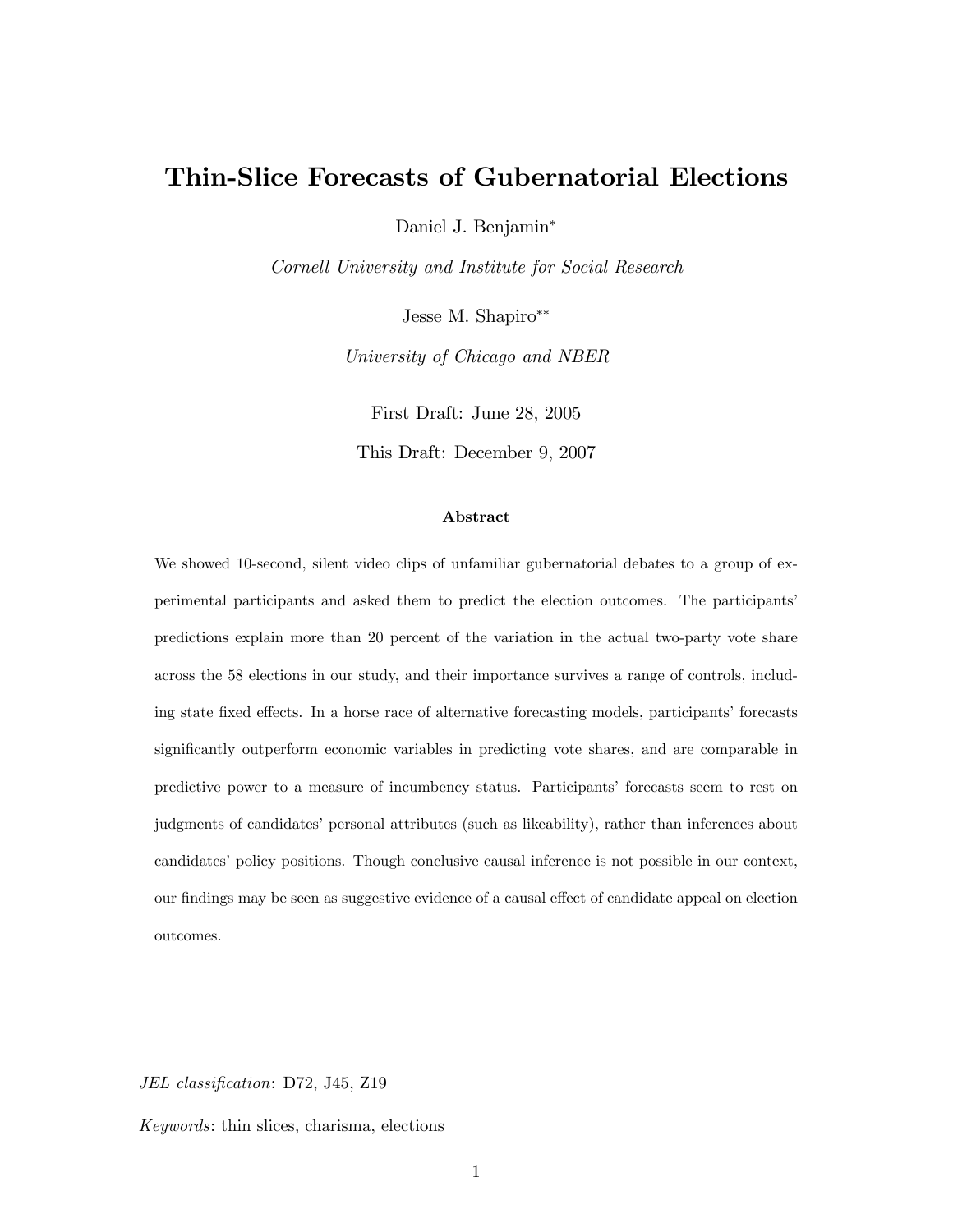## Acknowledgments

We are deeply indebted to the Taubman Center for State and Local Government and to KNP Communications for financial support. We thank Alberto Alesina, Nalini Ambady, Chris Chabris, James Choi, Steve Coate, Stefano DellaVigna, Ray Fair, Luis Garicano, Matt Gentzkow, Ed Glaeser, David Laibson, Steve Levitt, Ulrike Malmendier, Hal Movius, Kevin M. Murphy, Ted OíDonoghue, Emily Oster, Jane Risen, Emmanuel Saez, Bruce Sacerdote, Andrei Shleifer, Matt Weinzerl, Rick Wilson, the editor, two anonymous referees, and seminar participants at the University of Chicago, Harvard University, the Stanford Institute for Theoretical Economics, the University of Michigan, Michigan State University, University of Texas-Austin, and Texas A&M for helpful comments. Benjamin thanks the Program on Negotiation at Harvard Law School; the Harvard University Economics Department; the Chiles Foundation; the Federal Reserve Bank of Boston; the Institute for Quantitative Social Science; Harvardís Center for Justice, Welfare, and Economics; the National Institute of Aging, through Grant Number T32-AG00186 to the National Bureau of Economic Research and P01-AG26571 to the Institute for Social Research; the Institute for Humane Studies; and the National Science Foundation for financial support. We are very grateful to Sarah Bommarito, Sujie Chang, Ghim Chuan, Chris Convery, Jonathan Hall, Rebecca Hausner, Ethan Lieber, Annette Leung, Hans Lo, Dina Mishra, Marina Niessner, Shawn Nelson, Mark Petzold, Krishna Rao, Tiye Sherrod, David Sokoler, Bernardo Vas, and Narendra Vempati for outstanding research assistance, Robert Jacobs for excellent programming, and John Neffinger for generous assistance with the second and third rounds of the study.

 E-mail: db468@cornell.edu, telephone: 607-255-6314. Mailing address: Uris Hall, Economics Department, Cornell University, Ithaca NY 14853.

 Corresponding author. E-mail: jmshapir@uchicago.edu, telephone: 773-834-2688, fax: 773-834- 8172. Mailing address: University of Chicago, 5807 S. Woodlawn Avenue, Chicago, IL 60637.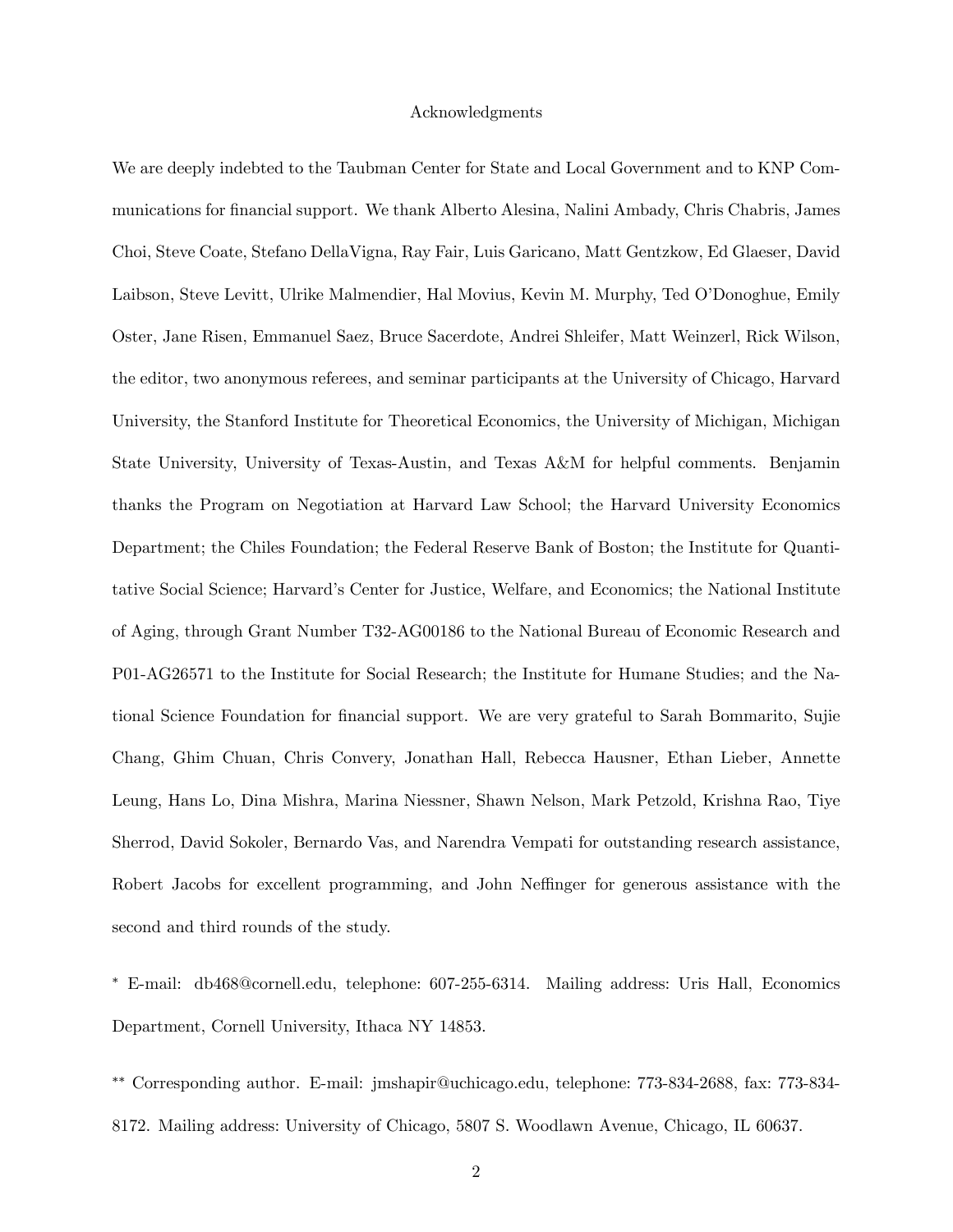# 1 Introduction

From 1988 to 2003, the standard deviation in the two-party vote share in U.S. gubernatorial elections was 12 percentage points, and the interquartile range was from 40 percent to 53 percent in favor of the Democratic candidate. Most economic analyses of the predictors of election outcomes focus on the impact of economic conditions (Fair, 1978; Alesina, Roubini and Cohen, 1997; Wolfers, 2002) and political circumstances (Levitt, 1994; Lee, forthcoming). Yet, these factors typically leave much of the overall variation in vote shares unexplained. In addition to the intrinsic value of econometric forecasts (Fair, 1996), understanding the sources of the remaining variation is important if we believe, as much evidence suggests, that the identity of the officeholder matters for the policies undertaken (Jones and Olken, 2005; Lee, Moretti, and Butler, 2004; Fiorina, 1999; Glaeser, Ponzetto, and Shapiro, 2005; Snowberg, Wolfers, and Zitzewitz, 2007).

In this paper, we test an election forecasting tool based on the predictions of naïve experimental participants. In our laboratory study, participants saw 10-second, silent video clips from televised debates in 58 unfamiliar gubernatorial elections from 1988-2002, and guessed the winner of each election. The use of short selections of video takes advantage of the fact that judgments about other people from "thin slices"—exposures to expressive behavior as brief as a few seconds—tend to be highly predictive of reactions to much longer exposures (Ambady and Rosenthal, 1992). This fact makes it possible to obtain reliable ratings from a large number of participants without requiring lengthy laboratory sessions.

We first use our measure to assess the quality of participants' forecasts of elections. The share of participants predicting a Democratic victory is highly related to actual election outcomes, and can account for more than 20 percent of the variation in two-party vote shares in our sample of elections. This result survives a wide range of controls, including race, height, and state fixed effects. A range of tests also confirm that familiarity with the candidates or election outcomes does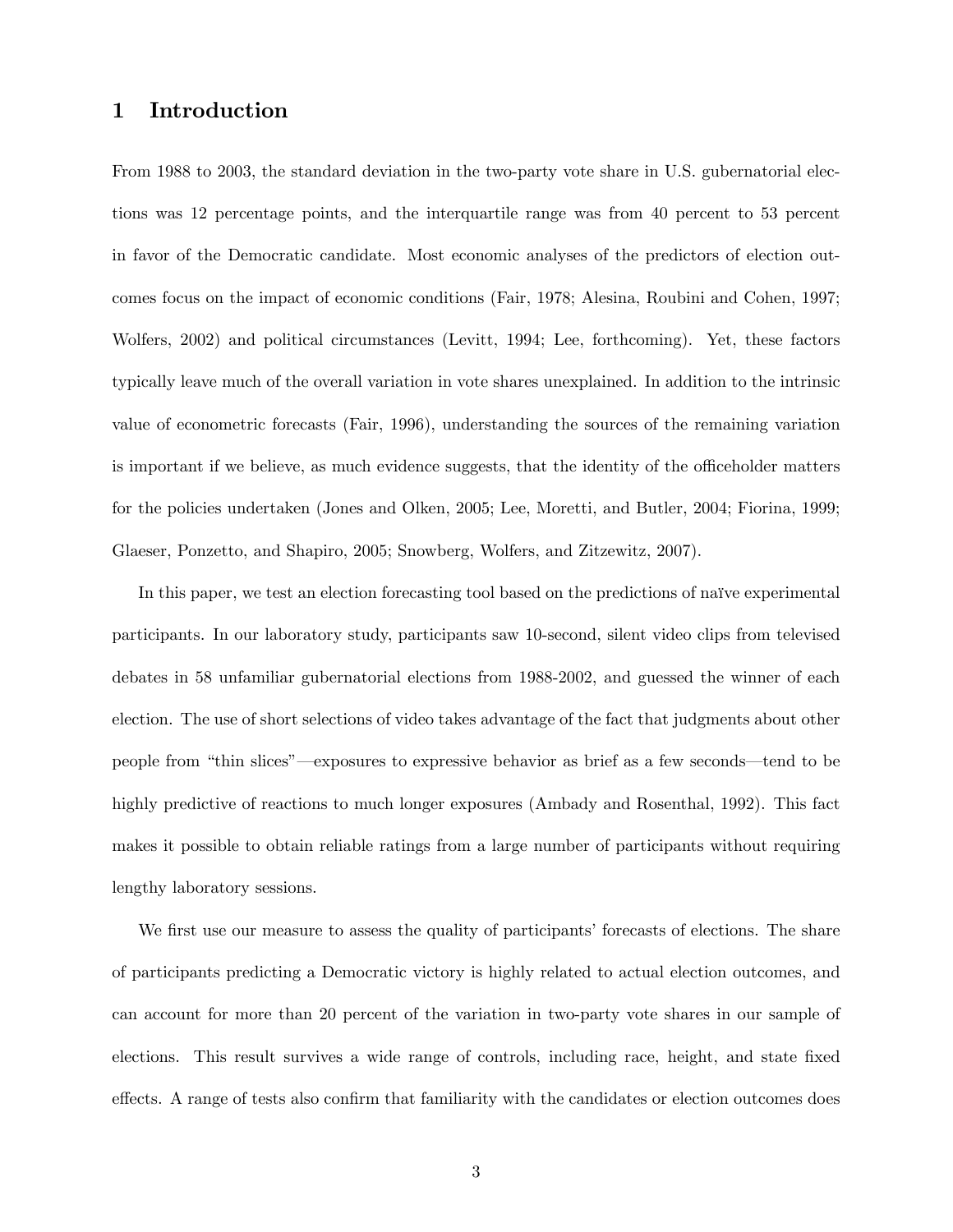not explain our findings.

After demonstrating the predictive validity of our measure, we compare the predictive power of participants' forecasts to that of the economic and political factors typically included in econometric models of election outcomes. We find that, as a forecasting tool, participants' ratings outperform a range of models that relate economic circumstances in the state to election outcomes. Turning to a comparison with political variables, we find that the predictive power of participants' ratings is comparable to a measure of the incumbency status of the candidates. A combination of campaign spending and incumbency status outperforms our measure, although our laboratory-based index alone achieves more than half of the predictive power of a carefully specified multivariate model in predicting the vote shares in our sample of 58 elections.

We turn next to the question of what drives participants' forecasts. We first show that inferences about policy positions do not seem to be driving participants' success in predicting outcomes. Participants performed poorly in guessing the party affiliations of the two candidates, and when we allowed participants to hear the sound associated with the video clips, their ability to guess political positions improved, but their ability to guess election outcomes tended, if anything, to worsen. In contrast, we show that variation in participantsí ratings of candidate likeability, physical attractiveness, and leadership can account for about one-third of the accuracy of participants' forecasts. Finally, we argue that forecasting skill is fairly homogeneous within our sample of participants.

Finally, we discuss possible causal interpretations of our findings. One possible explanation for the accuracy of participants' guesses is that their reactions measure candidates' charisma or personal appeal, and that these characteristics affect voter behavior directly, just as they influence outcomes in other labor markets (Hamermesh and Biddle, 1994; Biddle and Hamermesh, 1998; Mobius and Rosenblat, 2006). While we cannot conclusively demonstrate a causal effect of candidate appeal, we argue using a range of robustness checks and alternative specifications that our data do not clearly support alternative causal mechanisms.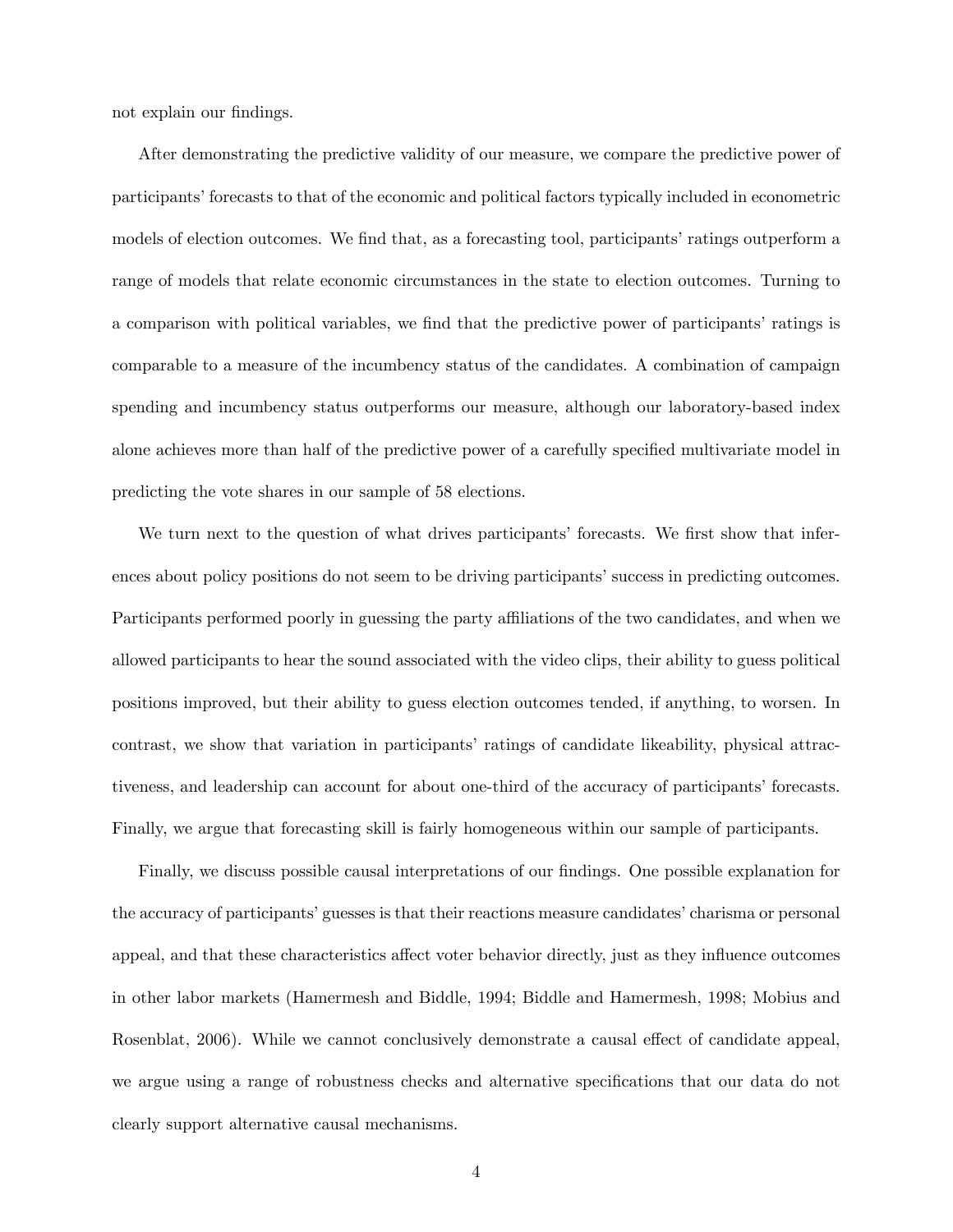Our Öndings are consistent with an existing literature on the role of physical appearance in elections. Rosenberg, Bohan, McCafferty and Harris (1986) study the effects of candidate attractiveness by constructing campaign flyers for a hypothetical election. Hamermesh (2006) studies the role of attractiveness in American Economic Association elections using studentsí ratings of still photographs. King and Leigh (2006) and Klein and Rosar (2005) find that ratings of physical attractiveness predict election outcomes in Australia and Germany, respectively. Analyzing a single election, the multi-candidate 1996 Romanian presidential race, Schubert et al (1998) found that electability ratings based on still photographs and brief video clips correlated with first-round voting outcomes. In the paper most closely related to our own, Todorov et al (2005) independently show that ratings of competence based on photographs of Congressional candidates predict election outcomes and vote shares. Berggren, Jordahl and Poutvaara (2006) Önd that ratings of physical attractiveness outperform ratings of competence in predicting Finnish election outcomes.

We make several contributions relative to this existing literature. Most importantly, unlike existing work, we assess the incremental predictive power of personal appeal, after accounting for economic and political predictors of electoral success, and we compare the relative predictive power of these factors. In addition, by manipulating the presence of sound in video clips, our methodology allows us to separate the predictive power of personal appeal from the role of other factors, such as party affiliation. Additionally, our use of video clips from candidate debates allows us to control for image quality, which may confound studies that use candidate-supplied photographs (an exception is Schubert et al, 1998, who also used debate footage).

Our finding that adding sound to the video clips tends to worsen participants' accuracy relates to psychological evidence that verbal information can interfere with more instinctive visual judgments (e.g., Etcoff et al, 2000), and that individuals have difficulty ignoring irrelevant information (Camerer, Loewenstein, and Weber, 1989). It may also help to explain why the forecasts of highly informed experts often perform no better than chance in predicting political events like elections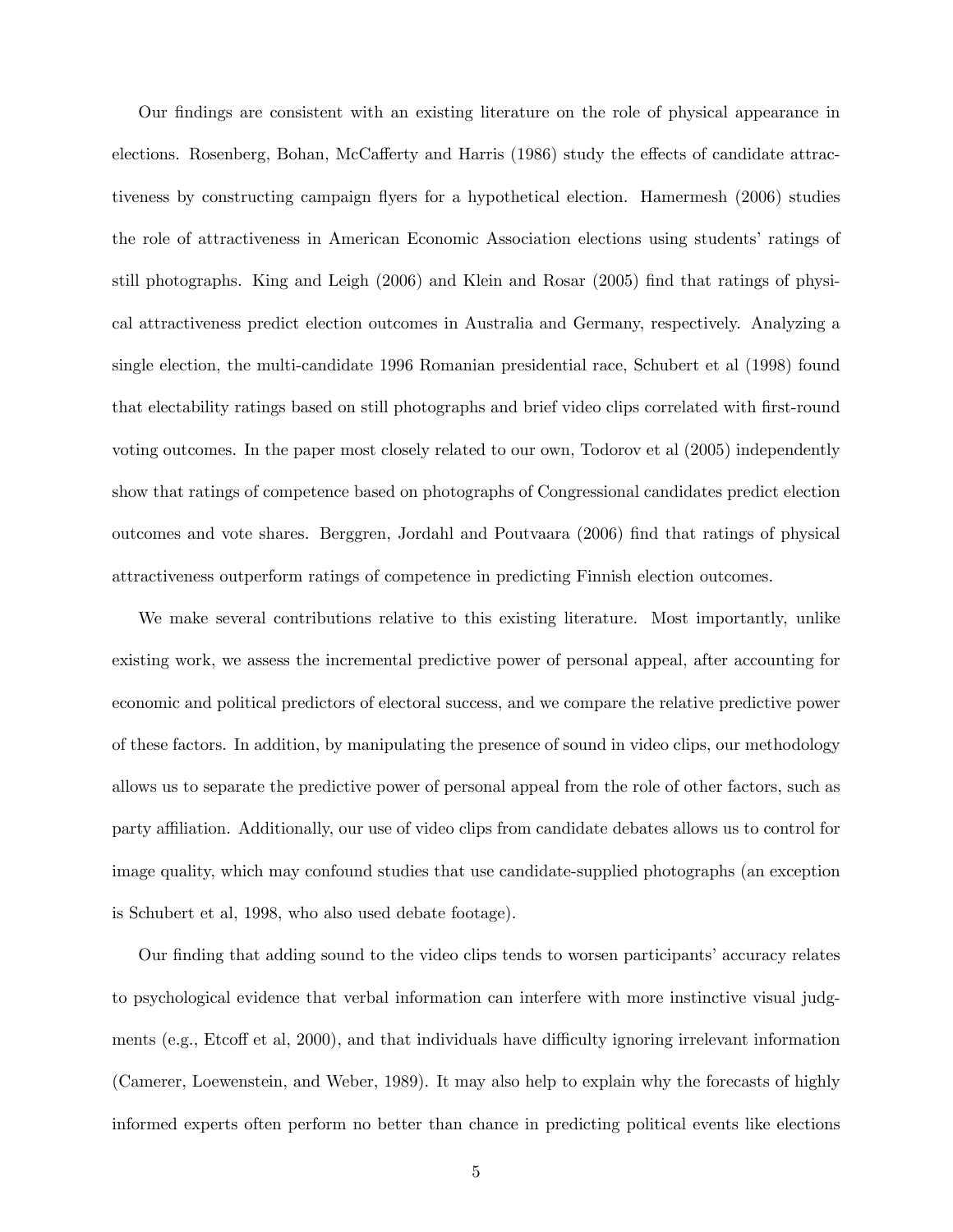(Tetlock, 1999).

Finally, our evidence relates to the literature on economic and political predictors of election outcomes in general (Fair, 1978; Alesina and Rosenthal, 1995), and to the literature on the predictors of gubernatorial election outcomes in particular (Peltzman, 1987 and 1992; Adams and Kenny, 1989; Chubb, 1988; Levernier, 1992; Kone and Winters, 1993; Besley and Case, 1995; Leyden and Borrelli, 1995; Niemi, Stanley and Vogel, 1995; Partin, 1995; Lowry, Alt, and Ferree, 1998; Wolfers, 2002). We show that naïve participants' intuitive predictions perform comparably or better than many of the variables emphasized in the literature. Moreover, while we do not conclusively demonstrate that factors such as candidate charisma have a causal effect on voter behavior, the findings we present constitute suggestive evidence of a role for such factors in gubernatorial politics.

The remainder of the paper proceeds as follows. Section 2 describes the procedures for our laboratory survey and for the collection of economic and political predictors of election outcomes. Section 3 presents our findings on the accuracy of participants' predictions of electoral outcomes, and section 4 presents our estimates of the relative strength of economic, political, and personal factors in determining the outcomes of gubernatorial elections. Section 5 discusses evidence on the factors driving participants' ratings. Section 6 briefly discusses possible causal interpretations of our findings. Section 7 concludes.

# 2 Laboratory Procedures and Data

In order to measure participants' forecasts of election outcomes, we showed them 10-second video clips of major party gubernatorial candidates. Participants rated the personal attributes of the candidates, guessed their party affiliation, and predicted which of the two candidates in a race would win.

To study the effects of additional information, we included three (within-subject) experimental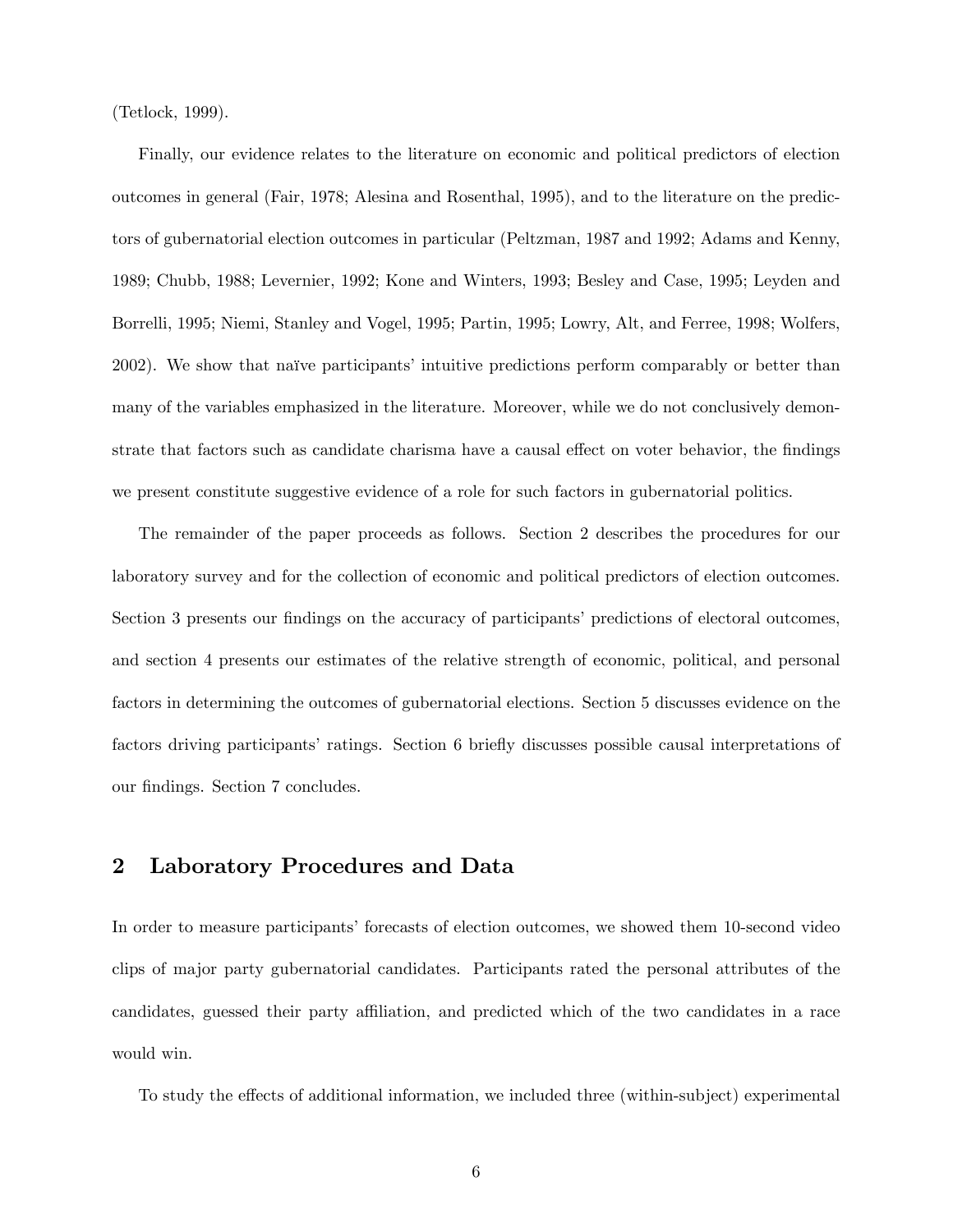conditions. Most of the clips were silent. Some of the clips had full sound. Finally, some of the clips had "muddled" sound, so that participants could hear tone of voice and other nonverbal cues but not make out the spoken words. These clips were generated by "content-filtering" the audio files, removing the sound frequencies above 600 Hz, a common procedure in psychological research (e.g., Rogers, Scherer, and Rosenthal 1971, Ambady et al 2002). The audio tracks on the processed files sound as though the speaker has his hand over his mouth.

We used clips from C-SPAN DVDs of gubernatorial debates.<sup>1</sup> By taking both candidates' clips from the same debate, we ensured that stage, lighting, camera, and sound conditions were virtually identical for the two candidates in a given election. We used a total of 68 debates from 37 states, with 58 distinct elections. In elections with more than two candidates, we focused on the main Democrat and the main Republican in the race.

### 2.1 Participants

Participants were 264 undergraduates (virtually all Harvard students), recruited through on-campus posters and e-mail solicitations. We promised students \$14 for participating in a one-hour experiment on "political prediction," with the possibility to earn more "if you can correctly predict who

<sup>1</sup> The C-SPAN DVDs are drawn from debates aired by C-SPAN during the gubernatorial election season. We attempted to use every available C-SPAN DVD so as to avoid selection bias in the sample of elections we studied. Conversations with Ben O'Connell at C-SPAN on July 25, 2006, suggest that the primary factors involved in C-SPAN's selection of gubernatorial debates are the compliance of local TV stations with re-airing, and the importance of the election. While this latter factor would lead one to expect that more competitive races from larger states are more likely to be included in the C-SPAN collection, in unreported regression models we find no evidence that debates from more competitive races are more likely to be included, and only weak evidence that debates from larger states are more likely to be in our sample.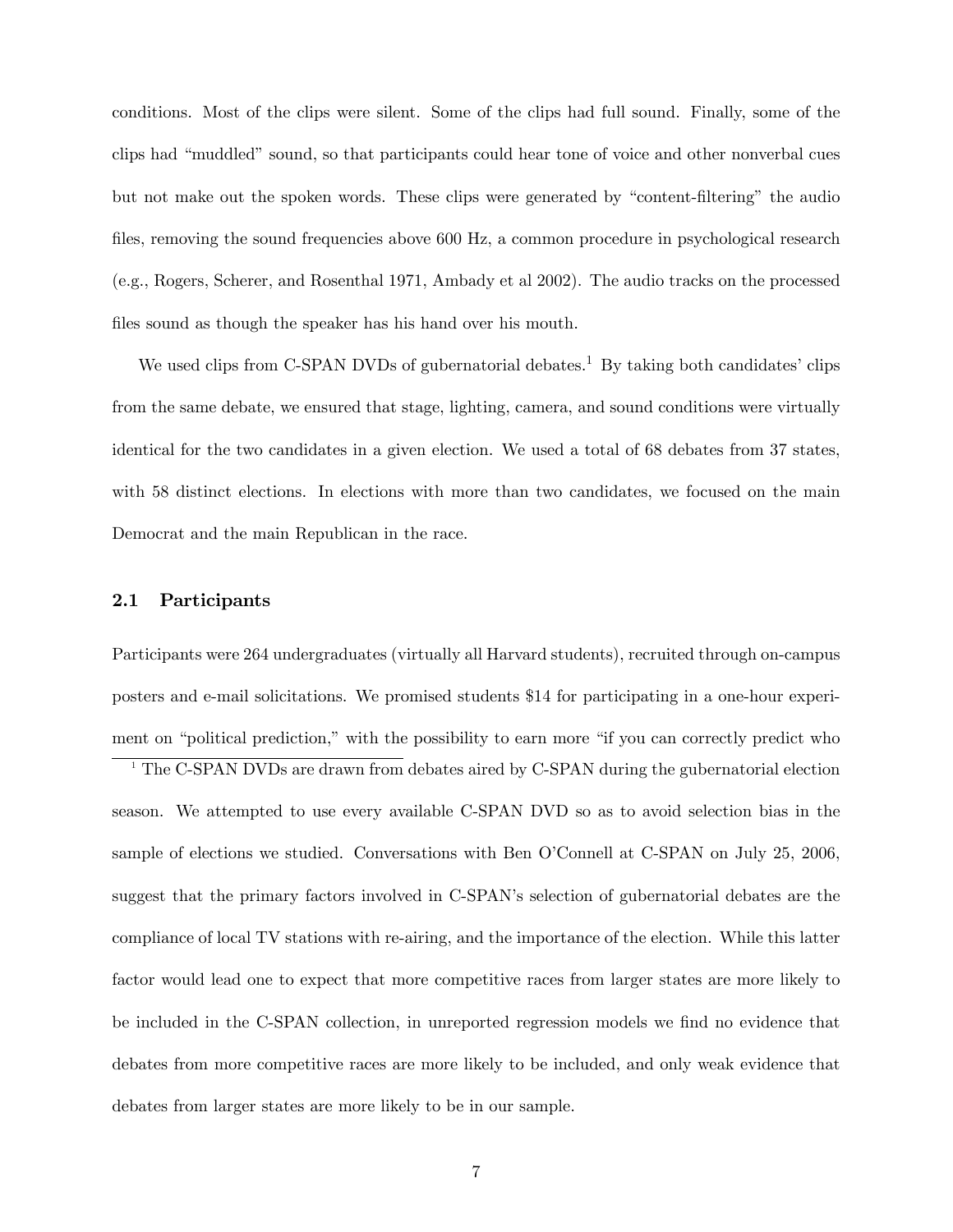won the election." We held 11 sessions in a computer classroom during  $3-4\text{pm}$  on May 7, 9, 10, 12, and 13, 2005; during 2-3pm on January 8, 9, 10, and 11, 2006; and during 2-3pm on March 2 and 4, 2006. We mailed checks to participants within a week of their participation.

#### 2.2 Materials

The clips were generated by drawing random 10-second intervals of the debates during which the camera focused only on one of the two major candidates. We dropped clips in which the candidate's name or party appeared, or in which the candidate stated his own or his opponent's name or party. For each candidate in each debate, we used three clips, the first three clips that we did not drop. The computer randomly selected one of these three clips for a participant to see. For each of these three clips, we created a muddled version and a silent version by modifying the audio content (see section 5.1).

### 2.3 Procedure

Instructions were displayed on each participant's computer screen, and an experimenter read them aloud. The instructions explained that each participant would watch 21 pairs of 10-second video clips of candidates for governor. Each clip in a pair would show one of the two major candidates: one Democrat, one Republican. After each clip, the participant would rate the candidate on several characteristics, and after every pair of clips, the participant would compare the two candidates. Participants were told that they would be asked which candidate in each pair was the Democrat. To encourage accurate guessing, one of the elections would be selected randomly, and the participant would earn an extra \$1 for guessing correctly in that election. Similarly, participants would be asked which candidate had won the actual election and would be paid an additional \$1 for guessing correctly in a randomly chosen election.

We asked participants whether they had grown up in the U.S. and in which ZIP code. We did not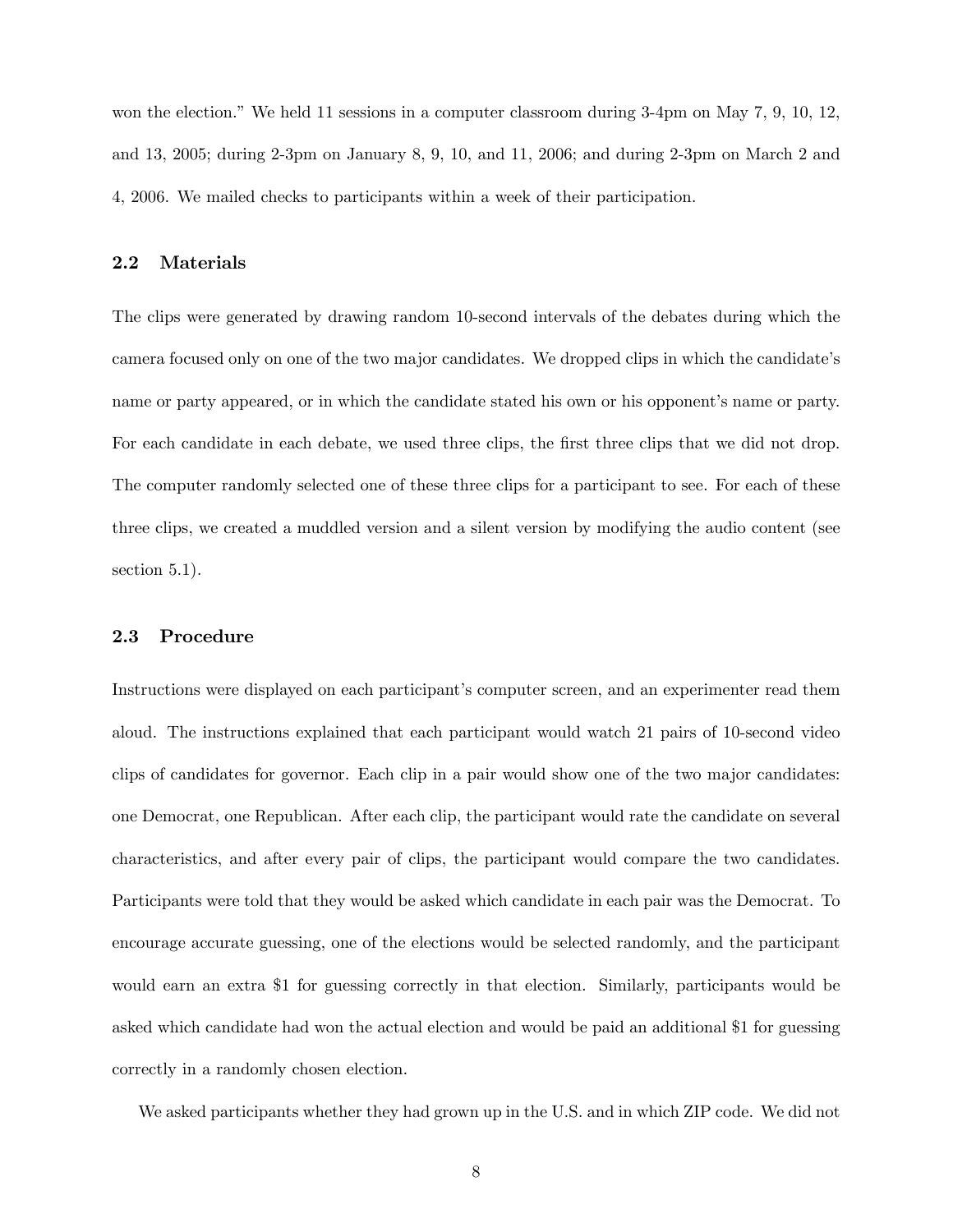show any clips from an election in the state where a participant grew up. We also asked participants after each clip whether they recognized the candidate and, if so, who it is. We dropped from the analysis a participant's ratings of candidates from any election in which the participant claimed to recognize one of the candidates (although we still paid participants for accurate guesses about victory and party identity in these cases). Because essentially all participants were Massachusetts residents at the time of the study, we also excluded from our analysis any Massachusetts elections.<sup>2</sup>

In the May 2005 sessions, participants knew that they would watch some of the clips with full sound, some with muddled sound, and some without sound.<sup>3</sup> During the instructions, participants listened to two versions of a sample soundtrack, one with full sound and one with muddled sound. In the January and March 2006 sessions, participants knew that all of the clips would be silent.<sup>4</sup>

After each clip, participants were asked to rate, on a 4-point scale, how much the candidate in the clip seemed "physically attractive," "likeable," "a good leader," and "liberal or conservative." After each pair of clips, participants answered  $A''$  or  $B''$  to each of the following questions:

- In which clip did you like the speaker more?
- One of these candidates is a Democrat, and one is a Republican. Which one do you think is the Democrat?
- Who would you vote for in an election in your home state?

<sup>2</sup> Participants whose home state was not Massachusetts did sometimes see clips from Massa-

chusetts elections, but the data from these clips were excluded from our analysis.

<sup>3</sup> Feedback from informal interviews with participants after early sessions led us to make small changes to the experimental procedure in later sessions, such as modifying the proportion of the silent, muddled, and full-sound clips each participant viewed from  $3/21 - 3/21 - 15/21$  to  $7/21$  $7/21 - 7/21$ , respectively (see Benjamin and Shapiro, 2007, for details).

<sup>4</sup> Statistical tests show no difference in participants' ability to forecast election outcomes across the three rounds of sessions.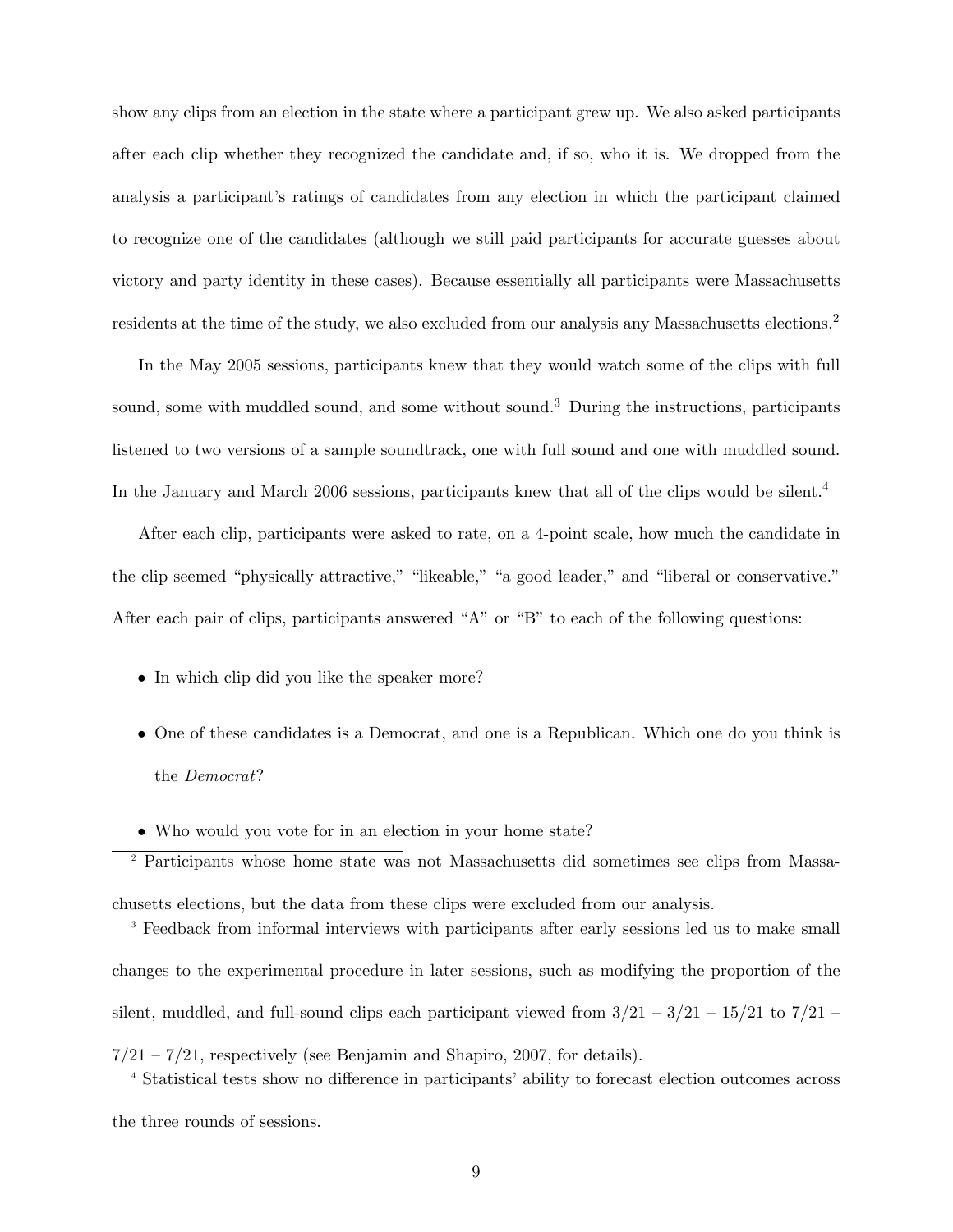If you do not live in the U.S., please answer this question as best you can for Massachusetts.

Who do you think actually won this election for governor?

After all the clips were finished, we asked participants to rate (on a 4-point scale) how liberal/conservative they considered themselves, which political party they identified with more strongly, and how interested they are in politics. We also asked whether they had voted in the 2004 presidential election or, if ineligible, whether they would have. Finally, we asked a few demographic questions (college major, year in school, gender, mother's and father's education, and standardized test scores).

In sessions four and five, we asked a few debriefing questions at the very end of the questionnaire. We asked, on a scale from 1 to 10,

- When you watched video clips with full sound [video clips with muddled sound / silent video clips], how confident were you (on average) in your prediction about who actually won the election?
- $\bullet$  With full sound [muddled sound / silent clips], how confident were you about which candidate was the Democrat?

We asked these two questions for each of the three sound conditions. We also asked participants about their strategies for making predictions for full sound and silent clips.

## 2.4 Measuring the Economic and Political Predictors of Election Outcomes

We collected data on the candidates and outcomes of the gubernatorial elections in our sample from the CQ Voting and Elections Collection (2005). We also obtained data on a number of political and economic predictors of election outcomes. Because of the limited size of our sample, we tried to choose the political and economic predictors of election outcomes that seem to occur most frequently and robustly in the empirical literature on explaining and forecasting vote shares.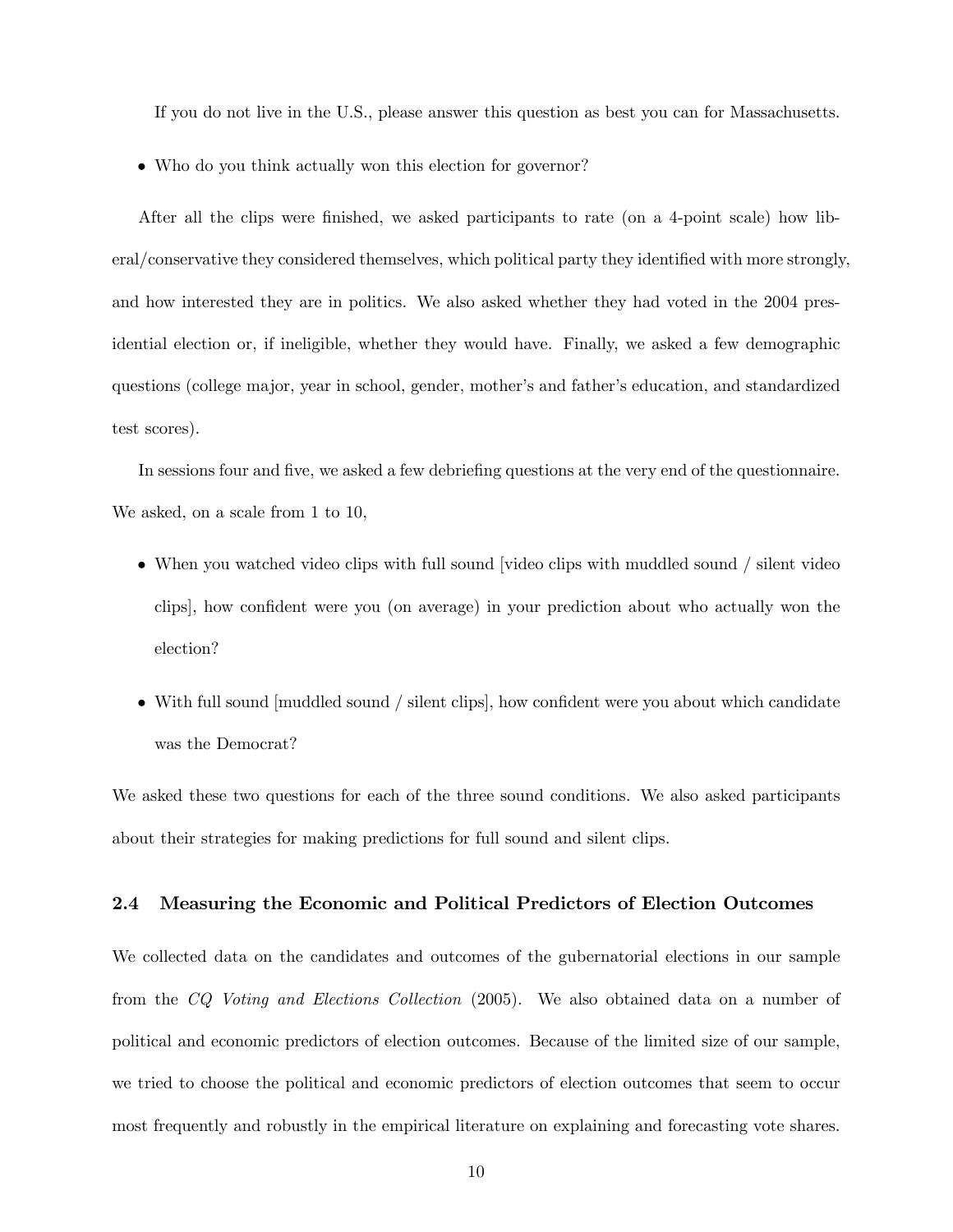We obtained the following variables in order to construct possible economic predictors of election outcomes:

- Per capita income. We obtained annual data on state per capita income from the Bureau of Economic Analysis (<http://www.bea.gov/bea/regional/data.htm>). We have also computed national personal income as the average of state personal income, weighted by state populations as of 1995 (roughly the midpoint of our sample).<sup>5</sup>
- $\bullet$  *Unemployment rate.* We obtained annual data on state unemployment rates from the Bureau of Labor Statistics ( $\langle \text{http://www.bls.gov/data/>)}$ ). As with income, we compute a national unemployment measure as the weighted average of the state unemployment measures.
- $\bullet$  Per capita revenues. We obtained information on state revenues per capita from the Census at  $\langle \text{http://www.census.gov/govs/www/state.html}\rangle$ . In appendix A, we demonstrate that our results are robust to using a tax-simulation-based measure.
- $\bullet$  House prices. For quarterly data on house prices at the state level, we used the Office of Federal Housing Enterprise Oversight's (OFHEO) House Price Index.<sup>6</sup>

We also obtained data on the following political predictors of election outcomes:

• Incumbent candidate and party. We identified the incumbent candidate (if any) and party in each race using the CQ Voting and Elections Collection (2005).<sup>7</sup>

<sup>5</sup> We obtained data on state population in 1995 from the U.S. Census at  $\langle \text{http://www.census.gov/population/projects/state/stpippop.txt}.$  We use the average across U.S. states rather than reported national figures to ensure that the scale and definition of the variable is comparable between the state and national indices.

 $6$  Downloaded from their website  $\langle \text{http://www.ofheo.gov/hpi-download.aspx>}, \text{as of November},$ 2007.

<sup>7</sup> We cross-checked information on the incumbent party using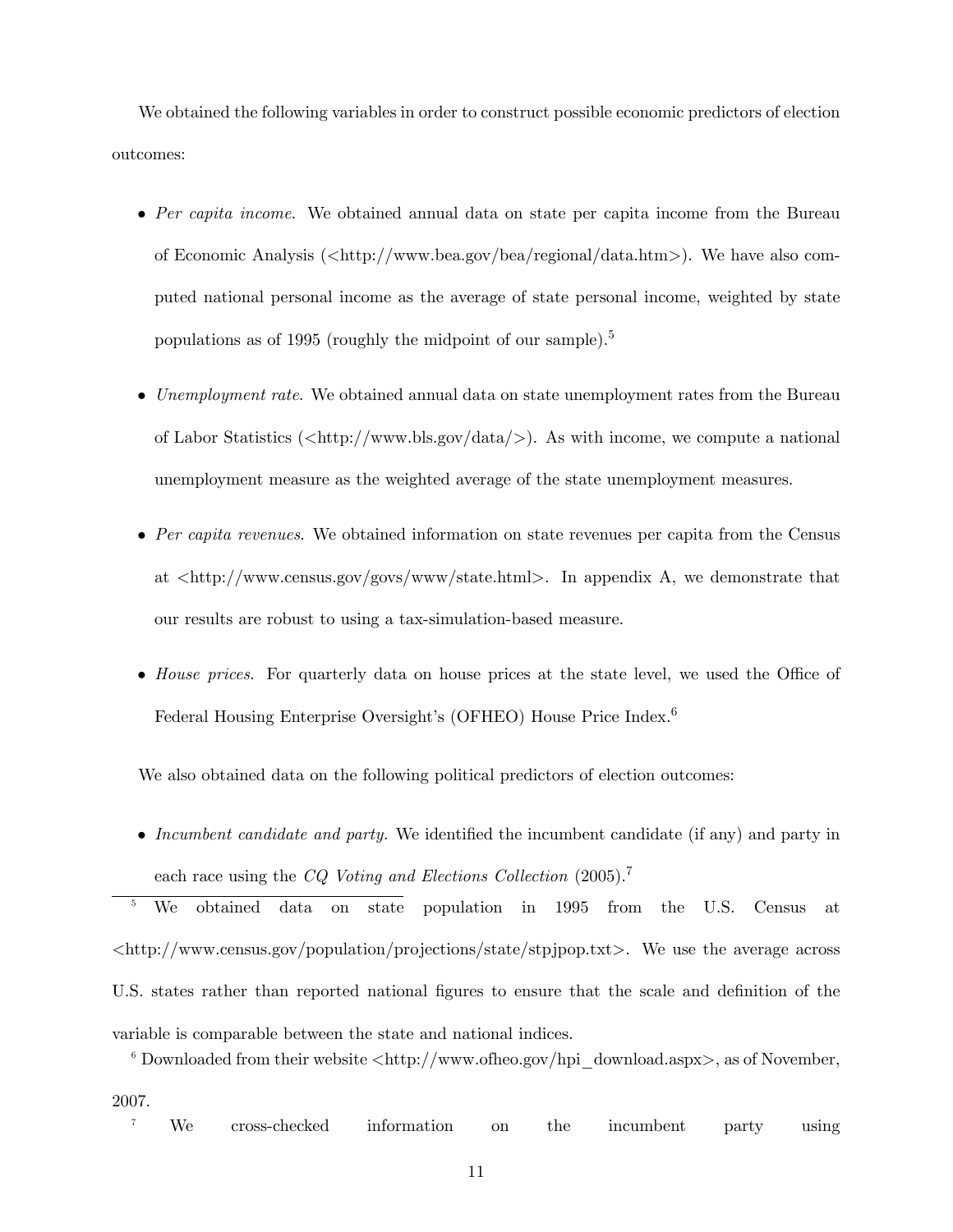- *Campaign spending.* To measure campaign spending, we use data from Jensen and Beyle's (2003) updated Gubernatorial Campaign Finance Data Project. This database provides information on the total campaign expenditures of each major party candidate. Our primary measure of campaign spending is the difference in log(expenditure) between the Democrat and Republican. In the six elections for which we lack spending information for one or both candidates, we impute this variable at the state mean difference in log spending over the 1988-2003 period.
- *Historical vote shares.* It is common to include measures of historical election outcomes in regression models of gubernatorial contests, as a proxy for party strength. We compute a measure of the average share of the two-party vote received by Democrats in the 1972-1987 gubernatorial elections in the state. We use this time period because it precedes all of the elections in our experimental sample.

# 3 Participants' Success in Predicting Electoral Outcomes

Participants in our study performed extremely well in predicting the outcomes of the electoral contests that the video clips portrayed. Across our 58 elections, an average of 58 percent of participants correctly guessed the winner of the election. With a standard error of around 2 percent, a t-test can deÖnitively reject the null hypothesis that participants performed no better than chance (50 percent accuracy) in forecasting the election outcomes ( $p = 0.002$ ). (Except where noted, all analysis uses data from the silent condition.)

Participants' ratings are also very highly correlated with actual vote shares across elections. In figure 1, we graph the actual two-party vote shares in our sample of 58 elections against the share <http://en.wikipedia.org/wiki/List\_of\_United\_States\_Governors> (in January 2006) and the National Governors Association website  $\langle \text{http://www.nga.org> (in December 2007)}.$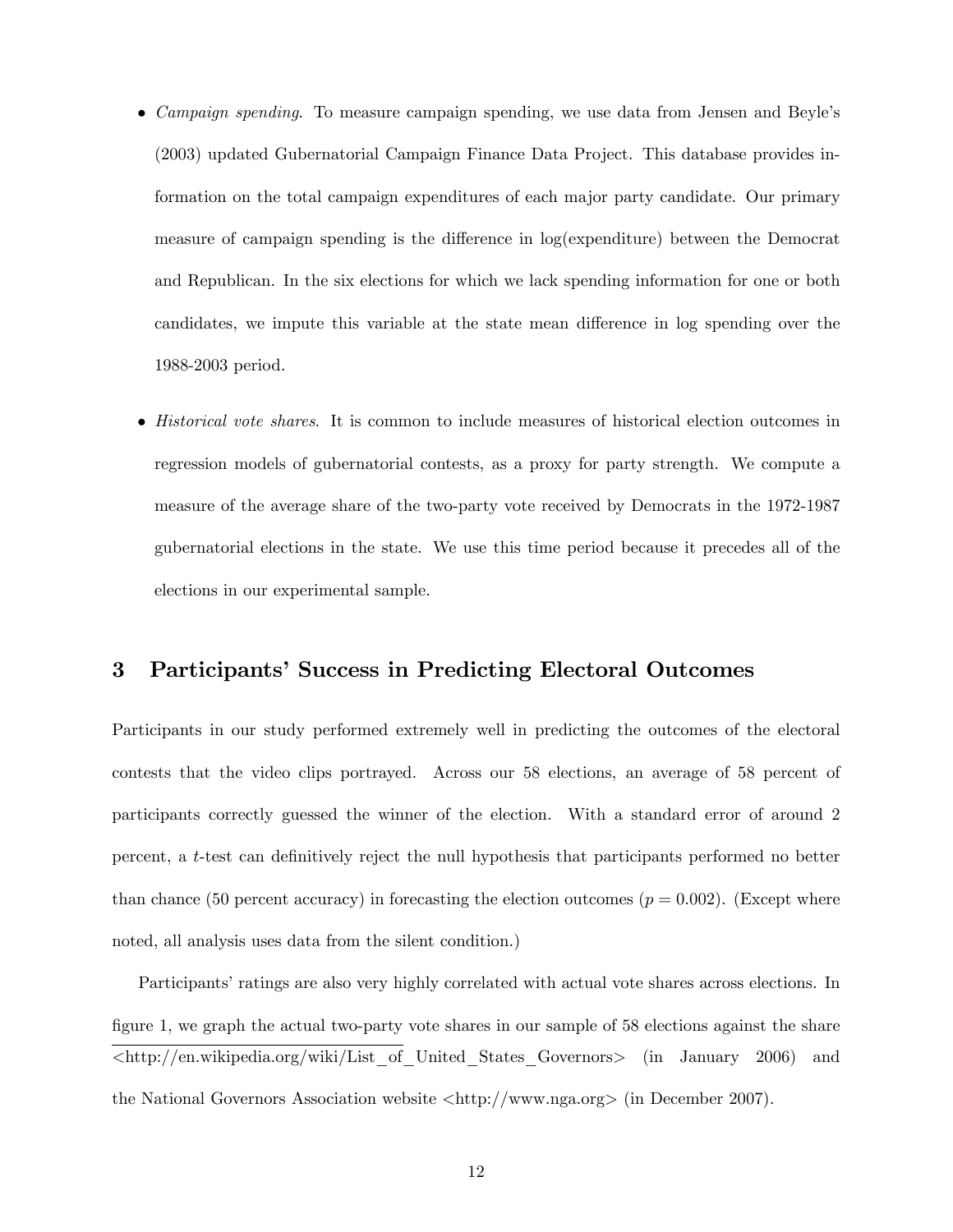of study participants who predicted that the Democrat would win the election. There is a visually striking positive relationship between these two measures, and the correlation coefficient is a highly statistically significant 0.46 ( $p < 0.001$ ). Moreover, the relationship does not appear to be driven by outliers: the Spearman rank-correlation coefficient between participants' predictions and actual vote shares is large (0.42) and strongly statistically significant ( $p = 0.001$ ).

A regression approach reveals similar patterns. Column (1) of table 1 shows that an increase of one percentage point in the share predicting a Democratic victory is associated with an increase of about one-quarter of a percentage point in the actual two-party vote share of the Democratic candidate. This relationship is highly statistically significant, and the predictions of our laboratory participants account for over one-Öfth of the overall variation in two-party vote shares across the elections in this sample.<sup>8</sup> We will provide more discussion of the relative power of alternative forecasting models in section 4, but to give a sense of magnitudes the  $R^2$  of our laboratory-generated predictor is only slightly lower than we would obtain using as a predictor a measure of the incumbency status of the candidates.

The  $R^2$  in column (1) might understate the true explanatory power of participants' forecasts, because of sampling error in participants' ratings. To check that this bias does indeed weaken our findings, in column  $(2)$  of table 1 we present results for the sample of elections for which we have over 30 raters, where econometric theory would suggest a fairly limited bias from measurement error. As expected, both the coefficient and  $R^2$  of the model increase in this case, with the coefficient changing

<sup>8</sup> For simplicity of interpretation, we focus throughout on linear regression of vote share on the share of participants predicting a Democratic victory. This specification is appropriate if voters follow a random-utility model with uniformly distributed choice errors, in which the share predicting a Democratic victory measures a candidate characteristic that ináuences the relative utility from voting for the Democratic candidate. Results are virtually identical in terms of effect size and  $R^2$ when we instead estimate a model in which the choice error is normally distributed.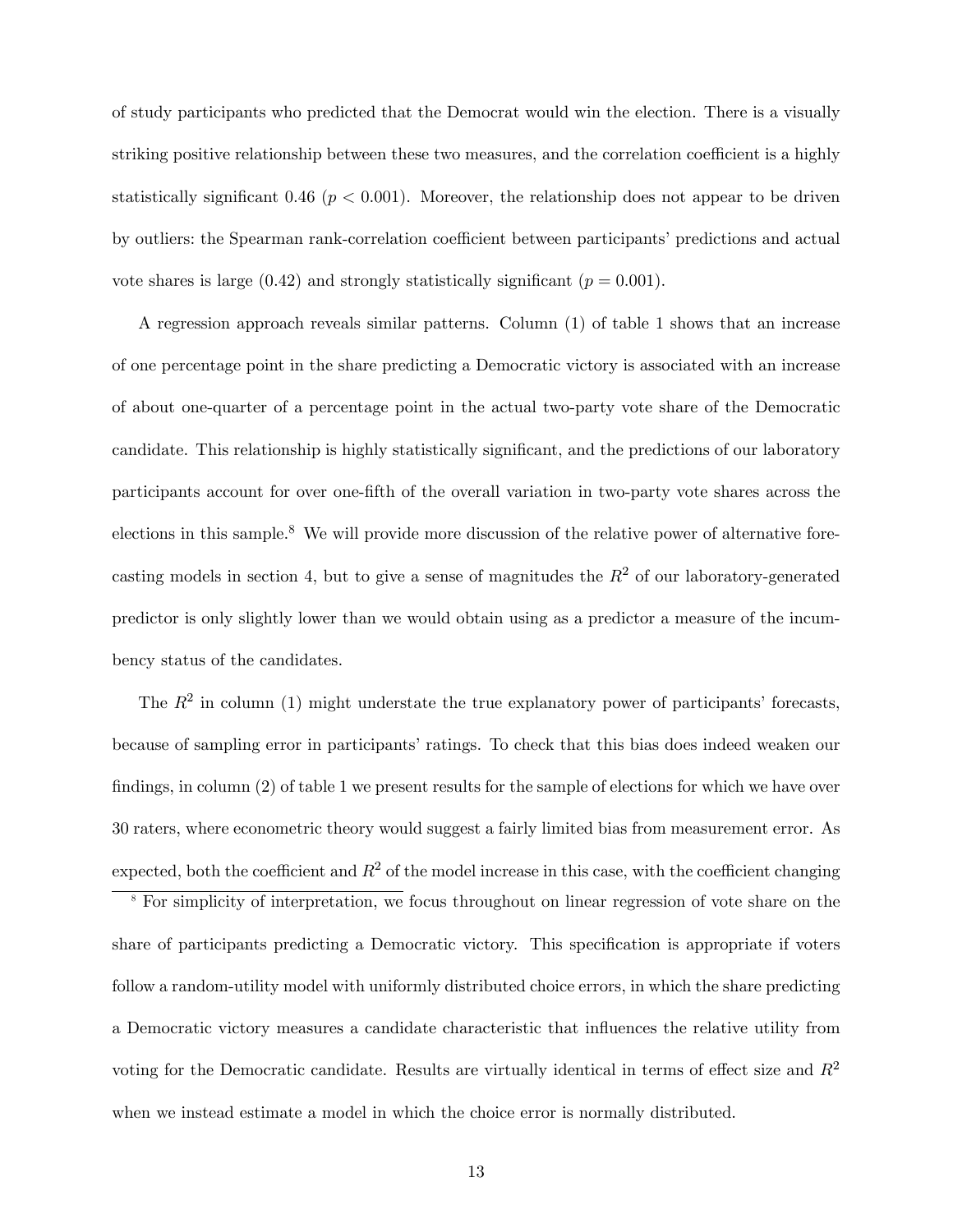by about 10 percent. We have also estimated a maximum likelihood model (results not shown) that explicitly models the sampling error in our measure. In that model, we find a coefficient of about 0.27 on participants' ratings, with an  $R^2$  of about 26 percent. Although these models indicate that our estimates of participantsí predictive power are attenuated, throughout the body of the paper we will conservatively treat our sample-based measures as though they were not subject to sampling variability.

The remaining columns of table 1 present a variety of robustness checks. In column (3), we restrict to cases in which both candidates are white males (about two-thirds of our sample), in order to test whether participants' accuracy results merely from race or gender cues.<sup>9</sup> We find that the coefficient and  $R^2$  on this restricted sample are comparable to those in the overall sample. Similarly, in column (4), we include a control for whether the Democrat appears to be the taller candidate, as judged from footage on the original debate DVDs (e.g., handshakes) not shown to participants.<sup>10</sup> (The clips we showed to participants show only the head and torso of one candidate at a time, so it is unlikely that participants could judge relative height from the clips.) We find that height exerts a positive, but small and statistically insignificant, effect on vote shares, and that including this variable makes little difference for our estimate of the predictive power of participants' ratings.

In column (5) of table 1, we use data from the 17 states with multiple elections in our sample to test how well participants do at predicting differences across elections within a state. Despite the reduction in precision that results from using a small share of the variation in the data, we still identify a large and statistically significant relationship between participants' ratings and the

<sup>&</sup>lt;sup>9</sup> We coded these cases conservatively, including only those debates in which it was obvious from

the video clips themselves that both candidates were white males.

 $10$  The coding of heights was done from shots showing both candidates by a research assistant who did not know the outcomes of the sample elections or the share of participants predicting a Democratic victory.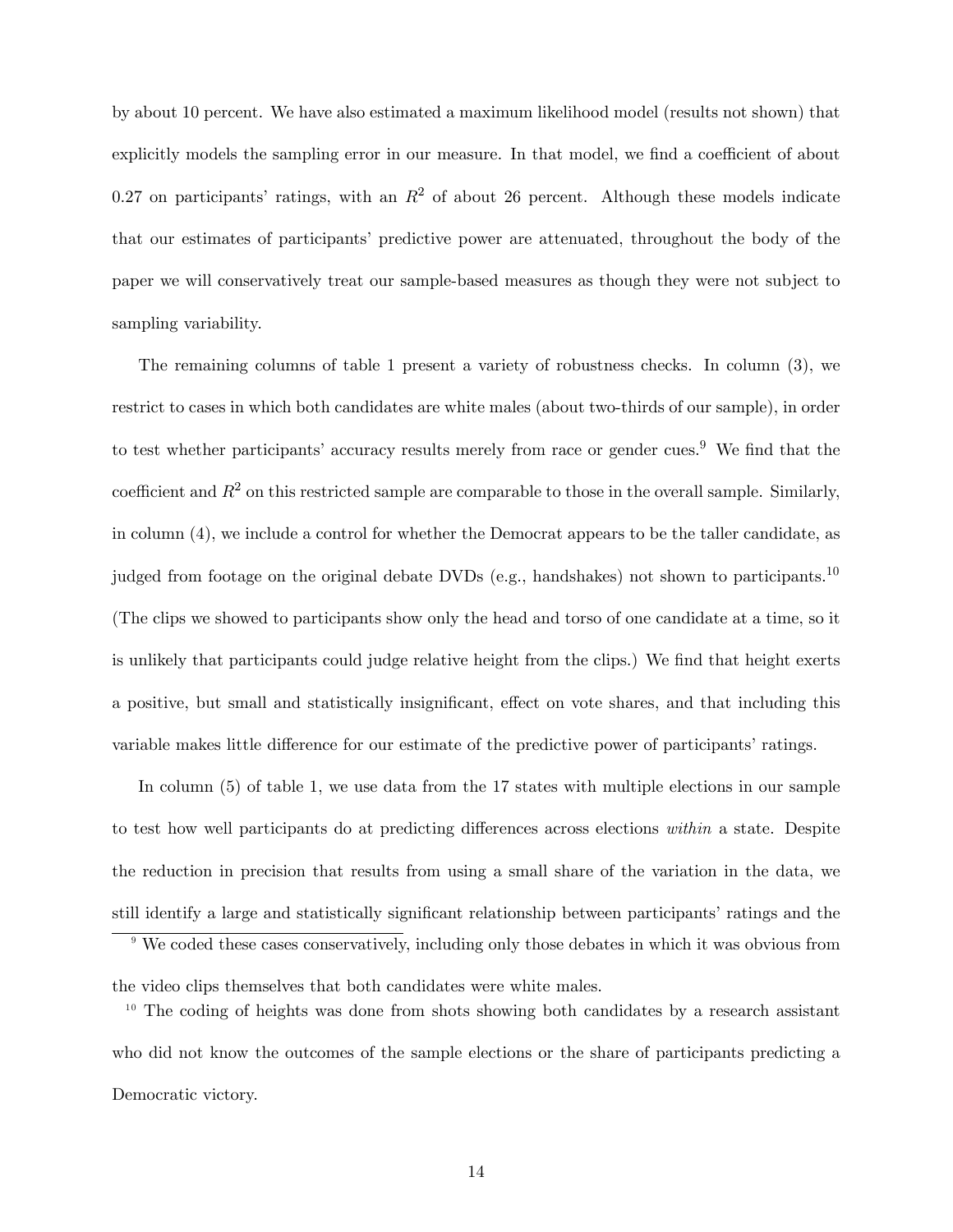actual two-party vote share after including state fixed effects. The coefficient in this regression is, if anything, somewhat larger than the coefficient in the cross-sectional regression in column  $(1).^{11}$ 

A final potential issue with interpreting our results as evidence of the forecasting power of participants' ratings is the possibility that, despite our efforts to exclude raters familiar with a candidate from our analysis, some informed raters remained in the sample. A first piece of evidence against this view is that, as we document further in section 5.1 below, participants in our sample (who claimed to be unfamiliar with the candidates) were unable to do better than random guessing in identifying the party affiliations of the candidates.<sup>12</sup> A second piece of evidence is that the recognizability of candidates in an election is not related to participants' accuracy. More specifically, participants who claimed not to recognize a candidate were no better at forecasting elections in which large numbers of *other* participants claimed to recognize one or more of the candidates. If the likelihood of recognizing a candidate is correlated across individuals within an election (which our data suggest it is), then this test suggests that even unconscious familiarity is unlikely to confound our estimates.

<sup>11</sup> Related to the issue of cross-state variation in party strength, there is also the possibility that participants' responses are only effective in predicting extreme landslides. To check this issue, we have estimated a model that restricts attention to elections in which no major party candidate received more than 60 percent of the two-party vote (about two-thirds of the sample of elections). In this case, the coefficient drops somewhat, but the  $R^2$  remains essentially the same as in the baseline model, increasing slightly from 0.22 to 0.23.

 $1<sup>12</sup>$  This is so despite the fact that participants were paid for correctly identifying the parties of the candidates, so they would have had a financial incentive to give the correct answer if they knew it.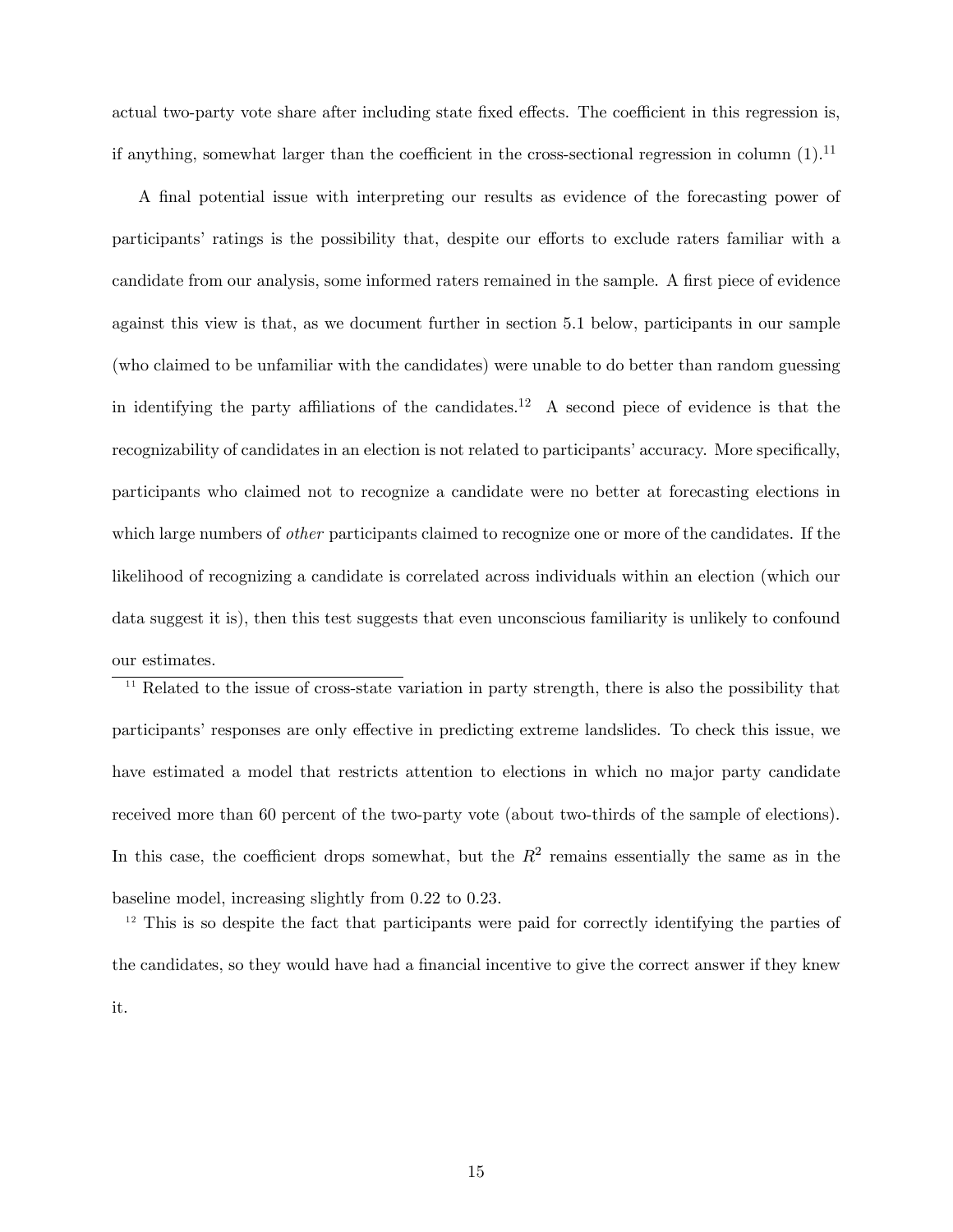## 4 Comparisons with Economic and Political Predictors

In this section, we compare the accuracy of forecasts based on participants' predictions with political and economic factors frequently used in election forecasting. The forecasting value of participants' ratings survives controlling for these factors. Overall, we find that the performance of our measure is far better than economic factors, and comparable to some important political factors, in predicting vote shares in gubernatorial contests.

## 4.1 Economic Predictors of Election Outcomes

Table 2 shows our estimates of the forecasting power of alternative sets of economic variables. For each variable, we compute one-year growth rates, following a common practice in the literature on economic predictors of gubernatorial election outcomes. We then create an index equal to the growth rate of the variable if the incumbent governor is a Democrat, equal to the negative of the growth rate if the incumbent governor is a Republican, and equal to zero if the incumbent governor is neither a Republican nor a Democrat. This specification amounts to assuming that the incumbent party is held responsible for the prevailing economic conditions at the time of the election, consistent with Fair (1978).

In addition to computing the  $R^2$  for each specification shown, we have also computed an outof-sample measure of the fit of each model.<sup>13</sup> In particular, we compute the out-of-sample mean squared error by estimating the model repeatedly, leaving out a different observation each time, and computing the squared error of the predicted value for the omitted observation. We then compare the mean squared error of the model to that of a model including only a constant term. Finally, we compute an out-of-sample  $R^2$  as the percentage reduction in mean squared error attributable to  $13$  See Goyal and Welch (forthcoming) for a recent discussion of the differences between in-sample

and out-of-sample forecasting evaluations.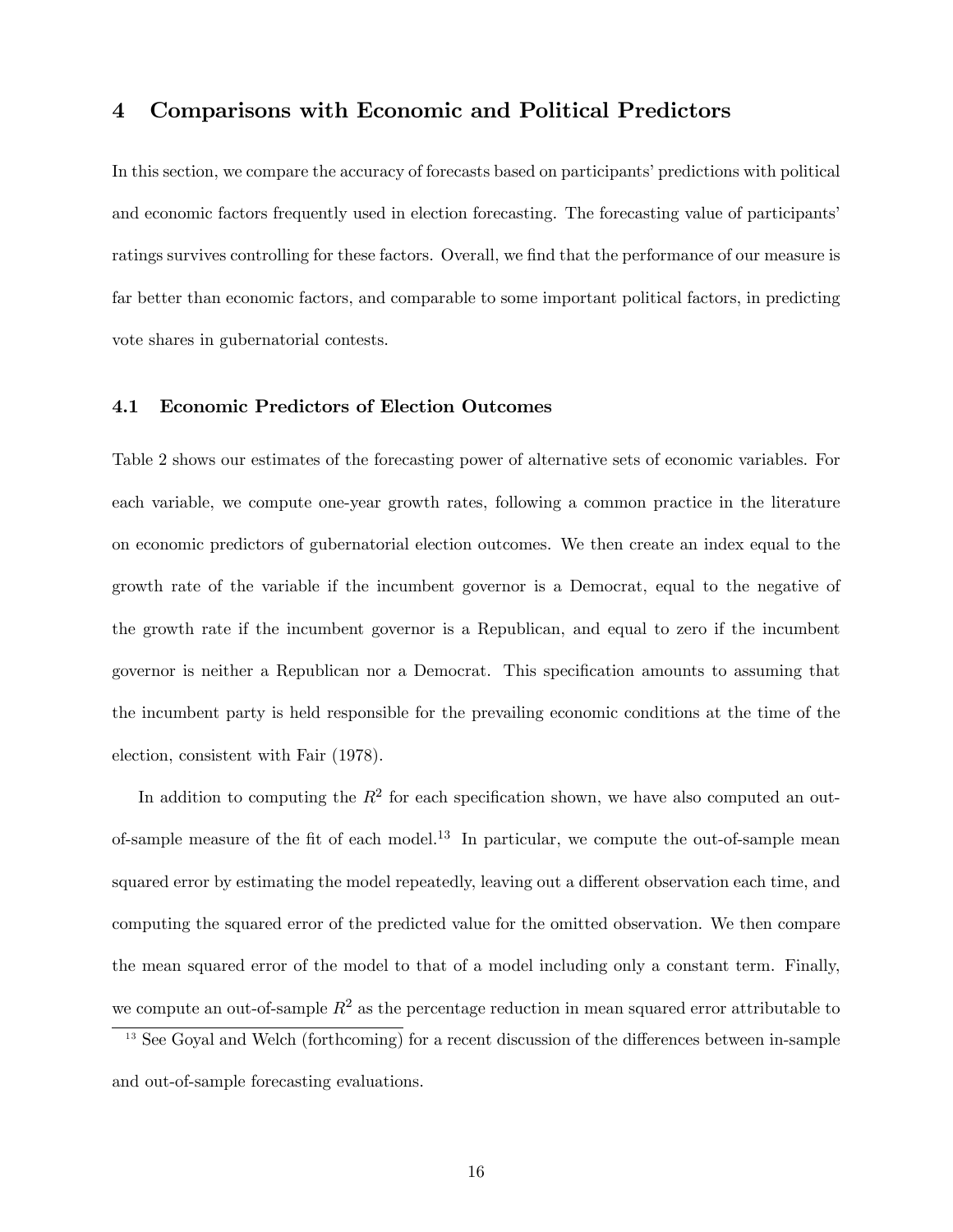the inclusion of the explanatory variable. This statistic gives us an estimate of how well the model performs in explaining the variance of observations  $not$  used to fit the model. Unlike the traditional  $R^2$  (but similar to the adjusted  $R^2$ ), the out-of-sample  $R^2$  can decrease as more variables are added to a model, if these variables do not achieve significant increases in goodness-of-fit.

For reference, the  $R^2$  of a model using the share of experimental participants predicting a Democratic victory to predict the Democrat's two-party vote share is approximately 22 percent, and the out-of-sample  $R^2$  is about 19 percent. This indicates that our experimental measure can reliably predict about one-fifth of the overall variation in two-party vote shares, even when we use the model to predict observations not included in the estimation.

In column (1) of table 2, we present estimates of a model that predicts election outcomes using the one-year growth in log(state personal income) prior to the election year. As expected, higher income growth is associated with greater electoral success for the incumbent party, and the effect is both economically nontrivial and marginally statistically significant. However, this specification has an  $R^2$  of less than six percent, with an out-of-sample  $R^2$  of around two percent. This out-ofsample  $R^2$  estimate is consistent with Wolfers' (2002) finding of a one to three percent adjusted  $R^2$ for economic variables in explaining incumbent governors' electoral performance. On the whole, then, our estimates in column (1) suggest that income growth does predict election outcomes, but that its forecasting power is weaker than that of participants' ratings.

In the second panel of column (1), we show what happens to our estimate of the predictive power of participantsí ratings, once we control for growth in state personal income. Not surprisingly, we find that inclusion of the economic variable leaves the magnitude and statistical significance of the coefficient on participants' ratings essentially unchanged. We also show the incremental out-of-sample  $R^2$  of participants' ratings; that is, the change in out-of-sample  $R^2$  from including participants' ratings in the economic forecasting model. This calculation indicates an improvement of nearly 20 percentage points in the out-of-sample forecasting power of the model. These findings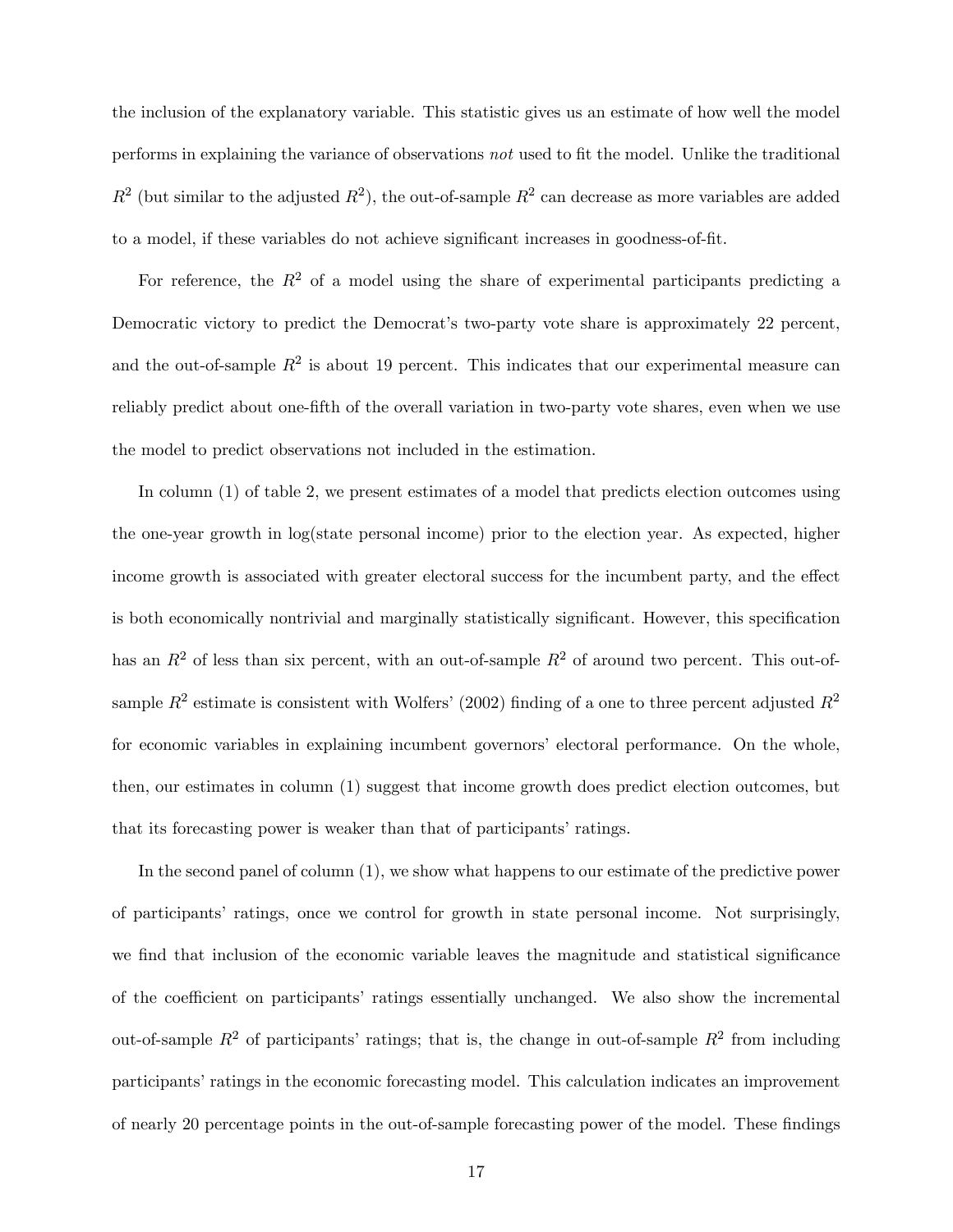provide further evidence of the robustness of participantsí ratings as an election forecaster, even after conditioning on economic factors such as income growth.

In column  $(2)$  of table 2, we augment the specification of column  $(1)$  by adding a measure of the one-year change in the unemployment rate. This variable enters negatively as expected, and its inclusion diminishes our estimate of the importance of income growth. However, the gain in  $R^2$  is only two percentage points, resulting in an overall  $R^2$  of about 8 percent. Moreover, because the additional variable does not result in a great improvement in predictive power, the out-ofsample  $R^2$  measure penalizes the specification heavily, resulting in a tiny negative out-of-sample  $R<sup>2</sup>$ , that is essentially zero. In other words, adding the change in unemployment to the model tends to reduce its out-of-sample performance. As the second part of column (2) shows, including the unemployment rate growth measure does not meaningfully affect the magnitude or statistical significance of the coefficient on participants' ratings.

A number of authors (e.g., Adams and Kenny, 1989; Lowry, Alt, and Ferree, 1998) have hypothesized that voters judge states' economic performance relative to the performance of the national economy. In column (3) of table 2, we implement a model of this type, regressing vote shares on the one-year growth in national personal income as well as the difference between state and national income growth. Consistent with the "benchmarking" hypothesis, we do find a positive relationship between state performance net of national performance and vote shares, although the coefficient is small and statistically insignificant. Consistent with Wolfers' (2002) finding that voters are sensitive to economic factors beyond the control of governors, we also find a positive and statistically significant effect of national income growth on the two-party vote share. However, the  $R^2$  of the model is only seven percent, and the inclusion of the statistically insignificant measure of state growth relative to national growth results in a *negative* out-of-sample  $R^2$  of about seven percent. Thus, although our point estimates in this model are consistent with theoretical predictions, the model's predictive performance is relatively low. Additionally, inclusion of these variables does not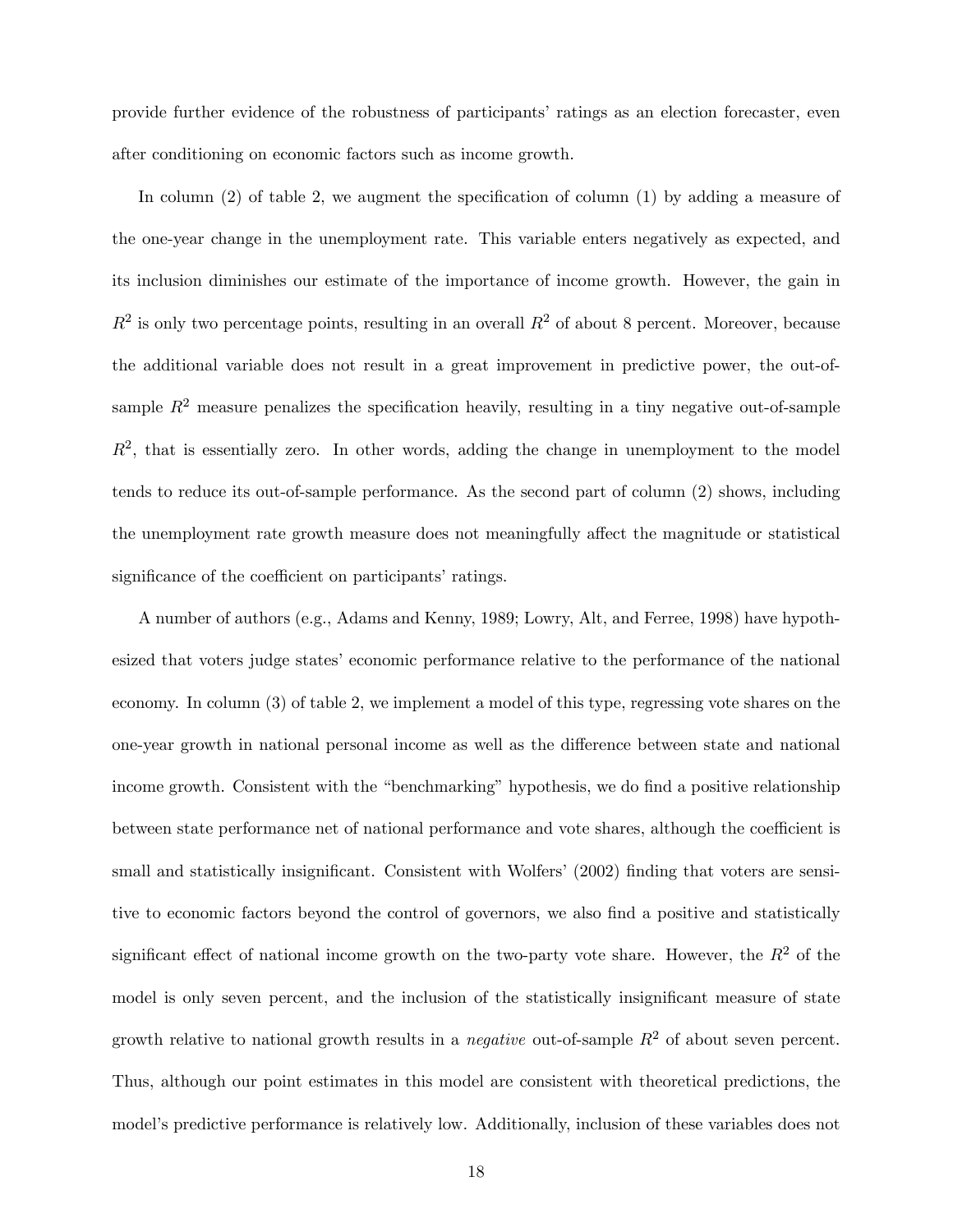affect the economic or statistical significance of our measure of participants' ratings, and including this measure greatly improves the forecasting power of the model.

Besley and Case (1995) argue that voters judge states' economic policies relative to those of their geographic neighbors. In column (4) of table 2, we implement this hypothesis as a predictive model, using state revenues per capita as a measure of fiscal policy (Peltzman, 1992). In addition to a measure of a state's own policy, we include an analogous measure of the mean policy of other states in the same Census division. Consistent with the yardstick competition model, we find that states are penalized for extracting more revenues, but that, for a given level of the growth in state revenues, states are rewarded for being in a Census division with greater growth in revenues. In other words, voters seem to reward a political party for keeping revenues low while neighboring states' revenues are rising. Although the signs and magnitudes of the coefficients are broadly consistent with the yardstick competition model, these two variables explain only about six percent of the overall variation in vote shares, and have an out-of-sample  $R<sup>2</sup>$  of less than one percent. Moreover, their inclusion does not diminish the importance of participants' ratings, and if anything leads to a slightly larger coefficient on the share of participants predicting a Democrat victory. Thus, while we do find support for the yardstick competition theory, its power as a purely predictive model appears to be low relative to the personal factors we measure in our experiment.

Wolfers (2002) proposes the inclusion of house prices in models of gubernatorial elections, because economic theory suggests that changes in house prices capitalize many important aspects of a governorís policies. In column (5) of table 2, we use the log of the state house price index as a measure of house prices.<sup>14</sup> We find that although the point estimate is consistent with the theory, changes in state house prices fare no better than other economic variables in predicting

 $\frac{14}{14}$  For consistency with our other economic predictors, we use the change in the log index beween the fourth quarter of the election year and the fourth quarter of the previous year. Results are comparable if we use a four-year lag.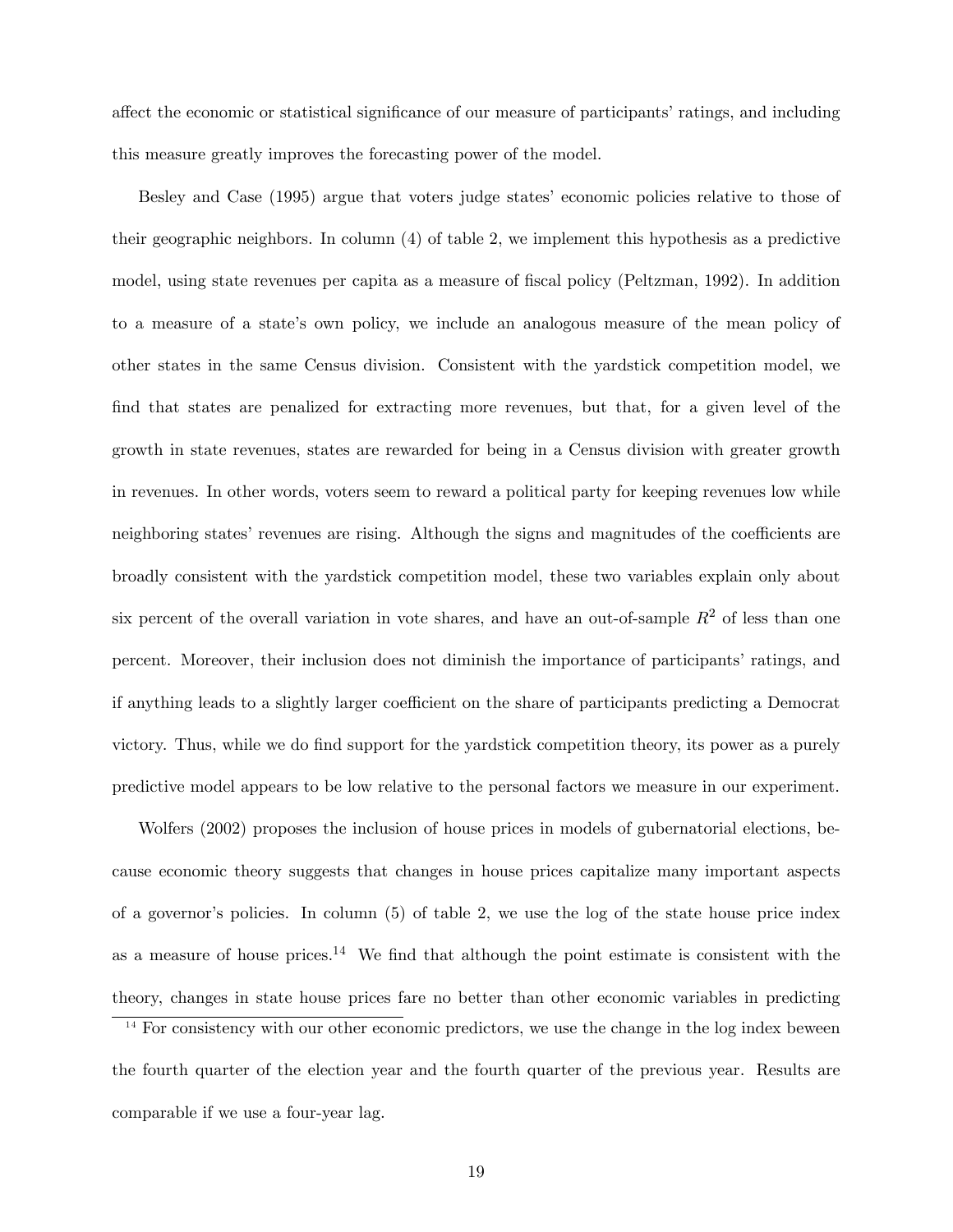election outcomes, with a negative out-of-sample  $R^2$ . Moreover, including house prices does not substantively affect the predictive power of our participants' forecasts.

The models in table 2 consistently confirm the qualitative predictions of previous researchers regarding effects of economic variables on election outcomes. However, these economic and policy variables in general explain a small portion of the variation in vote shares, and perform poorly relative to our experimental ratings in predicting election results out of sample. Of course, the specifications in table 2 do not exhaust the list of possible economic models of elections. In appendix A, we review a much larger list of possible models. None of the models we explore has an outof-sample  $R<sup>2</sup>$  above 10 percent, and in no case does the inclusion of a set of economic predictors significantly reduce the estimated importance of personal factors in predicting vote shares.

## 4.2 Political Predictors of Election Outcomes

Table 3 presents a series of regression models that use political variables to predict the Democrat's share of the two party vote. In column (1) of table 3, we attempt to predict vote shares using a historical mean of the Democrat's share of the two-party vote. This variable has a small, statistically insignificant coefficient, an  $R^2$  of essentially zero, and a negative out-of-sample  $R^2$ .<sup>15</sup> As the second panel of the table shows, including the historical election variable does not diminish our estimate of the importance of personal appeal as an election forecaster.

In column (2) of table 3, we predict vote shares using an index of the incumbency status of the candidates. Our measure of incumbency is an index equal to 1 when the Democrat is an incumbent,

<sup>&</sup>lt;sup>15</sup> To check whether the weak performance of this variable is due to our use of an historical lag, rather than a recent lag, we have re-estimated this model using the Democrat's share of the vote in the most recent prior election (results not shown). The finding that past vote shares do not robustly predict current vote shares is also true for this alternative specification.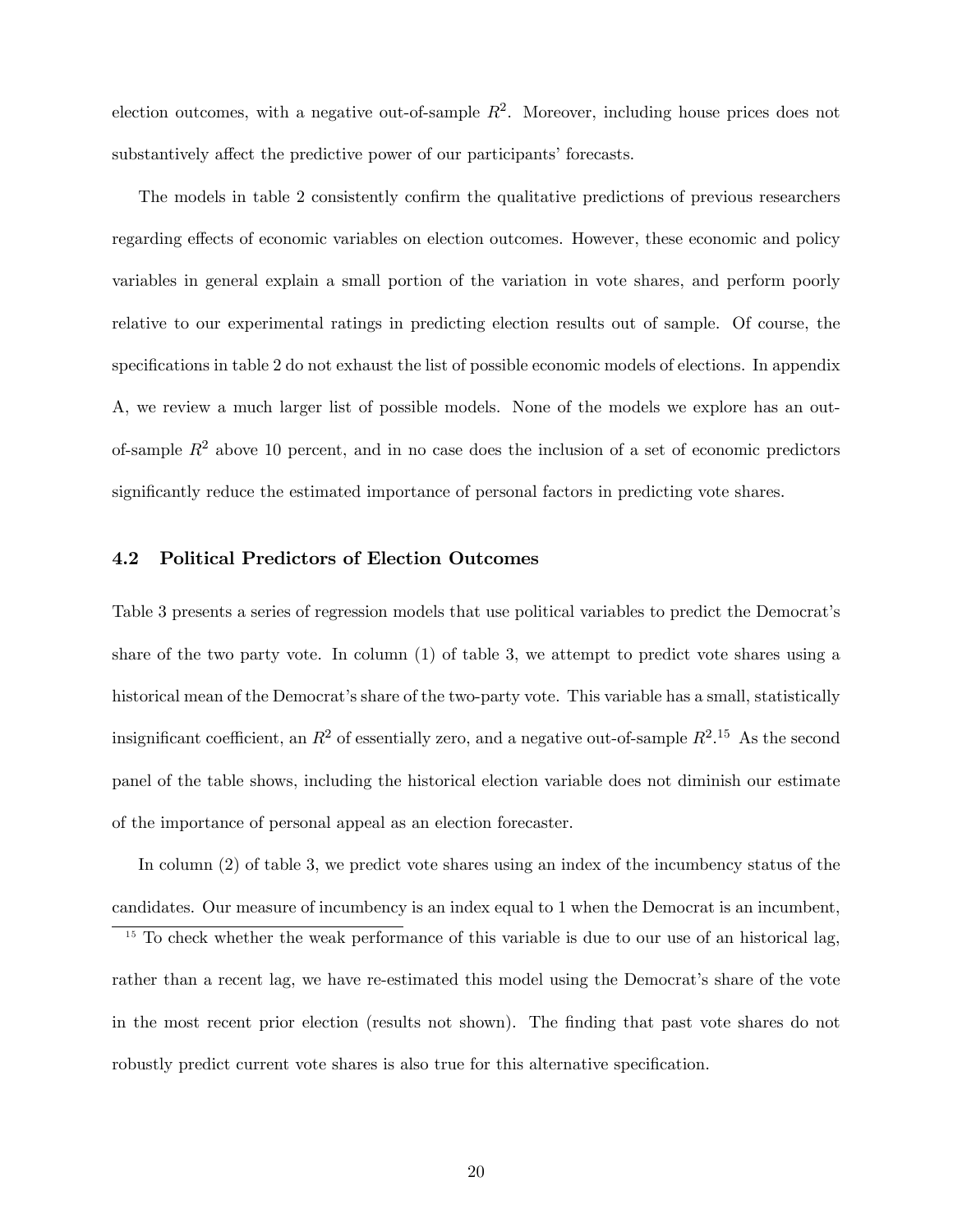0 when neither candidate is an incumbent, and  $-1$  when the Republican is an incumbent.<sup>16</sup> We estimate that being an incumbent results in roughly a 7 percentage point electoral advantage, which is quite similar to Lee's (forthcoming) discontinuity-based estimate of the effect of incumbency in congressional elections. This variable has an out-of-sample  $R^2$  of about 23 percent, which indicates that the incumbency index is slightly better than participants' ratings in predicting vote shares. However, as the second panel of the table shows, including a measure of incumbency status does not eliminate the statistical importance of our measure of personal appeal, although it does reduce the estimated coefficient somewhat.

In column  $(3)$ , we predict vote shares using a measure of the difference in the log of campaign spending between the two candidates.<sup>17</sup> We find that an increase of one point in the difference in log spending is associated with an increase of about six percentage points in favor of the Democratic candidate, which is comparable to Gerber's (1998) instrumental variables estimate for Senate candidates but far larger than Levitt's (1994) fixed-effects estimate for congressional candidates. This variable has an out-of-sample  $R^2$  of about 33 percent, which is larger than the fit from laboratory ratings alone. In the second panel of the table, we report that including the difference in campaign spending reduces the estimated coefficient on participants' ratings, but this variable remains statistically significant.

In column (4) we include all three political variables simultaneously. This model has an out-ofsample  $R^2$  of about 36 percent, an improvement of about 16 percentage points over the model with

<sup>16</sup> Unreported regressions indicate that Democratic and Republican incumbency have similar effects on the two-party vote share, so that allowing for greater flexibility does not significantly increase the predictive power of the incumbency status variable.

 $17$  As with incumbency status, we do not find substantial asymmetries in the effects of campaign spending between Democratic and Republican candidates, so we do not lose much predictive power from constructing this spending index.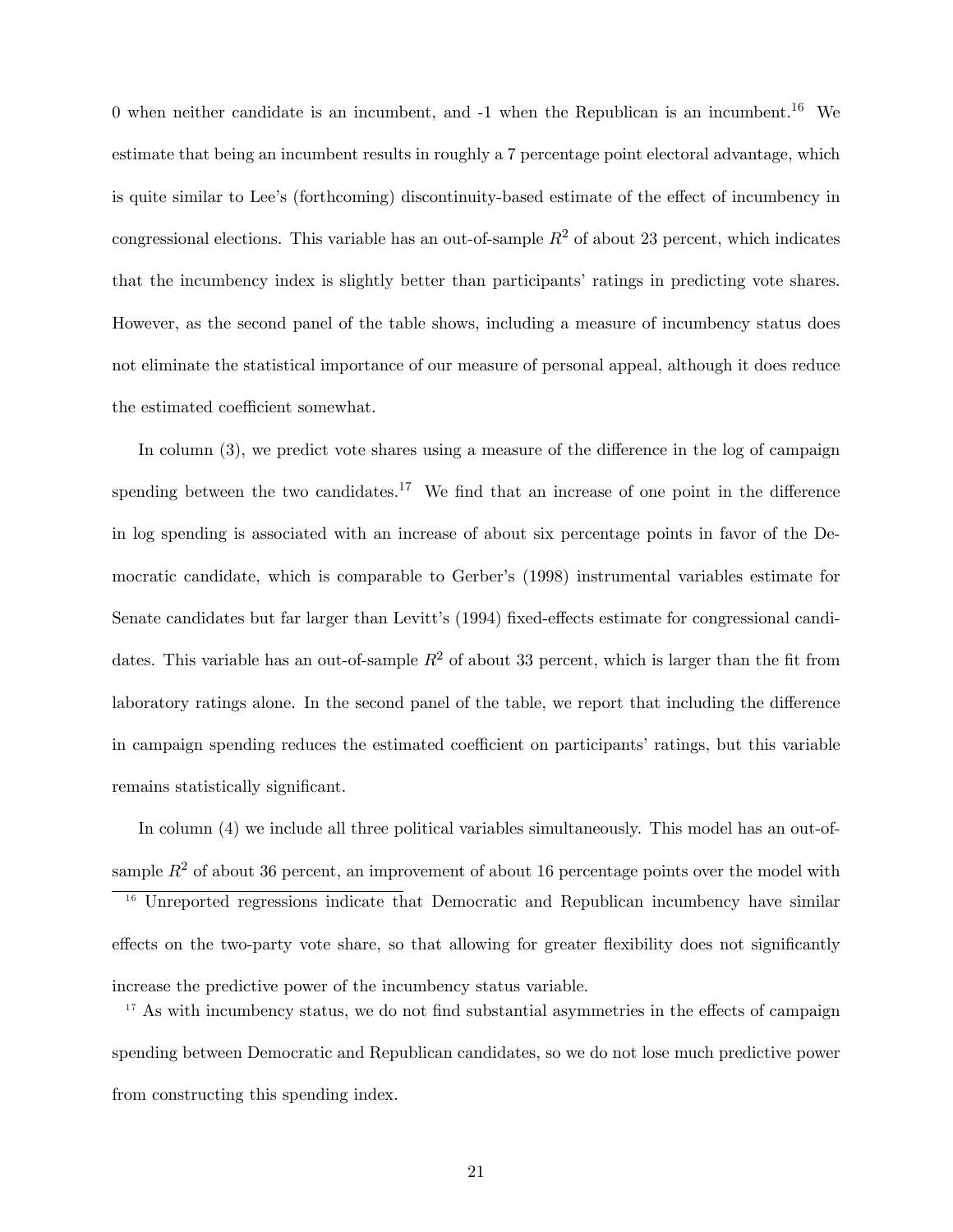laboratory ratings alone, but only marginally better than a prediction based only on differences in campaign spending. Including all of these measures diminishes the coefficient on participants' predictions somewhat, but the laboratory measure is still marginally statistically significant. Moreover, although the incremental out-of-sample  $R<sup>2</sup>$  of the laboratory measure is only two percent in this case, when we restrict attention to elections with over 30 laboratory raters, the incremental out-of-sample  $R^2$  rises to nearly 7 percent, suggesting that measurement error may be attenuating the forecasting power of the laboratory measure.

On the whole, then, the political predictors we examine perform better than the economic predictors, and are either comparable to or somewhat better than our laboratory measure in predicting election outcomes. The variable that most closely approximates the predictive power of our laboratory measure is an index of incumbency status, suggesting that participants' ratings are comparable to incumbency status as a predictor of gubernatorial election outcomes.

# 5 What Do Participants' Predictions Measure?

Having established that participants' election forecasts are highly predictive of actual vote shares, we turn in this section to an exploration of the factors that influence participants' ratings. Participants' ratings seem to be driven by personal attributes of candidates (such as likeability), rather than inferences about their policy positions. Moreover, these attributes seem to be universally detectable (at least within our sample population), in the sense that different raters performed similarly in forecasting election outcomes.

## 5.1 Policy Inferences

Some simple calculations suggest that policy information is not likely to be an important component of participants' prediction process. Across the 58 elections in our study, an average of 53 percent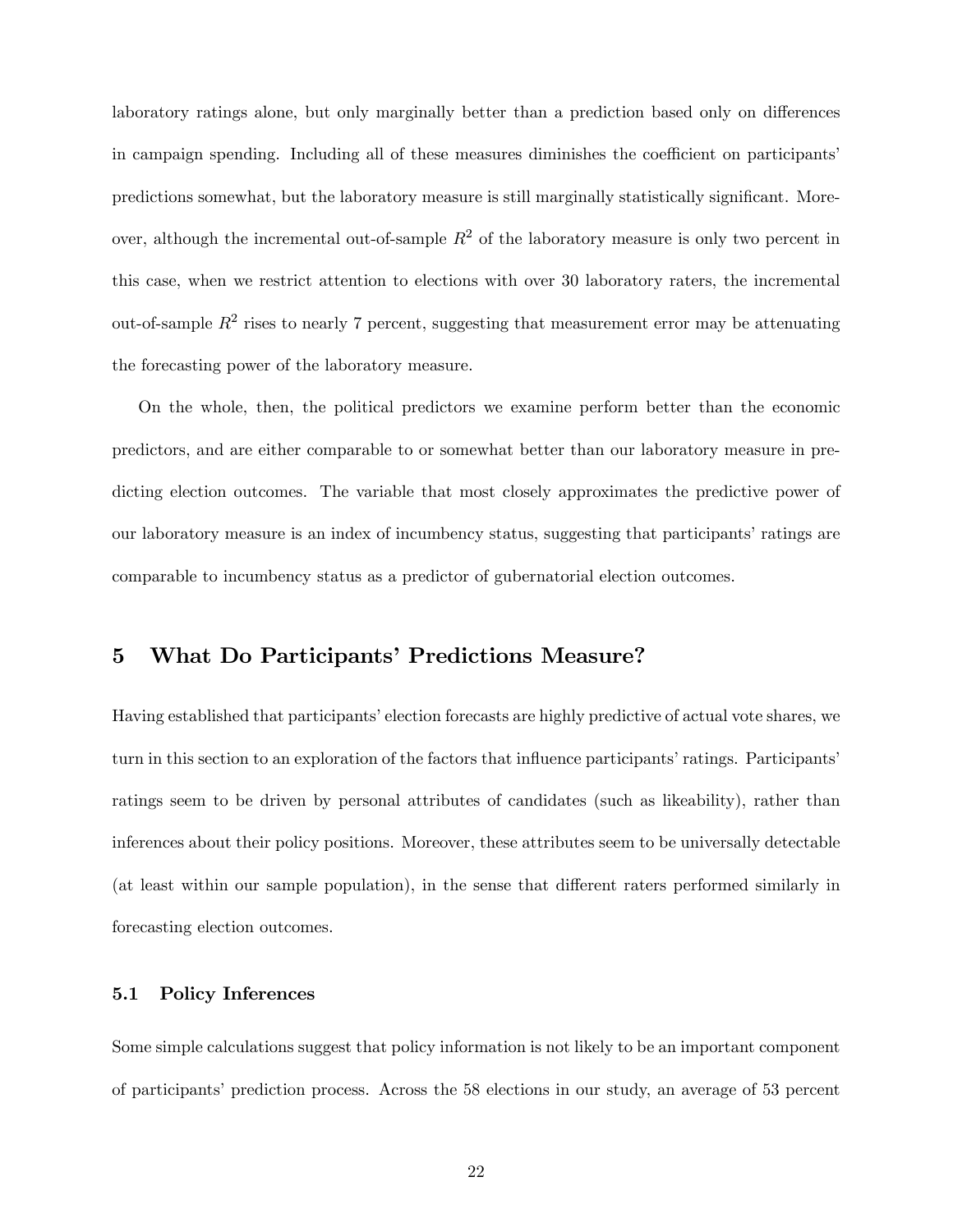of participants (with a standard error of 2 percent) were correctly able to identify which candidate is the Democrat in the contest after seeing the silent video clips. This average is statistically indistinguishable from random guessing  $(p = 0.176)$ .

We conducted an experiment to study how additional policy information affects participants ability to forecast election outcomes. In our first (May 2005) round of laboratory exercises, we randomly assigned one-third of each participants' elections to be silent, one-third to include the sound from the original debate, and one-third to be "muddled" so that the pitch and tone of the speakers' voice was audible but the words were unintelligible.

As we expected, adding sound to the video clips greatly improved participants' accuracy in guessing the identity of the Democratic candidate. Part A of figure 2 shows that participants rating elections with sound correctly identified the Democratic candidate 58 percent of the time, which is highly statistically distinguishable from random guessing  $(p = 0.008)$ . By contrast, participants rating elections in the silent and muddled conditions correctly identified the Democrat only 52 and 48 percent of the time, respectively, neither of which can be distinguished statistically from random guessing (silent:  $p = 0.540$ ; muddled:  $p = 0.668$ ). Additionally, although the mean share correctly identifying the Democrat in the silent and muddled conditions cannot be distinguished statistically  $(p = 0.237)$ , the mean share in the silent condition is marginally statistically different from that in the full sound condition  $(p = 0.055)$ , and the mean share in the muddled condition is highly statistically different from that in the full sound condition  $(p = 0.002)$ .

The fact that only full sound—and not muddled sound—improves the accuracy of party identification shows that the improvement in accuracy is not a result of information in the pitch or tone of the candidates' voices. Rather, it is the content of their speech that provides relevant information on their policy positions.

Part A of the figure also shows that participants were more confident in their guesses of the candidates' political affiliations in the full sound condition than in the muddled condition, and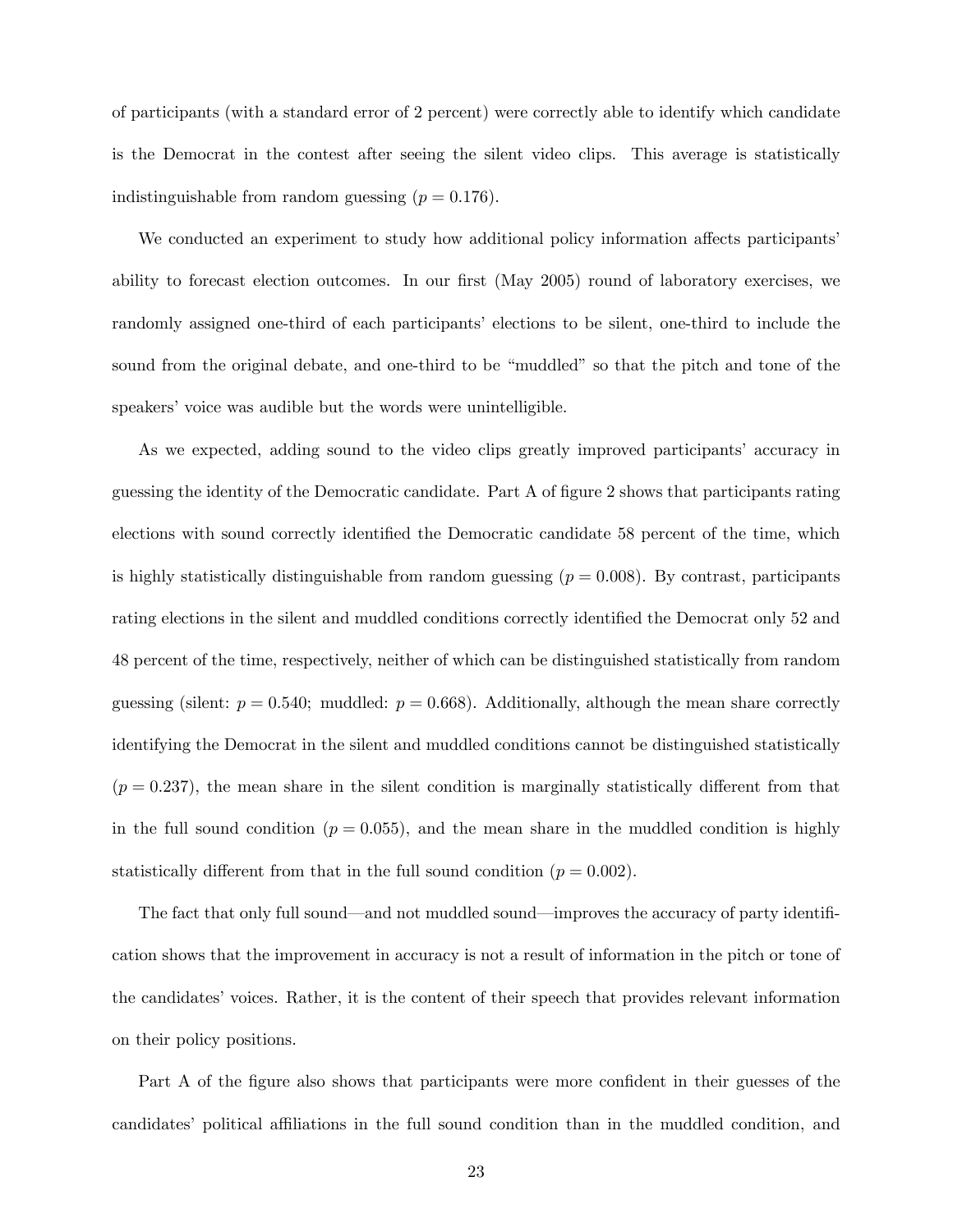more confident in their guesses in the muddled condition than in the silent condition. (These contrasts are all highly statistically significant, with  $p$ -values below 0.001.) Although participants were wrong to express greater confidence in their predictions in the muddled condition than in the silent condition, they were correct in thinking they had performed better in identifying the Democratic candidate in the full sound condition than in the silent condition.

The results are very different when we turn to participants' guesses about the outcome of the election, where the addition of sound to the video clips tended, if anything, to worsen predictive accuracy (see part B of figure 2). Participants rating elections in the silent and muddled conditions correctly identified the winner of the contest 57 percent of the time, but those rating clips with sound guessed correctly only 53 percent of the time. Although the differences among these conditions are not statistically significant in election-level tests,<sup>18</sup> they contrast strongly with participants' reported confidence in their guesses, which indicates much greater confidence in the full sound condition than in the silent and muddled conditions. (The contrasts among the self-reported confidence indices are all highly statistically significant with  $p$ -values below 0.001.) Additionally, the fact that performance in the muddled condition is so similar to that in the silent condition suggests that it is the content, rather than the tone or pitch, of the candidates' speech that leads to the difference between the full sound and silent conditions.<sup>19</sup>

 $18$  When we estimate a regression model of the probability of a successful prediction as a function of rater and debate fixed effects as well as dummies for the experimental condition (with standard errors clustered by rater), we find a marginally statistically significant difference between the full sound and silent conditions  $(p = 0.057)$  and no difference between the silent and muddled conditions. Moreover, when we pool results from the silent and muddled conditions, we find that these are jointly statistically significantly different from the full sound condition ( $p = 0.028$ ).

<sup>19</sup> Informal conversations with participants in our study suggest that they did in fact believe that the verbal content contained important information for determining the election winner.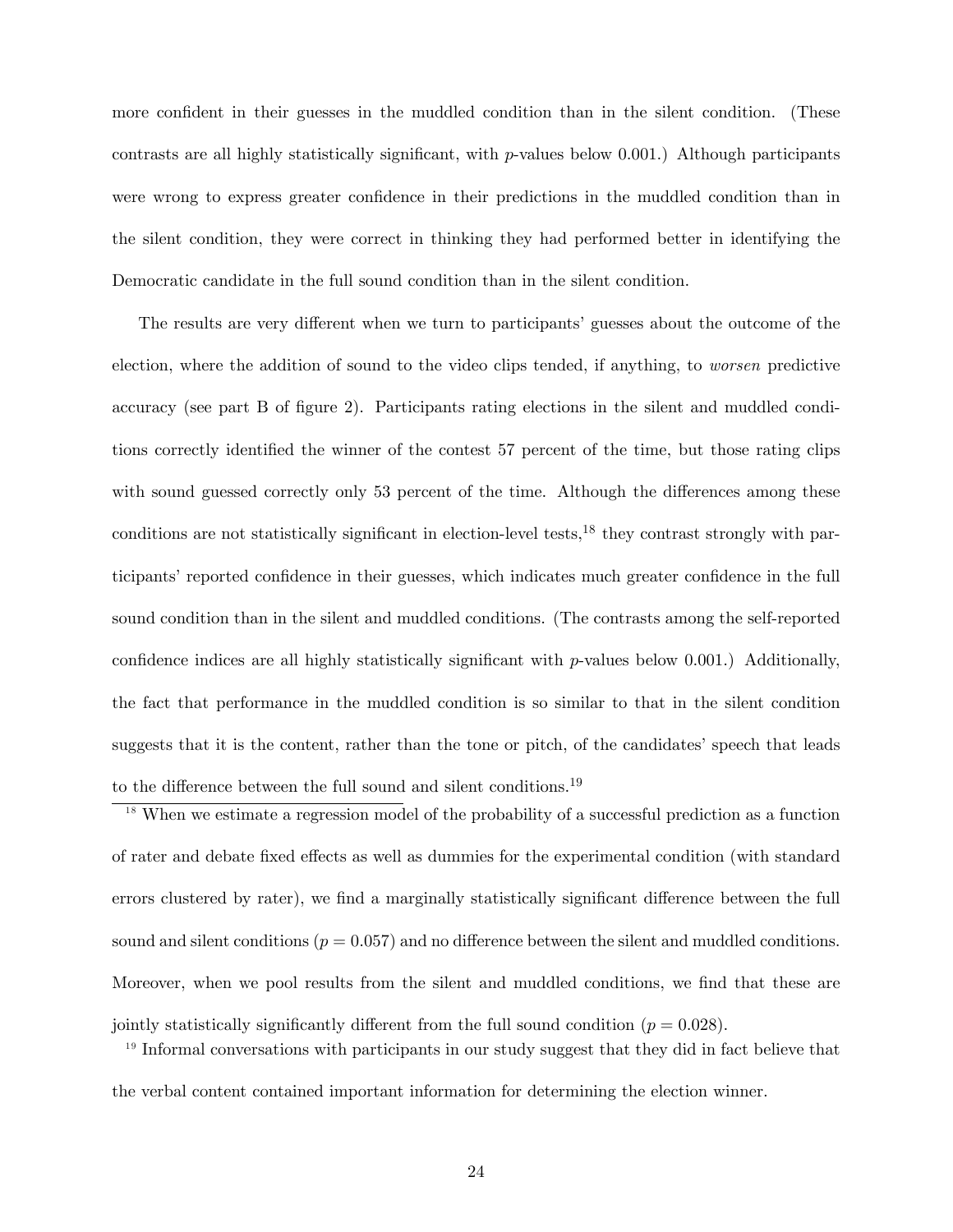## 5.2 Participant Heterogeneity

One possible interpretation of our findings is that a small fraction of the population is highly skilled at forecasting electoral success based on visual cues. In fact, we find little evidence for individual differences in predictive accuracy: the accuracy of respondents' guesses is not statistically significantly correlated with gender, SAT scores, interest in politics, or political preferences. Moreover, random effects models indicate little individual-specific variation in predictive accuracy.<sup>20</sup> In other words, the factors measured in participants' ratings appear to be no more visible to some raters than to others.

## 5.3 Candidate Attributes

In addition to asking participants to judge how actual voters would respond to the candidates, we asked them several questions about their own personal feelings about the candidates. We requested ratings (on a 1-4 scale) of whether each candidate was physically attractive, likeable, and a good leader. All three of these ratings are individually statistically significantly correlated with the share of participants predicting the Democrat to win.

For a more quantitative evaluation of the role of these factors, we regress the share predicting the Democrat to win on the vector of candidate characteristics (results not shown), and extract the predicted values from the regression. A regression of actual vote shares on the resulting index has an  $R<sup>2</sup>$  of approximately 0.07, suggesting that on the order of one-third of participants' forecast accuracy can be attributed to their impressions of the attractiveness, likeability, and leadership qualities of the candidates. Thus, while these factors leave the majority of participants' predictive power unexplained, they can nevertheless account for a nontrivial fraction of participants' forecast <sup>20</sup> We also find no evidence that predictive power varies significantly with the interaction of

candidate and respondent characteristics.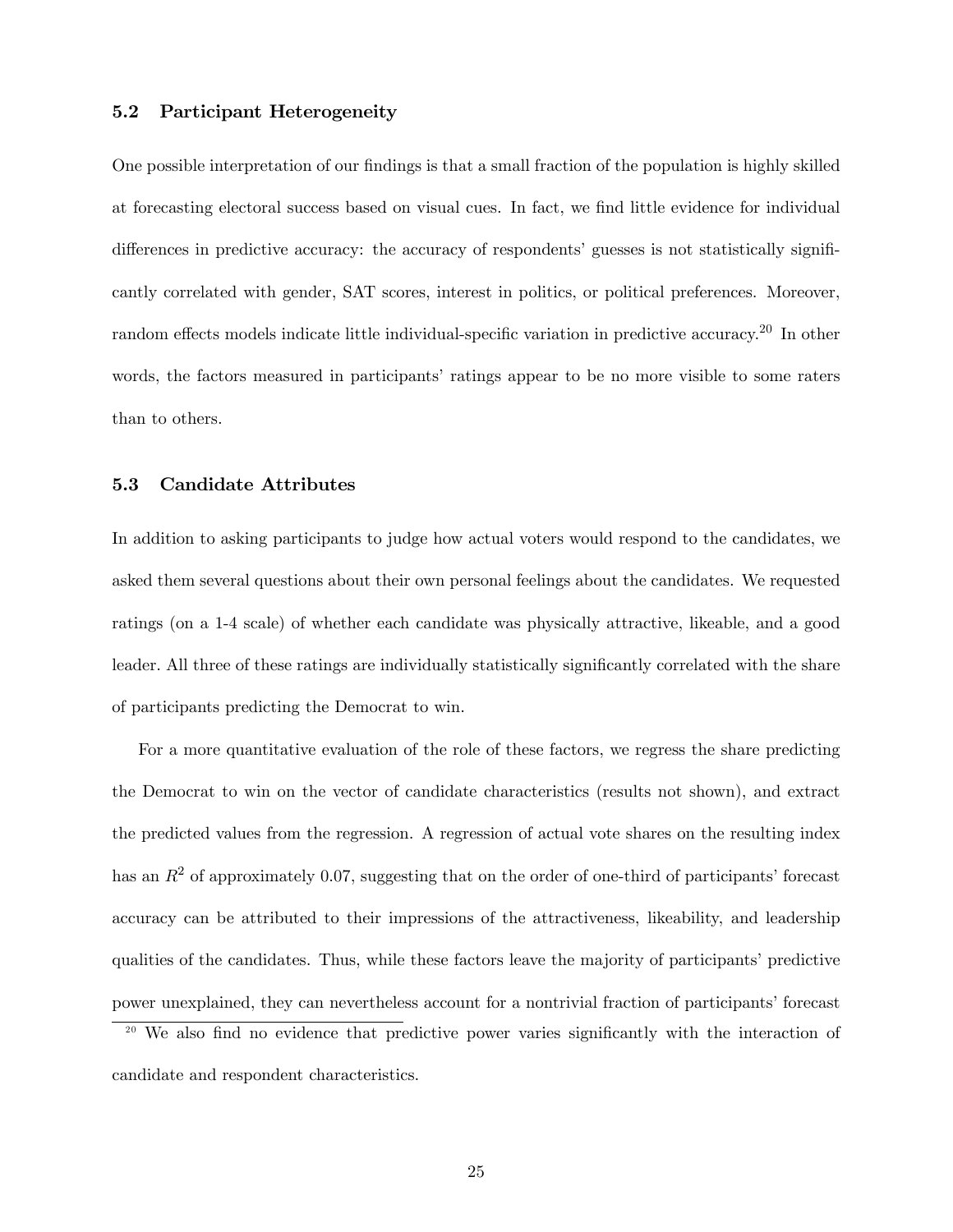accuracy.<sup>21</sup>

# 6 Discussion and Interpretation

A direct interpretation of the predictive power of participants' ratings is that the ratings measure some characteristic of a candidate, which might broadly be called "appeal" or "charisma," that has a direct, causal influence on electoral success. To reach such a conclusion, however, it is important to rule out competing explanations for participants' predictive power. Below we briefly discuss evidence on three potential biases in a causal interpretation of our estimates. While we find no evidence to suggest the presence of significant confounds to a causal interpretation, we cannot conclusively rule out such concerns. We analyze these issues at greater length in Benjamin and Shapiro (2007).

If our participants detected differences in the confidence of the two candidates and used these differences to gauge the likelihood of victory for each candidate, then this mechanism could potentially explain the predictive power of the participants' judgments. A simple test for this confound is to directly measure whether the candidates appear confident and ask whether controlling for perceived confidence affects the estimated predictive power of participants' ratings. To this end, we asked a set of 10 research assistants unfamiliar with our hypotheses (and with the election results) to rate the apparent confidence of the candidates in our sample.<sup>22</sup> The difference in average confi- $21$  We also find that participants' own preferences, as measured by responses to questions about which candidate the participant would vote for, are only weakly predictive of vote shares. Analysis

suggests this may be because participants' own political preferences (which are idiosyncratic and hence not predictive of state-level election outcomes) may have played a larger role in driving their stated voting preferences than their predictions about the election winner.

 $2<sup>22</sup>$  The research assistants' ratings are reasonably correlated with one another, with an effective reliability  $(R)$  of 0.77 (Rosenthal, 1987), suggesting that the ratings did identify a common element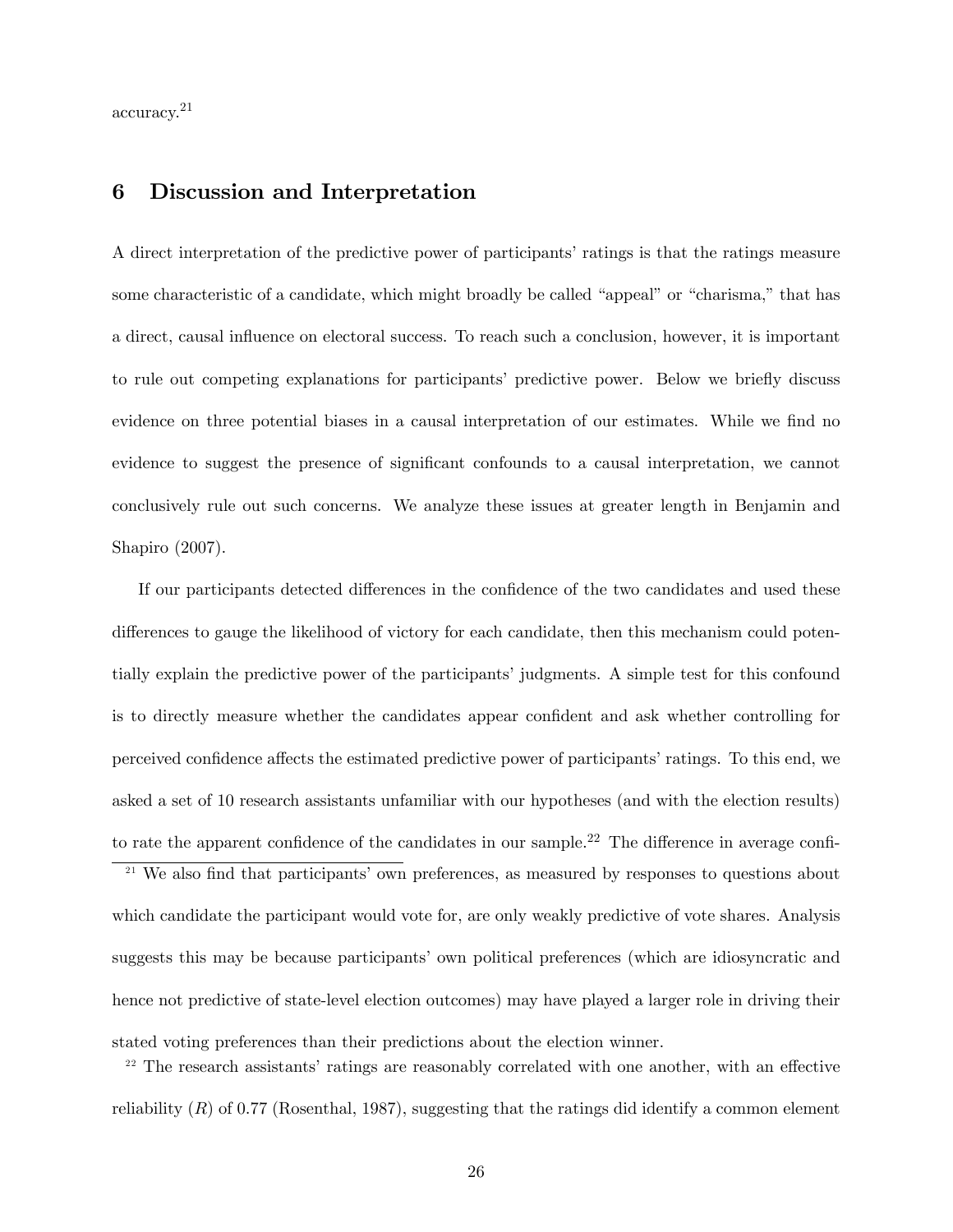dence ratings received by the Democrat and Republican candidates in each race in our sample is not statistically significantly correlated with either the Democrat's share of the two-party vote or the share of participants predicting the Democrat to win. As a consequence, including this confidence measure as a control in a regression of vote shares on participants' ratings has no meaningful effect on the magnitude or statistical significance of the estimated effect of candidate appeal on electoral success.

Another potential confound is candidate selection: If political parties are more likely to choose appealing or charismatic candidates when their chances of victory are greater (or if appealing candidates are more likely to run in such periods), then the regressions in table 1 could overstate the strength of the causal relationship between candidates' visible characteristics and vote shares.<sup>23</sup> If the circumstances that cause the appealing candidate's party to win are serially correlated, then we would expect to find a positive relationship between participants' ratings and *lagged* vote shares, but instead we find a small and statistically insignificant relationship.<sup>24</sup> We can also test directly whether participants' ratings are correlated with plausibly exogenous, measurable predictors of among the clips.

<sup>23</sup> We thank a referee for pointing out that selection bias may cause us to *underestimate* the relationship between personal appeal and election outcome. Conditional on winning the primary race, a less appealing candidate may be stronger on non-visual attributes that contribute to electoral success.

 $24$  A seemingly unrelated regression shows that the relationship between participants' ratings and lagged vote shares is marginally statistically significantly different from the relationship between participants' ratings and current vote shares  $(p = 0.063)$ . In some races, one or more of the candidates from the current race may have participated in the previous race. In a subsample of races with no incumbent participating, we continue to find no relationship between lagged vote shares and participants' ratings. Moreover, results are similar when we use a longer historical average vote share for the state (from 1972 to 1987) rather than the vote share for the previous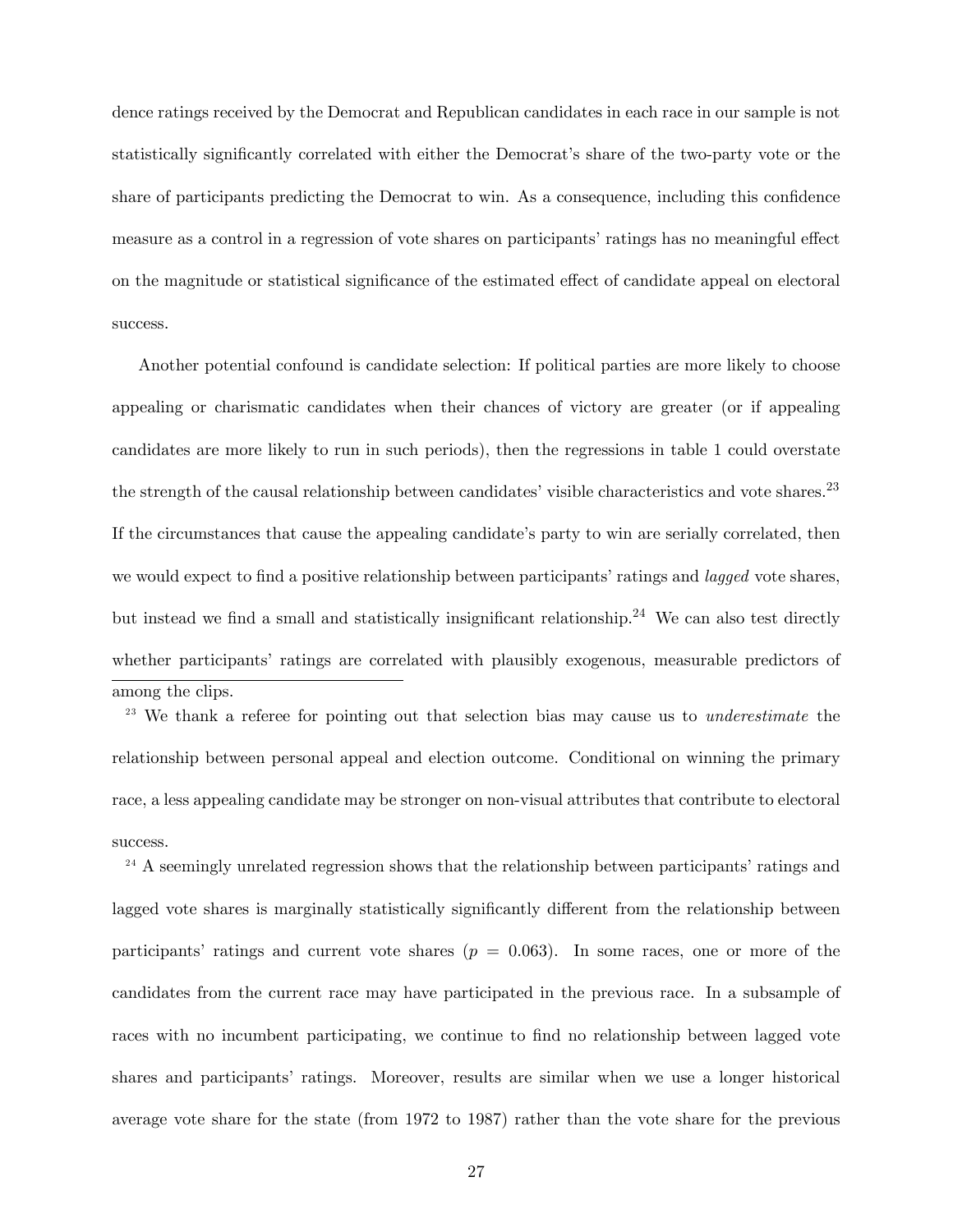electoral outcomes: historical average vote shares, state personal income, national personal income, state unemployment rate, state per capita revenues, and per capita revenues in Census division. A regression of the thin-slice forecast on these variables reveals no jointly or individually significant relationship. Of course, an absence of correlation with observables does not prove an absence of correlation with unobservables.

A Önal potential confound is that visual attributes of candidates are correlated with other characteristics—such as intelligence or managerial skill—that are themselves valuable for governors to possess, and it is these other skills that cause electoral success. Indeed, our earlier evidence (subsection 5.3 above) shows that participants' ratings are correlated with perceptions of "good leadership," which could imply that participants are (or believe they are) able to predict job performance based on the silent clips. As a contrasting piece of evidence, however, we note that undergraduate research assistants' ratings of candidates' *competence* do not exert a significant independent effect on vote shares, once we control for participants' predictions of the election out $come<sup>25</sup>$  These contrasting findings leave open the question of whether the relationship between participants' ratings and vote shares is driven by inference about underlying candidate quality. election.

<sup>25</sup> We asked 10 research assistants to do these ratings  $-$  as well as the ratings of confidence discussed above – because we did not include a question about competence (or confidence) in our original design. Note, however, that the effective reliability  $(R)$  is only 0.49 (significantly lower than in the case of the confidence ratings). Note also that, while this result stands in partial contrast to Todorov et al. (2005), our specification is not directly comparable to his because we control for participants' forecasts. When we regress vote shares on competence ratings without controlling for forecasts, we find (consistent with Todorov et al.'s results) that competence is a statistically significant predictor of vote shares.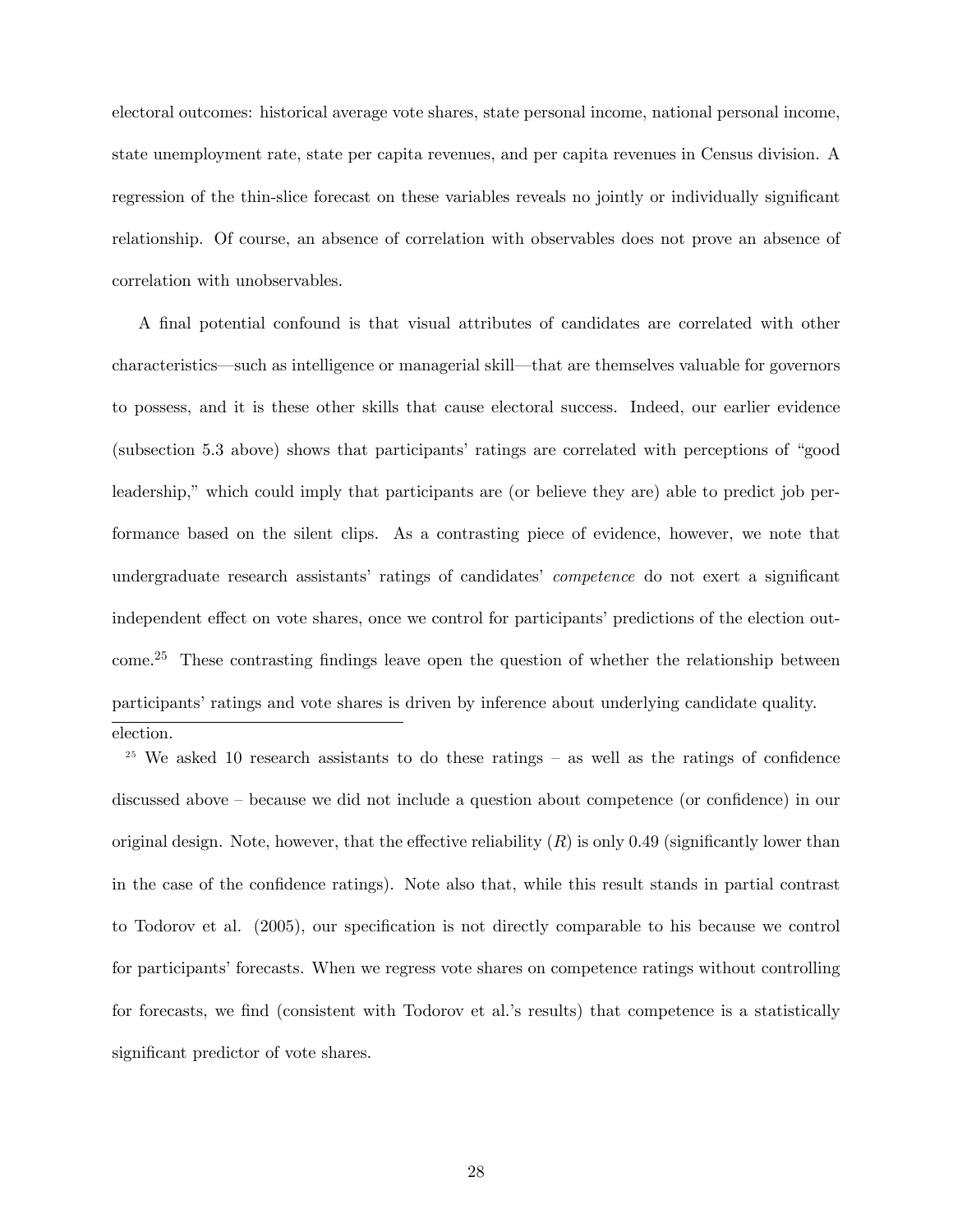# 7 Conclusions

In this paper, we show that naïve participants can accurately predict election outcomes based on short selections of video. The predictive power of participants' ratings survives controls for candidate race, gender, and height, as well as for state fixed effects. Moreover, participants' ratings outperform a range of models that attempt to predict election outcomes based on economic circumstances. Models based on political characteristics such as incumbency perform as well or better than participants' ratings, but including participants' ratings does tend to improve the predictive power even of these factors. These findings suggest that the intuitive judgments of naïve raters may provide valuable information for forecasting election results.

Our findings do not conclusively show that candidate appeal causally affects election outcomes. However, if a causal interpretation were appropriate, this would raise the interesting question of why all candidates for high office are not immensely appealing along the dimensions we measure. We note, however, that the attributes we measure may bring significant returns in the private labor market (e.g., Biddle and Hamermesh, 1998) as well as in the political sphere. Moreover, although high political office may be a desirable position, political parties often offer candidacy to high office as a reward for loyal service in lower, less desirable offices. Hence for a highly appealing individual, the expected return to a political career may not be that great relative to other occupations.

The view that personal appeal yields large dividends in electoral contests suggests testable hypotheses that we have not considered here. For example, if appeal has a universal component that translates well across locations, more appealing candidates may sort into larger, more significant jurisdictions in order to maximize the gains they reap from their personal attributes (Rosen, 1981). If policy positions carry intrinsic value to politicians, then highly appealing candidates may choose to adopt different policy positions from less appealing ones. These hypotheses may themselves have important implications for the functioning of political markets.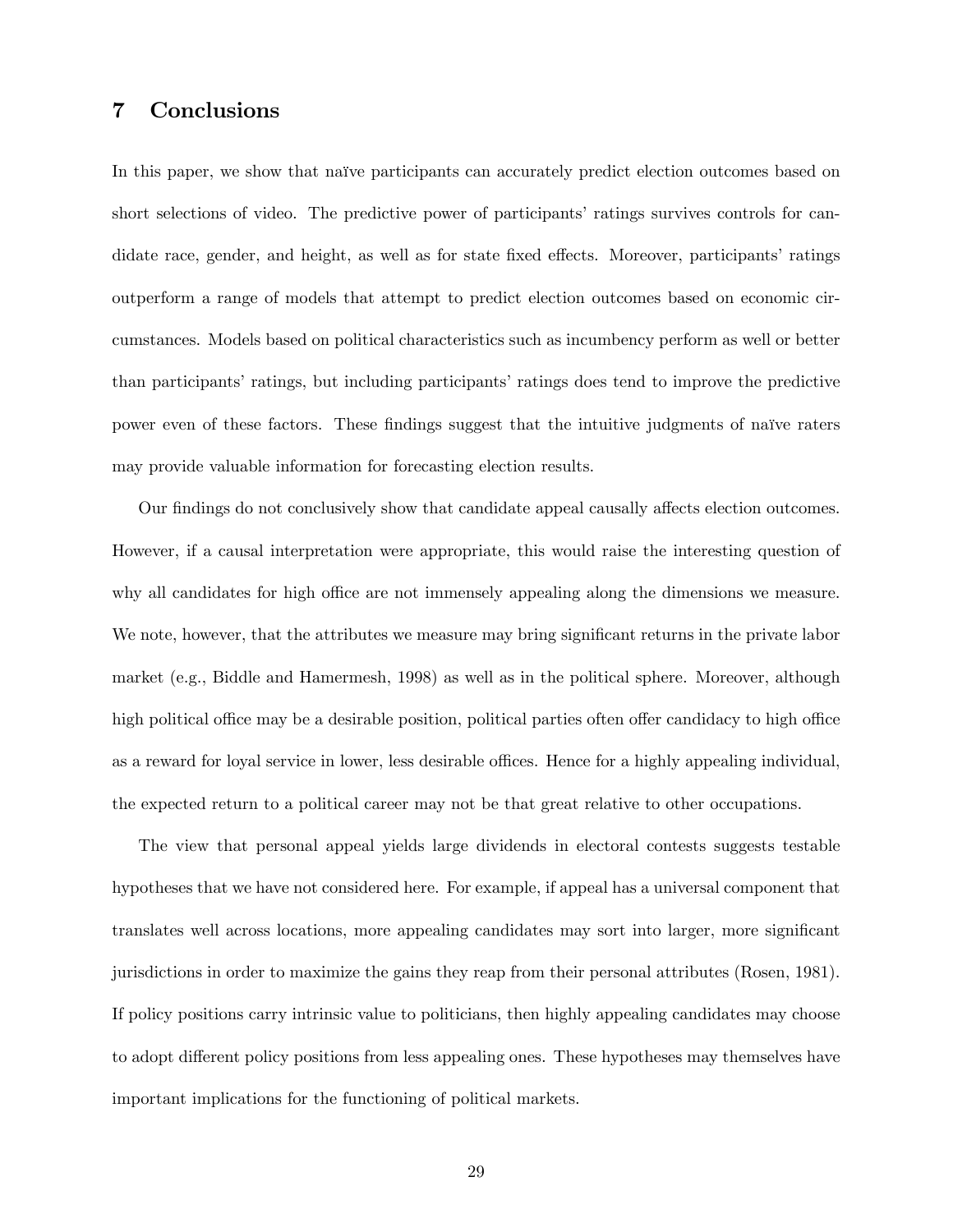# References

- [1] James D. Adams and Lawrence W. Kenny. The retention of state governors. Public Choice, 62:1-13, 1989.
- [2] Alberto Alesina and Howard Rosenthal. Partisan politics, divided government, and the economy. Political Economic of Institutions and Decisions. Cambridge University Press, Cambridge, UK, 1995.
- [3] Alberto Alesina, Nouriel Roubini, and Gerald D. Cohen. *Political Cycles and the Macroecon*omy. MIT Press, Cambridge, Massachusetts, 1997.
- [4] Nalini Ambady, Debi LaPlante, Thai Nguyen, Robert Rosenthal, Nigel Chaumeton, and Wendy Levinson. Surgeons' tone of voice: A clue to malpractice history. Surgery, 132:5– 9, July 2002.
- [5] Nalini Ambady and Robert Rosenthal. Thin slices of expressive behavior as predictors of interpersonal consequences: A meta-analysis. *Psychological Bulletin*,  $111(2):256-274$ , 1992.
- [6] Daniel J. Benjamin and Jesse M. Shapiro. Thin-slice forecasts of gubernatorial outcomes. NBER Working Paper No. 12660, November 2007.
- [7] Niclas Berggren, Henrik Jordahl, and Panu Poutvaara. The looks of a winner: Beauty, gender and electoral success. University of Helsinki Mimeograph, 2006.
- [8] Timothy Besley and Anne Case. Incumbent behavior: Vote-seeking, tax-setting, and yardstick competition. American Economic Review, 85(1):25–45, March 1995.
- [9] Jeff E. Biddle and Daniel S. Hamermesh. Beauty, productivity, and discrimination: Lawyers' looks and lucre. Journal of Labor Economics, 16(1):172-201, January 1998.
- [10] Colin Camerer, George Loewenstein, and Martin Weber. The curse of knowledge in economic settings: An experimental analysis. *Journal of Political Economy*, 97(5):1232–1254, October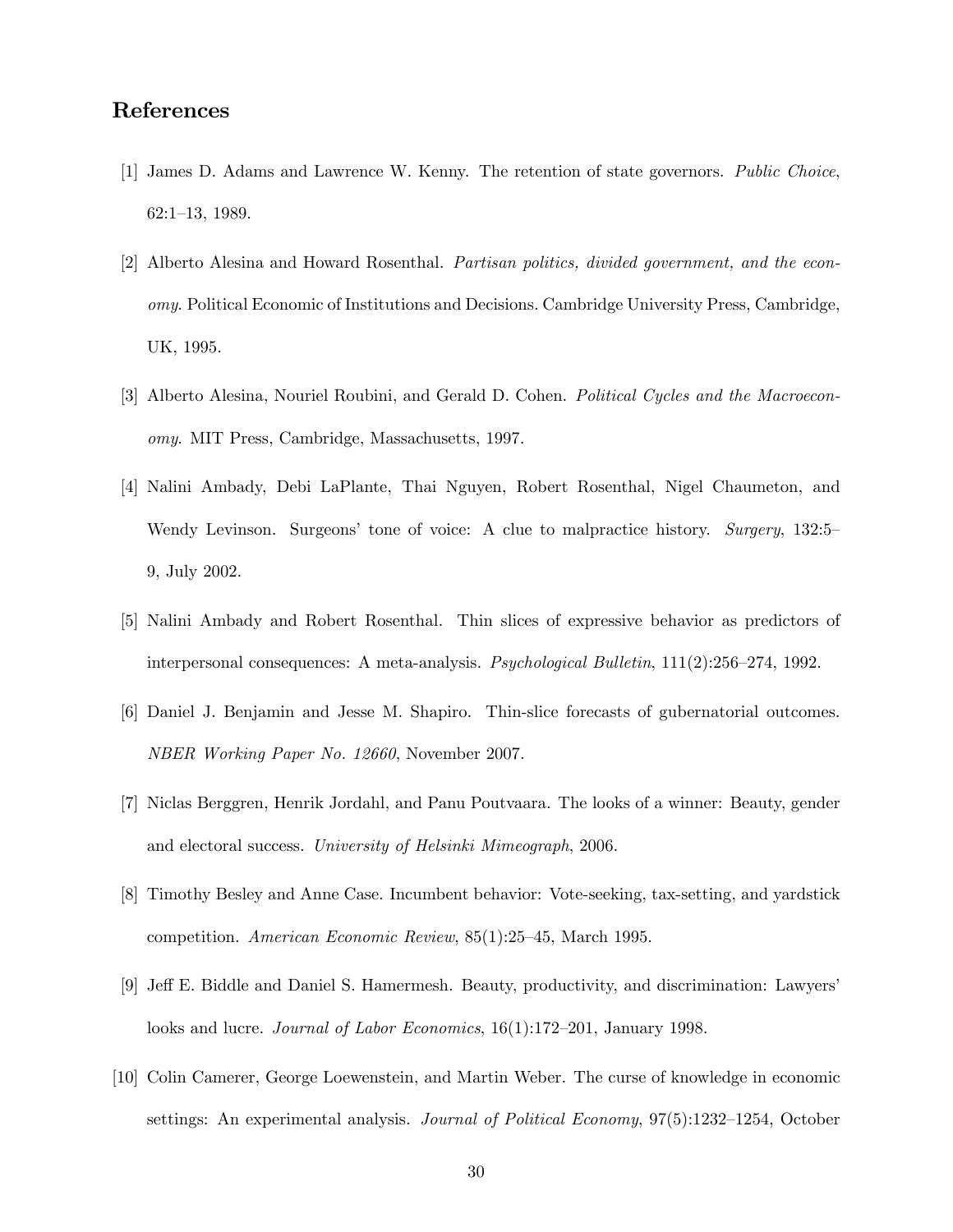1989.

- [11] John E. Chubb. Institutions, the economy, and the dynamics of state elections. American Political Science Review,  $82(1):133-154$ , March 1988.
- [12] Nancy L. Etcoff, Paul Ekman, John J. Magee, and Mark G. Frank. Lie detection and language comprehension. Nature, 405:139, May 11 2000.
- [13] Ray C. Fair. The effect of economic events on votes for president. Review of Economics and Statistics,  $60(2):159-173$ , April 1978.
- [14] Ray C. Fair. Econometrics and presidential elections. Journal of Economic Perspectives,  $10(3):89-102$ , Summer 1996.
- [15] Daniel Feenberg and Elisabeth Coutts. An introduction to the TAXSIM model. Journal of Policy Analysis and Management, 12(1), Winter 1993.
- [16] Morris P. Fiorina. Whatever happened to the median voter? Stanford University Mimeograph, 1999.
- [17] Alan Gerber. Estimating the effect of campaign spending on senate election outcomes using instrumental variables. American Political Science Review,  $92(2):401-411$ , June 1998.
- [18] Edward L. Glaeser, Giacomo A. M. Ponzetto, and Jesse M. Shapiro. Strategic extremism: Why Republicans and Democrats divide on religious values. Quarterly Journal of Economics,  $120(4):1283-1330$ , November 2005.
- [19] Amit Goyal and Ivo Welch. A comprehensive look at the empirical performance of equity premium prediction. Review of Financial Studies. Forthcoming.
- [20] Daniel S. Hamermesh. Changing looks and changing "discrimination": The beauty of economists.  $Economics$  Letters, 93:405-412, 2006.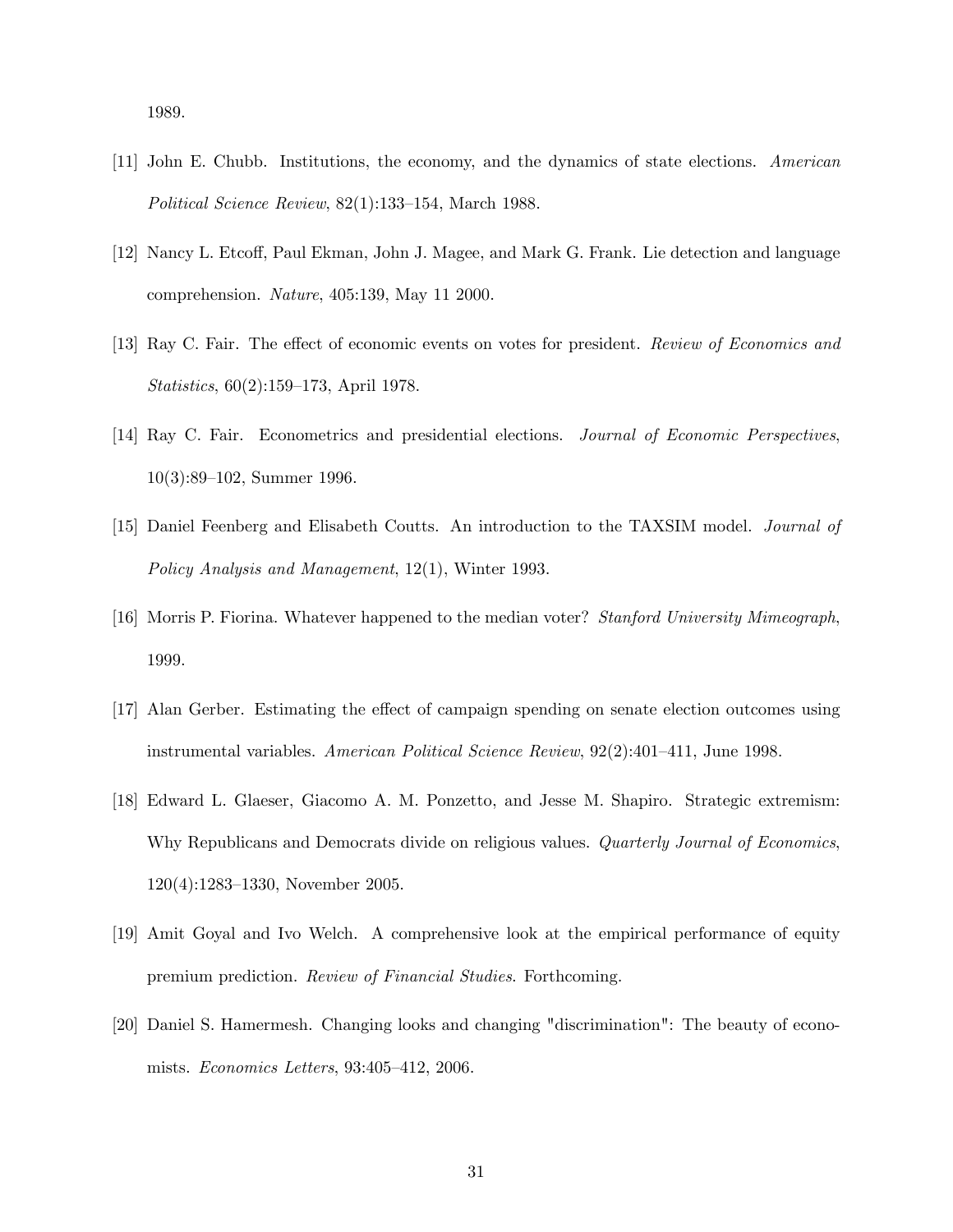- [21] Daniel S. Hamermesh and Jeff E. Biddle. Beauty and the labor market. American Economic Review,  $84(5):1174-1194$ , December 1994.
- [22] Jennifer M. Jensen and Thad Beyle. Of footnotes, missing data, and lessons for 50-state data collection: The Gubernatorial Campaign Finance Data Project, 1977-2001. State Politics and Policy Quarterly,  $3(2):203-214$ , Summer 2003.
- [23] Benjamin F. Jones and Benjamin A. Olken. Do leaders matter? Quarterly Journal of Economics,  $120(3):835-864$ , August 2005.
- [24] Amy King and Andrew Leigh. Beautiful politicians. Australian National University Mimeograph, 2006.
- [25] Markus Klein and Ulrich Rosar. Physical attractiveness and electoral success. an empirical investigation on candidates in constituencies at the German federal election 2002. Politische Vierteljahresschrift,  $46(2):263-287$ , June 2005.
- [26] Susan L. Kone and Richard F. Winters. Taxes and voting: Electoral redistribution in the American states. *Journal of Politics*, 55(1):22–40, February 1993.
- [27] David S. Lee. Randomized experiments from non-random selection in U.S. House elections. Journal of Econometrics, forthcoming.
- [28] David S. Lee, Enrico Moretti, and Matthew J. Butler. Do voters affect or elect policies? Evidence from the U.S. House. *Quarterly Journal of Economics*, 119(3):807–859, August 2004.
- [29] William Levernier. The effect of relative economic performance on the outcome of gubernatorial elections. Public Choice, 74:181-190, 1992.
- [30] Steven D. Levitt. Using repeat challengers to estimate the effect of campaign spending on election outcomes in the U.S. House. *Journal of Political Economy*,  $102(4)$ :777<sup>-798</sup>, August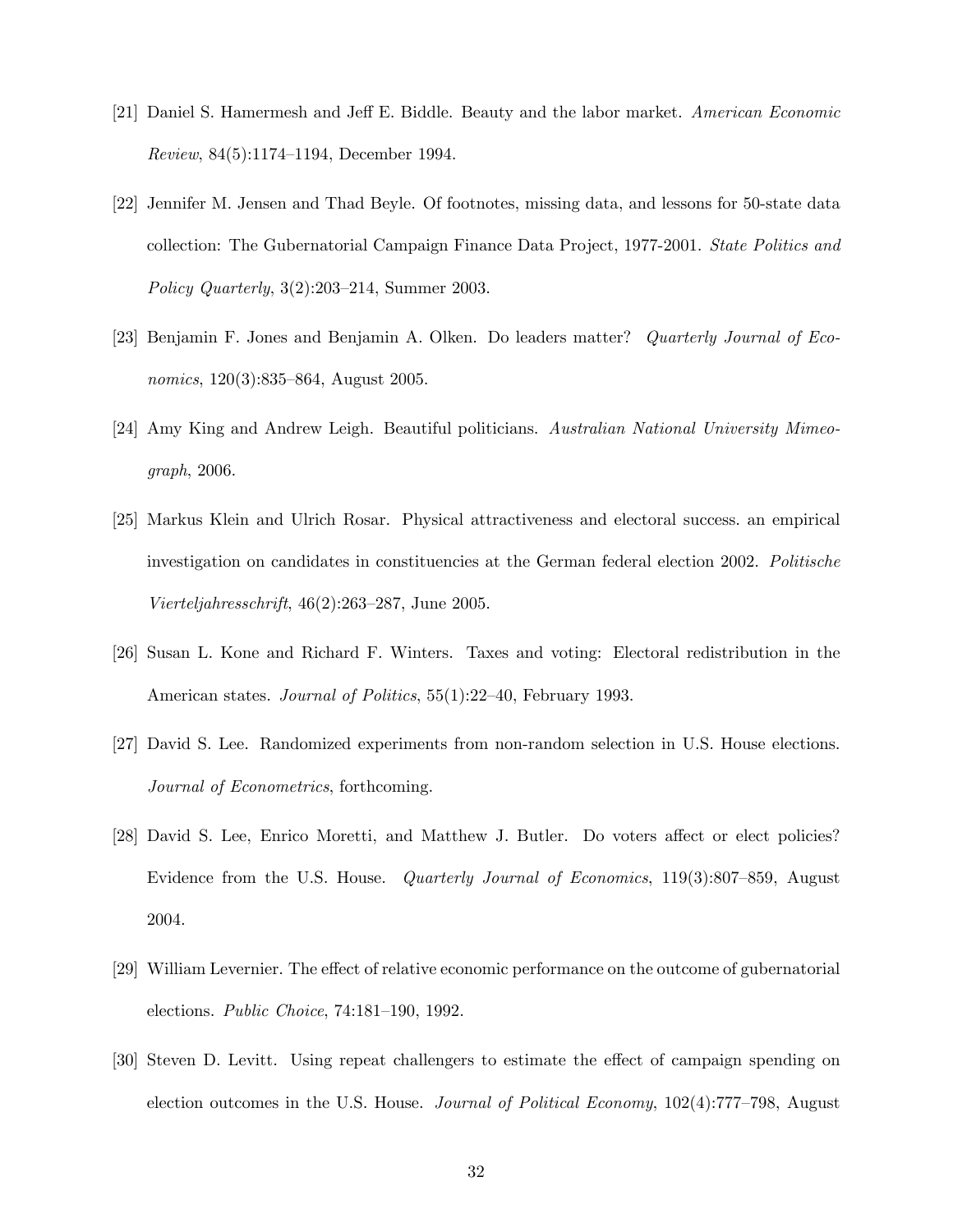1994.

- [31] Kevin M. Leyden and Stephen A. Borrelli. The effect of state economic conditions on gubernatorial elections: Does unified government make a difference? Political Research Quarterly,  $48(2):275-290$ , June 1995.
- [32] Robert C. Lowry, James E. Alt, and Karen E. Ferree. Fiscal policy outcomes and electoral accountability in American states. American Political Science Review, 92(4):759–774, December 1998.
- [33] Markus M. Mobius and Tanya S. Rosenblat. Why beauty matters. American Economic Review,  $96(1):222-235$ , March 2006.
- [34] Richard G. Niemi, Harold W. Stanley, and Ronald J. Vogel. State economies and state taxes: Do voters hold governors accountable? American Journal of Political Science, 39(4):936–957, November 1995.
- [35] Randall W. Partin. Economic conditions and gubernatorial contests: Is the state executive held accountable? American Politics Quarterly, 23(1):81-95, January 1995.
- [36] Sam Peltzman. Economic conditions and gubernatorial elections. American Economic Review,  $77(2):293-297$ , May 1987.
- [37] Sam Peltzman. Voters as fiscal conservatives. *Quarterly Journal of Economics*,  $107(2):327-361$ , May 1992.
- [38] Congressional Quarterly. CQ Voting and Elections Collection. CQ Electronic Library, http://library.cqpress.com, 2005.
- [39] Peter L. Rogers, Klaus R. Scherer, and Robert Rosenthal. Content Öltering human speech: A simple electronic system. Behavioral Research Methods and Instrumentation, 3:16–18, 1971.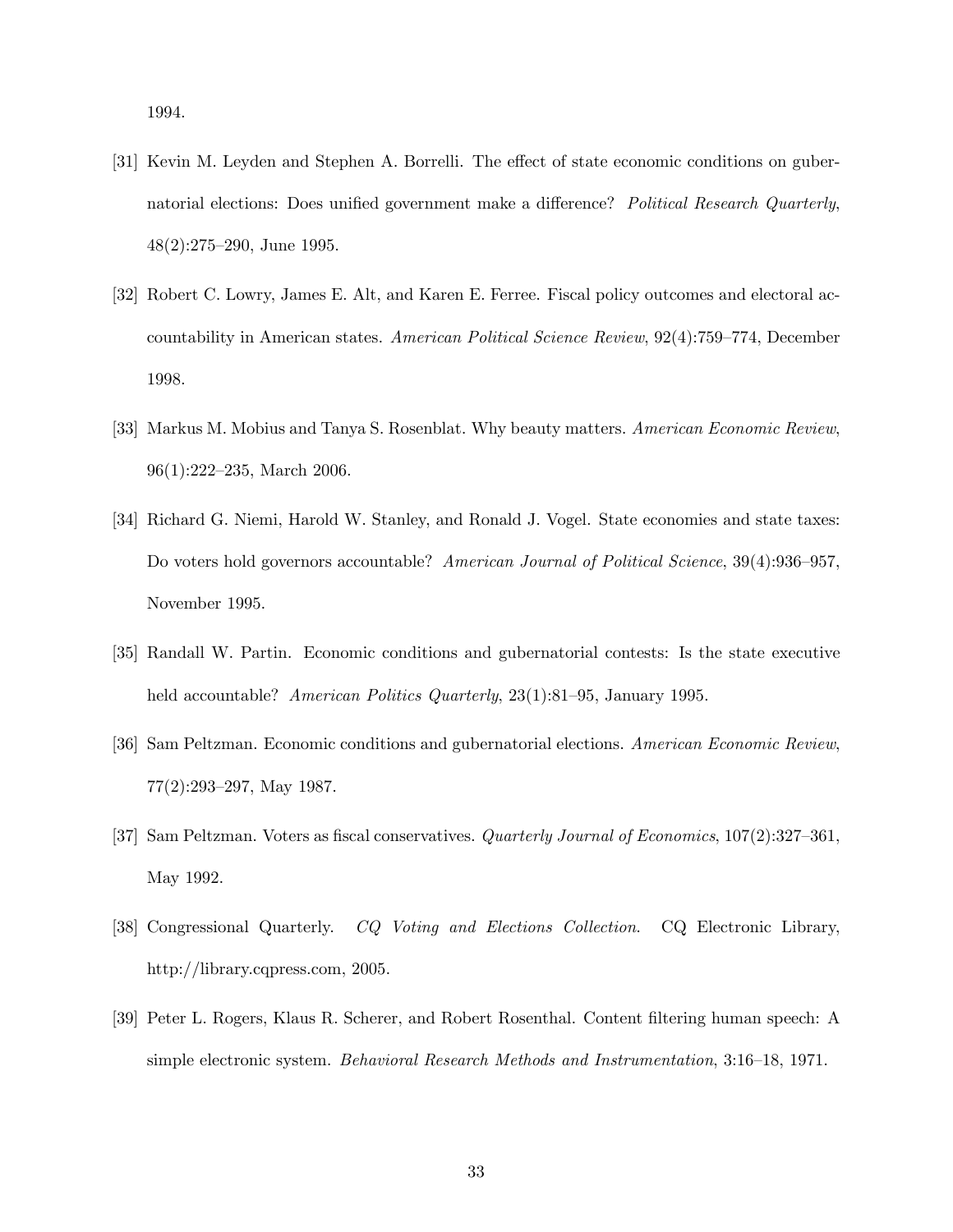- [40] Sherwin Rosen. The economics of superstars. American Economic Review,  $71(5):845-858$ , December 1981.
- [41] Shawn W. Rosenberg, Lisa Bohan, Patrick McCafferty, and Kevin Harris. The image and the vote: The effect of candidate presentation on voter preference. American Journal of Political Science,  $30(1):108-127$ , February 1986.
- [42] Robert Rosenthal. Judgment Studies: Design, Analysis, and Meta-Analysis. Cambridge University Press, New York, 1987.
- [43] James N. Schubert, Carmen Strungaru, Margaret Curren, and Wulf Schiefenhovel. Physische Erscheinung und die Einsch‰tzung von politischen Kandidatinnen und Kandidaten. In Klaus Kamps and Meredith Watts, editors, Biopolitics: Politikwissenschaft jensets des Kulturismus. Nomos Verlagsgesellschaft, Baden-Baden, 1998.
- [44] Erik Snowberg, Justin Wolfers, and Eric Zitzewitz. Partisan impacts on the economy: Evidence from prediction markets and close elections. Quarterly Journal of Economics,  $122(2):807-829$ , May 2007.
- [45] Philip E. Tetlock. Theory-driven reasoning about plausible pasts and probable futures in world politics: Are we prisoners of our preconceptions? American Journal of Political Science,  $43(2):335-366$ , April 1999.
- [46] Alexander Todorov, Anesu N. Mandisodza, Amir Goren, and Crystal C. Hall. Inference of competence from faces predict electoral outcomes. Science, 308:1623-1626, June 10 2005.
- [47] Justin Wolfers. Are voters rational? evidence from gubernatorial elections. Stanford GSB Research Paper Series, 1730, March 2002.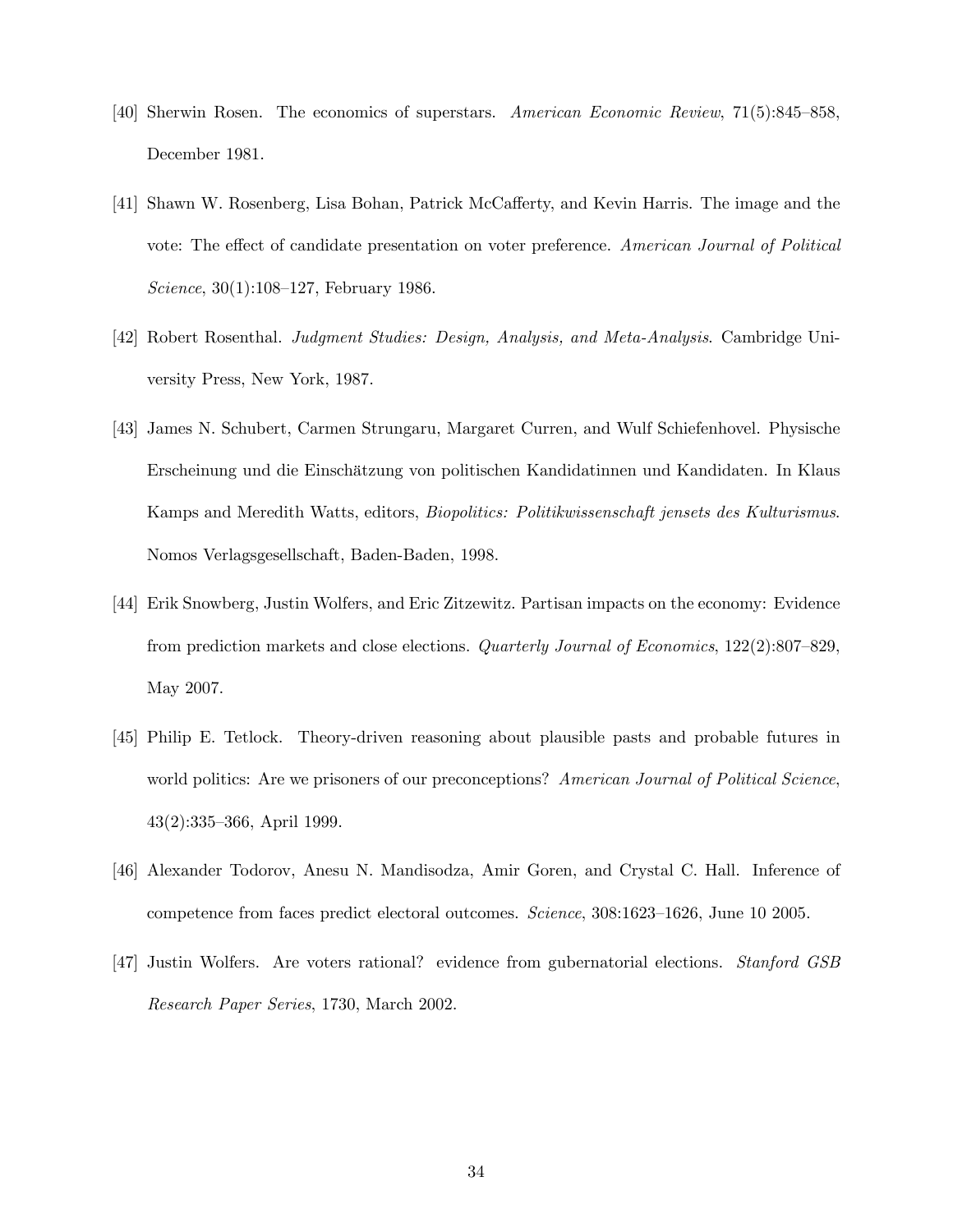# A Appendix: Alternative Economic Predictors of Gubernatorial Elections

In this appendix, we examine several alternative economic predictors of gubernatorial elections, as a supplement to table 2. The discussion below refers to the appendix table. Each specification in the appendix table regresses the Democrat's share of the two-party vote on a different set of economic predictors of election outcomes for our sample of 58 elections. For each specification, we report the  $R^2$ , the out-of-sample  $R^2$ , and the incremental out-of-sample  $R^2$  from adding participants' ratings to the model. We also report an "adjusted" coefficient on the share of participants predicting a Democratic victory, after controlling for the economic factors listed. In all cases, this coefficient is similar in magnitude and statistical precision to the coefficients we report in table 1. In addition, in all cases the out-of-sample  $R^2$  of the economic model is below 10 percent (and the incremental outof-sample  $R^2$  from participants' ratings is at least 14 percent), indicating that these alternative sets of economic predictors have significantly less predictive power than our laboratory-based predictor.

In column (1) of table 2 we examine the predictive power of one-year growth rates of state personal income. However, voters may be comparing current economic performance to the performance as of the previous election, in which case four-year lags could be more appropriate. In specification  $(1)$  of the appendix table we examine the predictive power of the four-year growth rate in log income. Consistent with Fair (1978), we find that this variable is a weaker predictor than the one-year growth rate, and has no out-of-sample predictive power. In specification  $(2)$  we augment specification (1) by adding a measure of the four-year growth rate in unemployment, and find no improvement in out-of-sample fit.

Specification (3) implements a model in which voters completely ignore state trends and focus only on national income growth in deciding how to vote. The one-year growth in national income predicts about three percent of the variation in vote shares out of sample. Specification (4) adds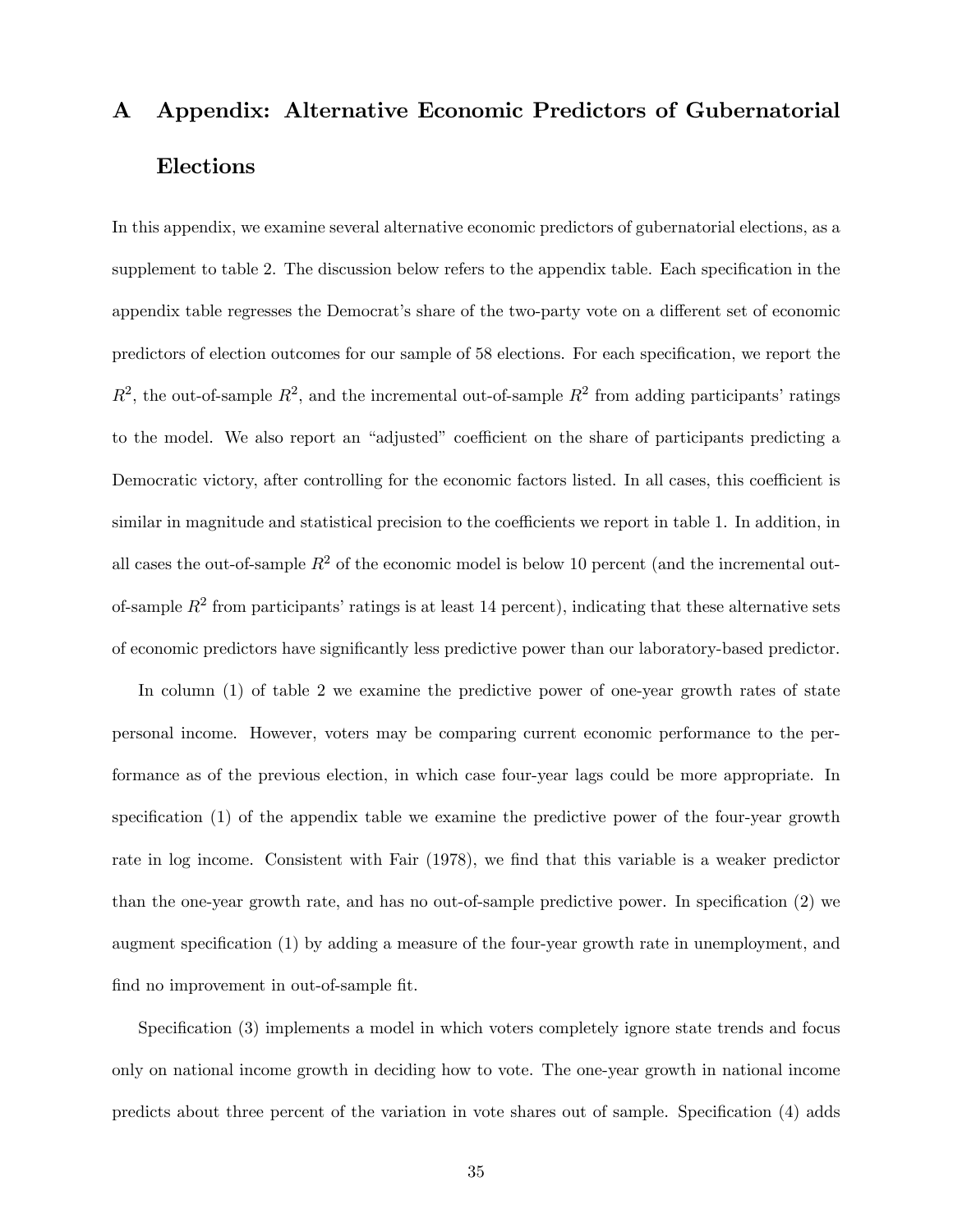the national unemployment rate growth to specification (3), resulting in an out-of-sample  $R^2$  of about 9 percent, the highest of our various economic forecasting models.

In table 2 we estimate a model in which voters compare state revenue growth to growth in revenues of neighboring states. An alternative possibility is that they compare revenue growth to national levels, which we check in specification (5). In this model, we include the one-year growth rate in log(state revenues per capita), along with the growth in the log of the population-weighted average revenue of all other states. This specification has no out-of-sample predictive power.

Although Peltzman (1992) uses revenues to measure state Öscal policy, Besley and Case (1995) suggest using income tax levels as measured by the NBER's TAXSIM program.<sup>26</sup> In specification (6), we parallel the speciÖcation in table 2, but use a TAXSIM-based measure of state revenues. In particular, we compute for each state and year the state income tax liability for a married, single-earner household with two dependents that earns \$35,000 per year. While we do find some evidence that higher taxes provoke a voter response, this model has weak out-of-sample forecasting power.

A number of authors (Chubb, 1988; Levernier, 1992; Kone and Winters, 1993; Alesina and Rosenthal, 1995) have suggested that local races might be affected by presidential "coattails," in the sense that voters may attribute the successes and failures of the president to others in the same political party. In specification  $(7)$ , we predict gubernatorial elections using the Democrat's share of the two-party vote in the most recent presidential election, but find that this specification has only weak forecasting power.

In specification (8), we implement an alternative model of presidential coattails, in which voters attribute variation in national economic conditions to the incumbent president's party. The model predicts the Democratís share of the gubernatorial vote using a measure of national income growth, a measure of whether the president is a Democrat, and the interaction of the two, which may

<sup>&</sup>lt;sup>26</sup> See Feenberg and Coutts (1993) and  $\langle \text{http://www.nber.org/} \sim \text{taxsim/} \rangle$ .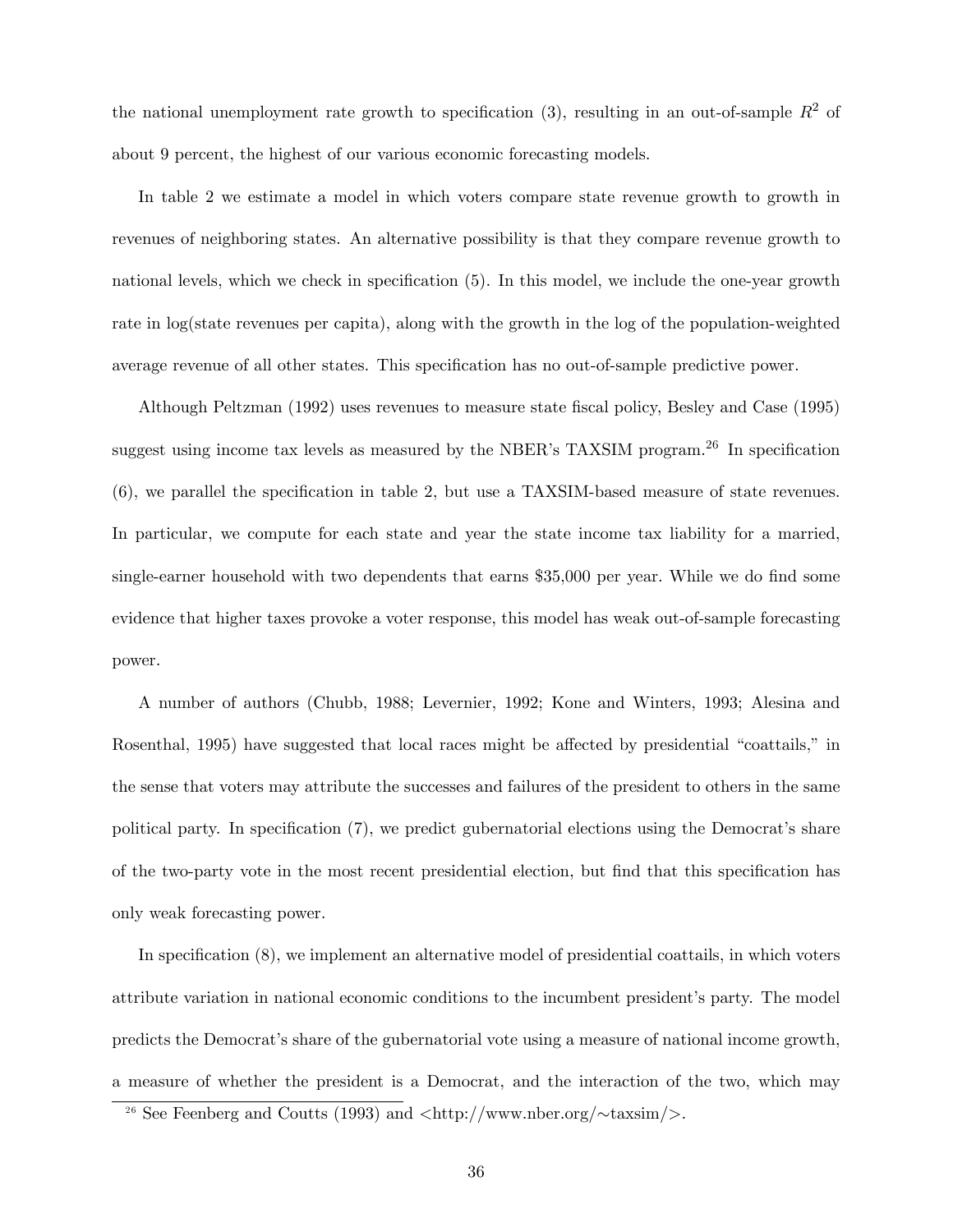be seen as a simple representation of a model in which national trends are attributed to the gubernatorial candidate of the same party as the president. This specification has moderate outof-sample forecasting power, successfully predicting about 5 percent of the overall variation in two-party vote shares.

In specification  $(9)$  we allow for voters to treat income growth and income decline differently. In particular, we allow for different coefficients on income growth depending on whether growth was positive or negative over the previous year, and we also include a measure of whether growth was positive in the previous year. In out-of-sample tests, this specification predicts about 4 percent of the variation in the Democrat's share of the two-party vote.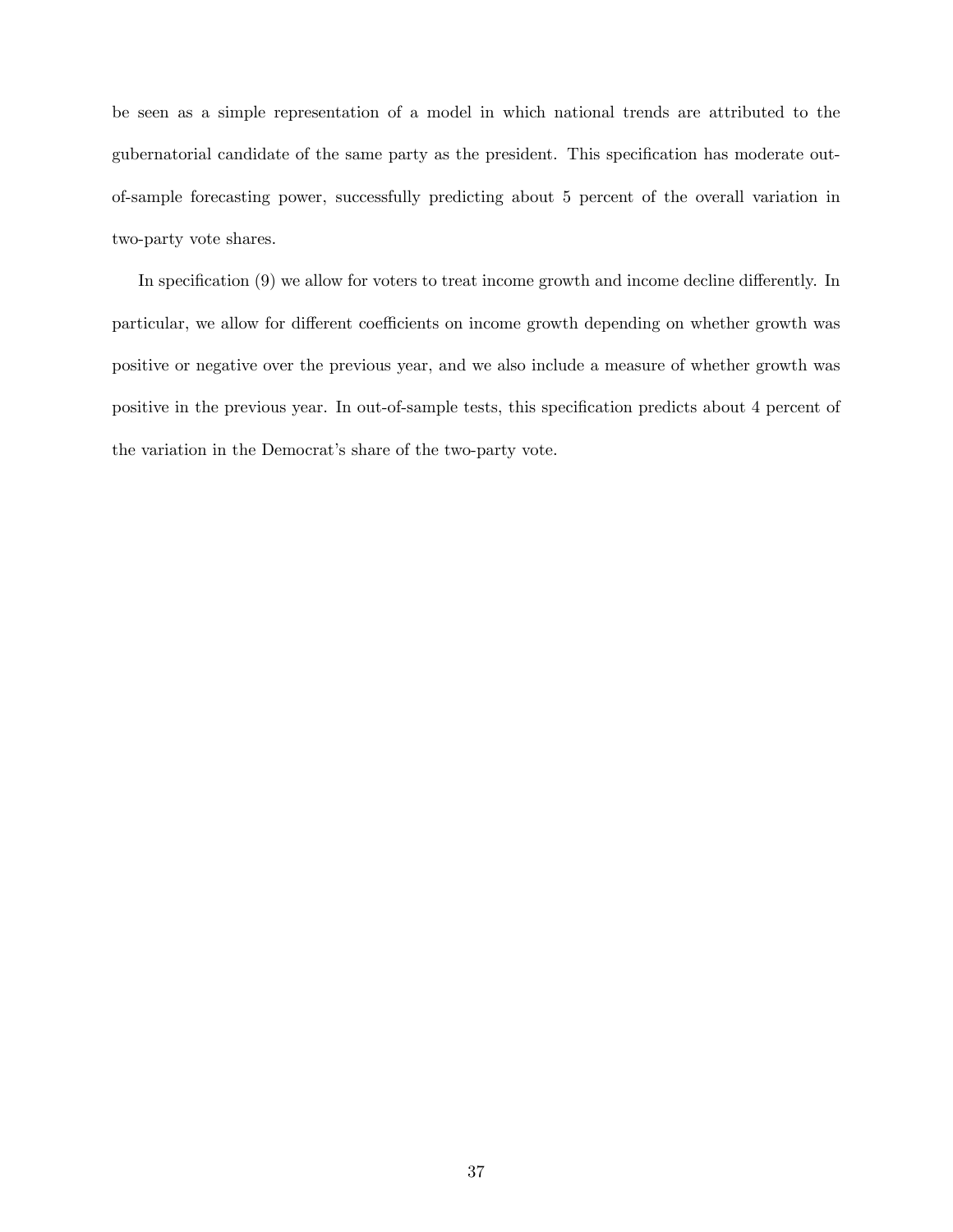|     | Specification                                                                                                                                          | Unadjusted $R^2$<br>$(out-of-sample R2)$ | Adjusted coeff.<br>on lab measure<br>(standard error) | Incremental<br>out-of-sample $\mathbb{R}^2$<br>of lab measure |
|-----|--------------------------------------------------------------------------------------------------------------------------------------------------------|------------------------------------------|-------------------------------------------------------|---------------------------------------------------------------|
| (1) | Four-year growth in<br>log(state personal income)                                                                                                      | 0.0229<br>$(-0.0197)$                    | 0.2432<br>(0.0613)                                    | 0.2011                                                        |
| (2) | $(1)$ + four-year growth in<br>unemployment rate                                                                                                       | 0.0401<br>$(-0.0512)$                    | 0.2515<br>(0.0609)                                    | 0.2281                                                        |
| (3) | One-year growth in<br>$log(national)$ personal income)                                                                                                 | 0.0680<br>(0.0294)                       | 0.2317<br>(0.0607)                                    | 0.1811                                                        |
| (4) | $(3)$ + one-year growth in<br>unemployment rate                                                                                                        | 0.1539<br>(0.0918)                       | 0.2119<br>(0.0600)                                    | 0.1485                                                        |
| (5) | One-year growth in<br>$log(state$ revenue per capita)<br>$+$ log(national average state<br>revenue per capita)                                         | 0.0354<br>$(-0.0290)$                    | 0.2661<br>(0.0612)                                    | 0.2487                                                        |
| (6) | One-year growth in<br>TAXSIM state taxes<br>+ growth in average TAXSIM<br>taxes in Census division                                                     | 0.0677<br>$(-0.0233)$                    | 0.2265<br>(0.0625)                                    | 0.2113                                                        |
| (7) | Democrat's share of two-party<br>vote in most recent<br>presidential election                                                                          | 0.0279<br>$(-0.0185)$                    | 0.2343<br>(0.0631)                                    | 0.1809                                                        |
| (8) | One-year growth in<br>log(national personal income)<br>+ Democrat is president<br>$+$ Democrat is president $\times$<br>growth in log(national income) | 0.1443<br>(0.0485)                       | 0.2286<br>(0.0593)                                    | 0.1867                                                        |
| (9) | One-year growth is positive<br>$+$ growth in log(state income)<br>$+$ Positive growth $\times$<br>growth in log(income)                                | 0.1242<br>(0.0401)                       | 0.2223<br>(0.0614)                                    | 0.1620                                                        |

Appendix Table: Alternative Economic Predictors of Gubernatorial Elections

Notes: See appendix A for details.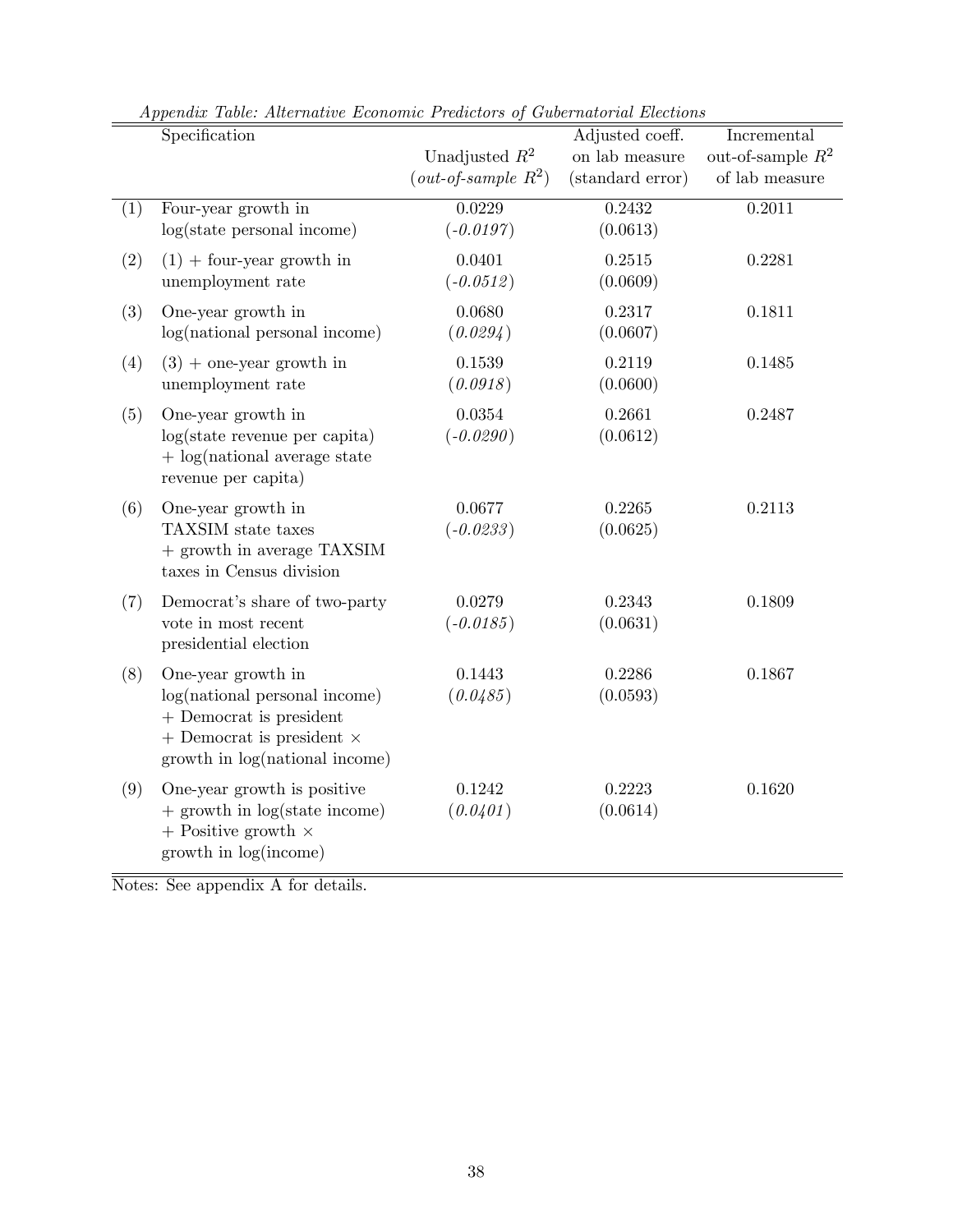## Table 1 The predictive power of participants' forecasts

|                      |                   | л.                |                   |                   |                   |  |  |
|----------------------|-------------------|-------------------|-------------------|-------------------|-------------------|--|--|
|                      | $\left( 1\right)$ | $\left( 2\right)$ | $\left( 3\right)$ | $\left( 4\right)$ | $\left( 5\right)$ |  |  |
| Share predicting a   | 0.2424            | 0.2793            | 0.2721            | 0.2383            | 0.2794            |  |  |
| Democrat victory     | (0.0618)          | (0.0597)          | (0.0990)          | (0.0714)          | (0.1138)          |  |  |
| Democrat is          |                   |                   |                   | 0.0215            |                   |  |  |
| taller               |                   |                   |                   | (0.0305)          |                   |  |  |
| Sample               | All               | More than 30      | Both candidates   | Relative heights  | $2+$ elections    |  |  |
|                      |                   | raters            | white males       | clear from video  | in state          |  |  |
| State fixed effects? | No                | N <sub>0</sub>    | No                | No                | Yes               |  |  |
| $\overline{R^2}$     | 0.2158            | 0.3042            | 0.1695            | 0.2600            | 0.5194            |  |  |
| $\overline{N}$       | 58                | 52                | 39                | 40                | 37                |  |  |

Dependent variable: Democrat share of two-party vote

Notes: Results are from OLS regressions, with standard errors in parentheses. "Share predicting a Democrat victory" refers to the share of experimental participants (in silent condition) who said they thought the Democratic candidate would win the gubernatorial election against the Republican candidate. "More than 30 raters" refers to elections that were viewed by over 30 study participants. ìRelative heights clear from videoîrefers to a judgment from a selection of debate footage showing both candidates side by side (even though clips seen by participants showed each candidate alone). All calculations exclude respondents who claimed to recognize one or both of the candidates.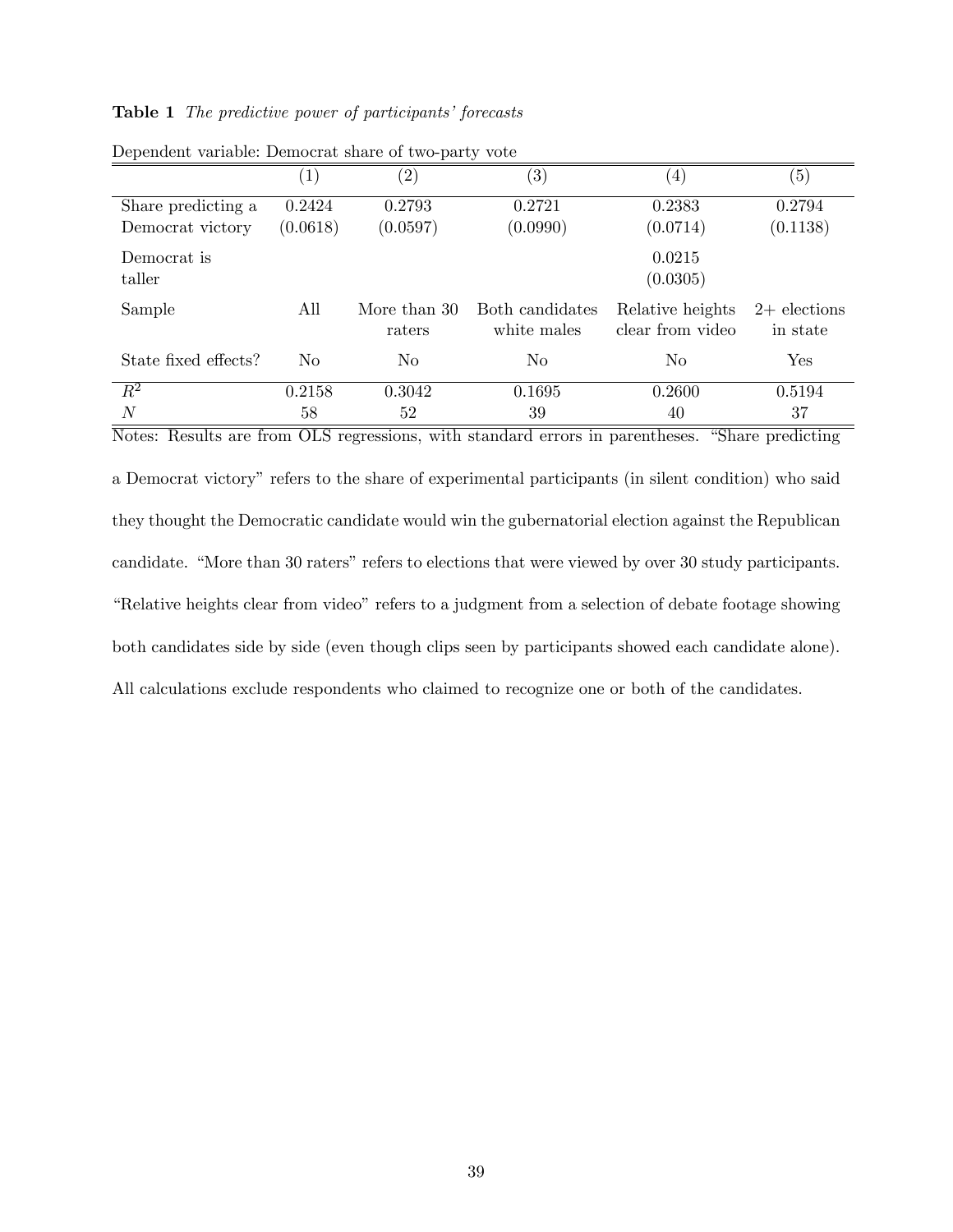## Table 2 Economic predictors of election outcomes

| Dependent variable. Democrat b bliare or two party<br>Index of one-year growth in: | (1)                | (2)                   | (3)                | (4)                   | (5)                |
|------------------------------------------------------------------------------------|--------------------|-----------------------|--------------------|-----------------------|--------------------|
| log(state personal income)                                                         | 0.5386<br>(0.2948) | 0.4470<br>(0.3067)    |                    |                       |                    |
| State unemployment rate                                                            |                    | $-0.0186$<br>(0.0174) |                    |                       |                    |
| $log(state)$ personal income)-<br>log(national personal income)                    |                    |                       | 0.0970<br>(0.5985) |                       |                    |
| log(national personal income)                                                      |                    |                       | 0.6221<br>(0.3115) |                       |                    |
| log(state per capita revenues)                                                     |                    |                       |                    | $-0.2883$<br>(0.2570) |                    |
| $log(per\ capita\ revenues\ in\ Census\ division)$                                 |                    |                       |                    | 0.4731<br>(0.2450)    |                    |
| log(state house price index)                                                       |                    |                       |                    |                       | 0.2991<br>(0.2714) |
| $\overline{R^2}$                                                                   | 0.0562             | 0.0754                | 0.0684             | 0.0647                | 0.0212             |
| Out-of-sample $R^2$                                                                | 0.0172             | $-0.0000$             | $-0.0665$          | 0.0030                | $-0.0207$          |
| $\,N$                                                                              | 58                 | 58                    | 58                 | 58                    | 58                 |
| After controlling for the above:                                                   |                    |                       |                    |                       |                    |
| Share predicting a Democrat<br>victory                                             | 0.2392<br>(0.0603) | 0.2339<br>(0.0619)    | 0.2358<br>(0.0614) | 0.2513<br>(0.0602)    | 0.2381<br>(0.0620) |
| Incremental out-of-sample $R^2$                                                    | 0.1973             | 0.1813                | 0.2283             | 0.2250                | 0.1834             |

Dependent variable: Democrat's share of two-party vote

Notes: Results are from OLS regressions, with standard errors in parentheses. "Share predicting a Democrat victoryî refers to the share of experimental participants (in silent condition) who said they thought the democratic candidate would win the gubernatorial election against the Republican candidate. "Index of one-year growth in log(state personal income)" is equal to the one-year growth (relative to the year prior to the election) of log of state personal income if the incumbent governor at the time of the election was a Democrat, equal to the negative of the growth of log(state personal income) if the incumbent governor was a Republican, and equal to zero if the incumbent governor was neither a Democrat nor a Republican. Other indices are defined analogously. "Out-of-sample  $R^{2n}$  is the out-of-sample mean squared prediction error of the model (estimated by leaving out each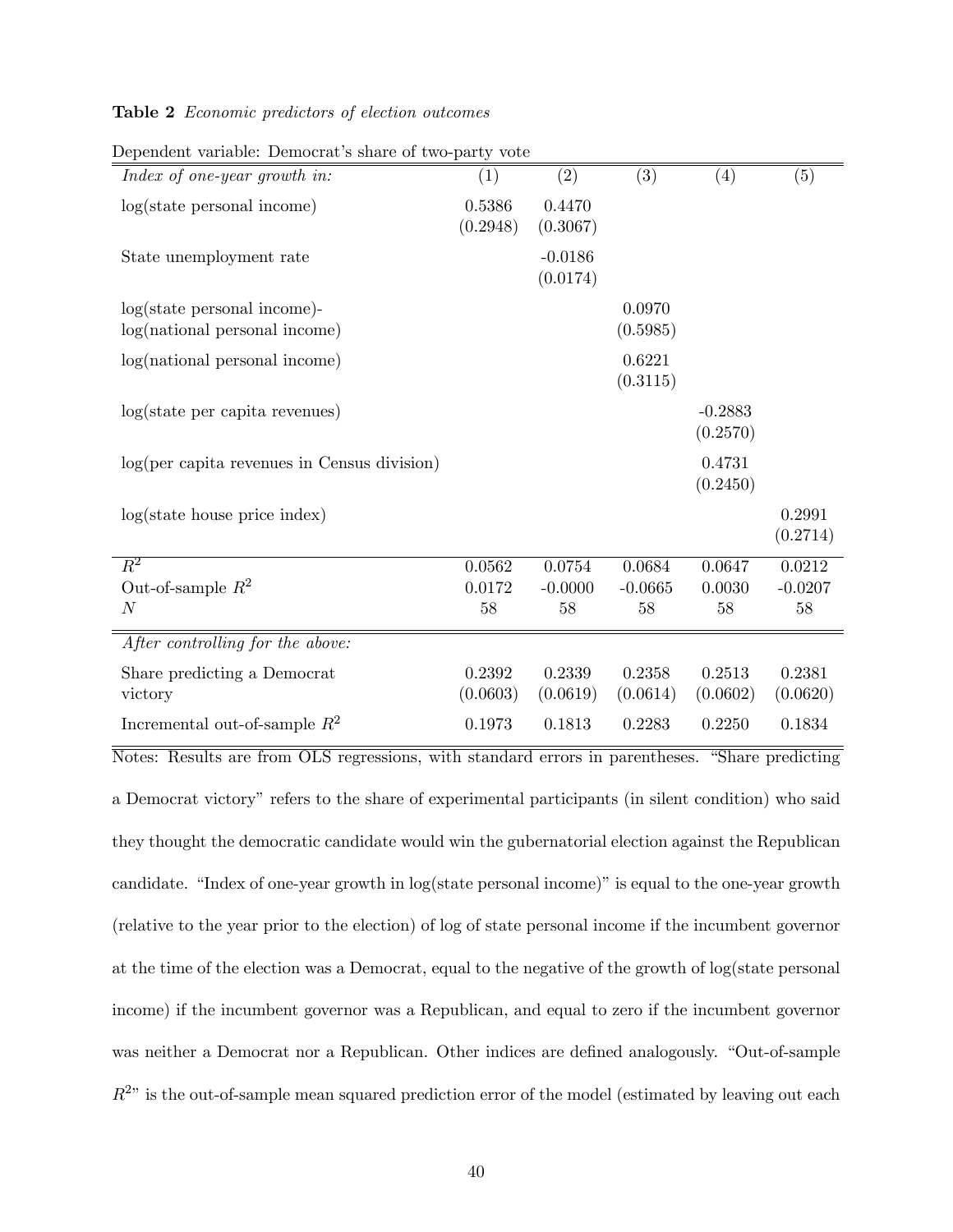observation in sequence) divided by the out-of-sample mean squared prediction error of a constantonly model. "Incremental out-of-sample  $R^{2n}$  is the difference in out-of-sample  $R^2$  between the specification including participants' ratings and the specification excluding that variable.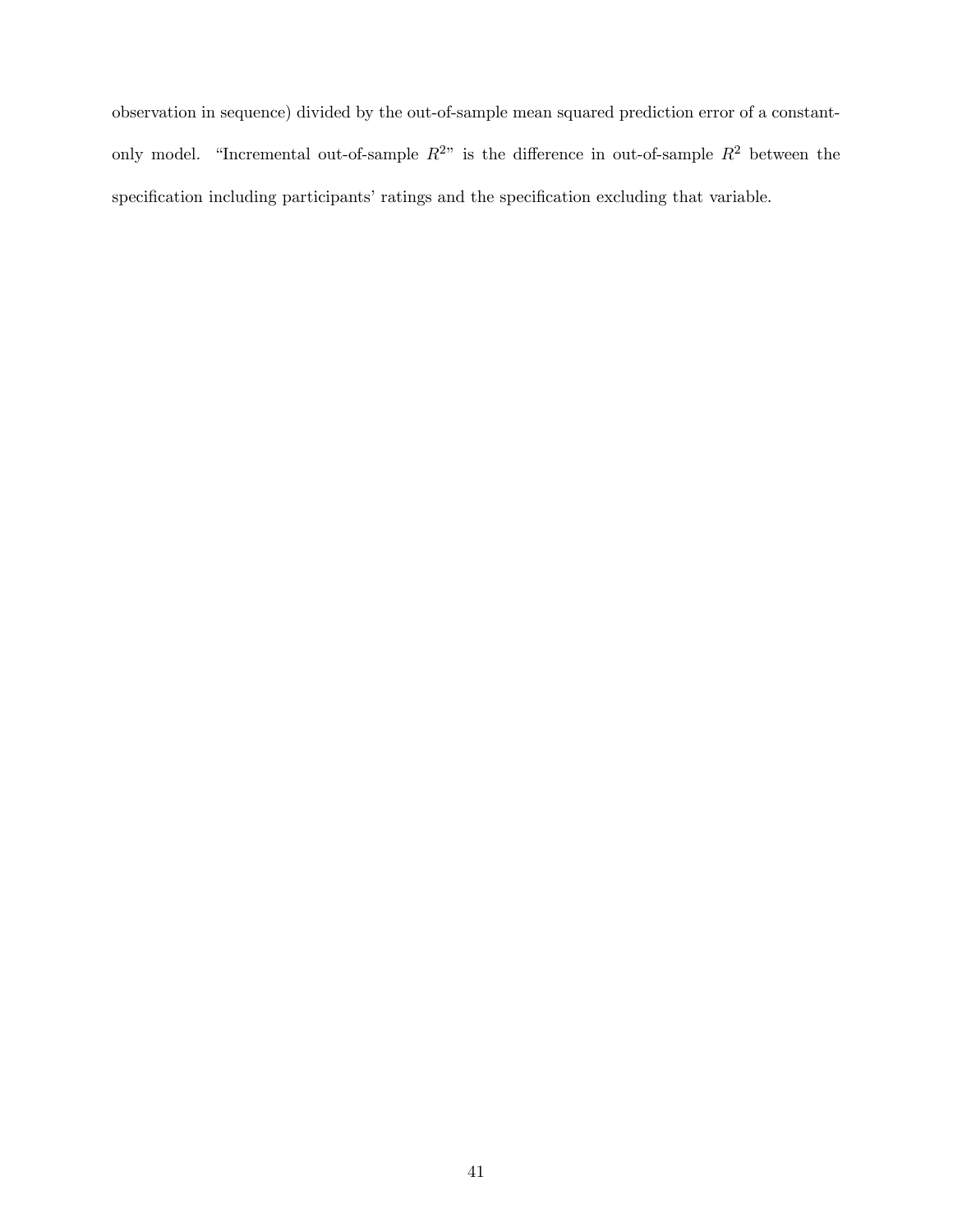## Table 3 Political predictors of election outcomes

|                                           | $\left( 1\right)$ | $\left( 2\right)$ | (3)      | (4)       |
|-------------------------------------------|-------------------|-------------------|----------|-----------|
| Average Democrat share of two-party vote, | 0.0178            |                   |          | $-0.1957$ |
| 1972-1987                                 | (0.2004)          |                   |          | (0.1582)  |
| Difference in incumbency status           |                   | 0.0737            |          | 0.0409    |
|                                           |                   | (0.0166)          |          | (0.0176)  |
| Difference in log(campaign spending)      |                   |                   | 0.0642   | 0.0510    |
|                                           |                   |                   | (0.0115) | (0.0131)  |
| $R^2$                                     | 0.0001            | 0.2594            | 0.3580   | 0.4265    |
| Out-of-sample $R^2$                       | $-0.0374$         | 0.2279            | 0.3345   | 0.3565    |
| N                                         | 58                | 58                | 58       | 58        |
| After controlling for the above:          |                   |                   |          |           |
| Share predicting a Democrat               | 0.2433            | 0.1609            | 0.1398   | 0.1122    |
| victory                                   | (0.0625)          | (0.0626)          | (0.0586) | (0.0593)  |
| Incremental out-of-sample $R^2$           | 0.2020            | 0.0662            | 0.0478   | 0.0215    |

Dependent variable: Democrat's share of two-party vote

Notes: Results are from OLS regressions, with standard errors in parentheses. "Share predicting a Democrat victoryî refers to the share of experimental participants (in silent condition) who said they thought the democratic candidate would win the gubernatorial election against the Republican candidate. "Average Democrat share of two-party vote, 1972-1987" is the mean share of the twoparty vote received by the Democratic candidate in gubernatorial elections in the state from years 1972 through 1987. "Difference in incumbency status" is equal to 1 if the Democratic candidate is an incumbent governor, -1 if the Republican candidate is an incumbent, and 0 if neither the Republican nor the Democratic candidate is an incumbent. "Difference in  $log(canpalign)$  spending)" is equal to the difference in the log of campaign spending between the Democrat and Republican, and is imputed at the state mean when missing. "Out-of-sample  $R^{2n}$  is the out-of-sample mean squared prediction error of the model (estimated by leaving out each observation in sequence) divided by the out-of-sample mean squared error of a constant-only model. "Incremental out-of-sample  $R^{2}$ " is the difference in out-of-sample  $R^2$  between the specification including participants' ratings and the specification excluding that variable.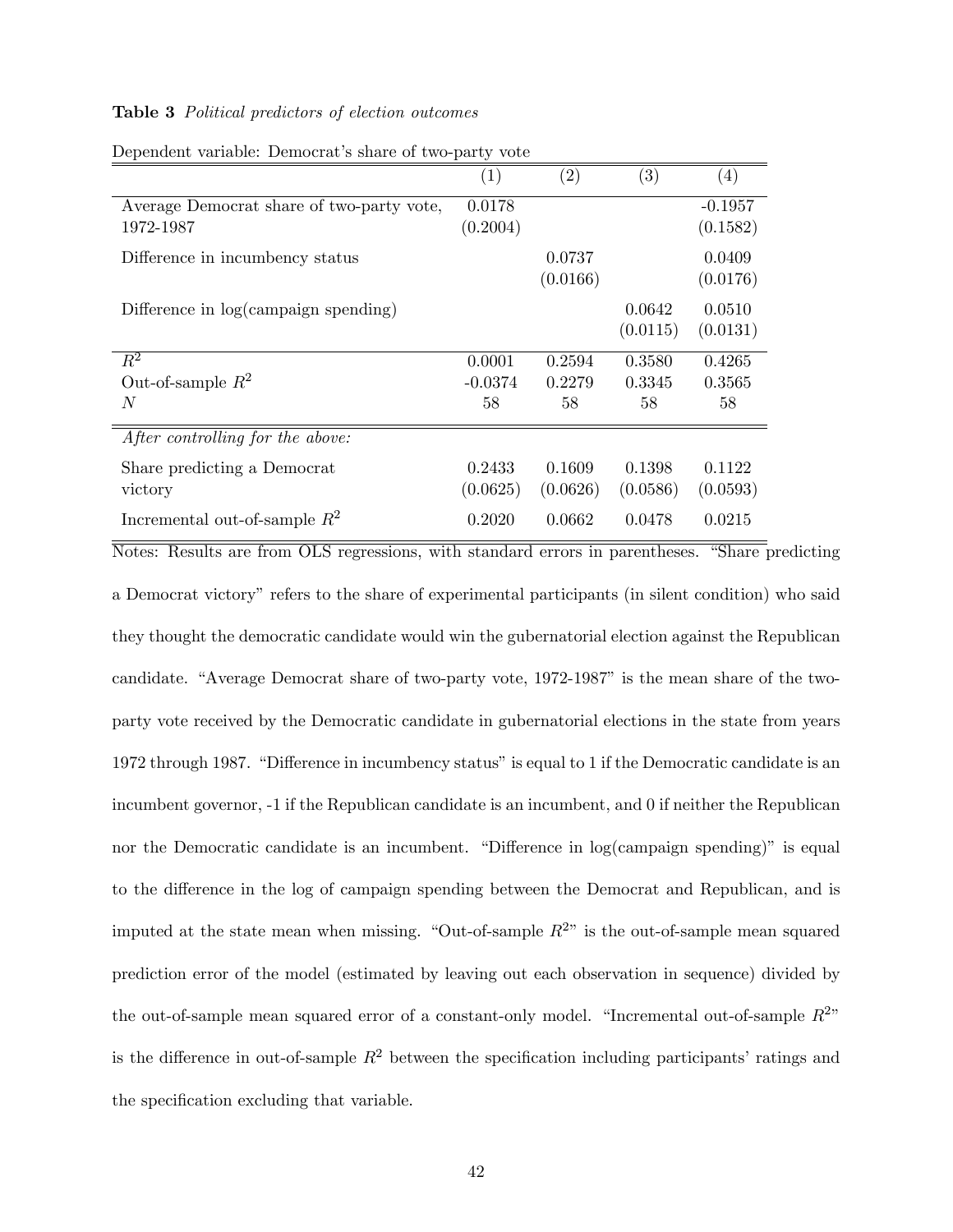Figure 1 Predicted and actual two-party vote shares



Notes: Figure shows share of two-party vote received by Democratic candidate on y-axis, and share of experimental participants (in silent condition) who predicted the Democratic candidate to win the election. Predictions from participants who claimed to recognize one or both of the candidates are excluded from the analysis. Number of elections is 58.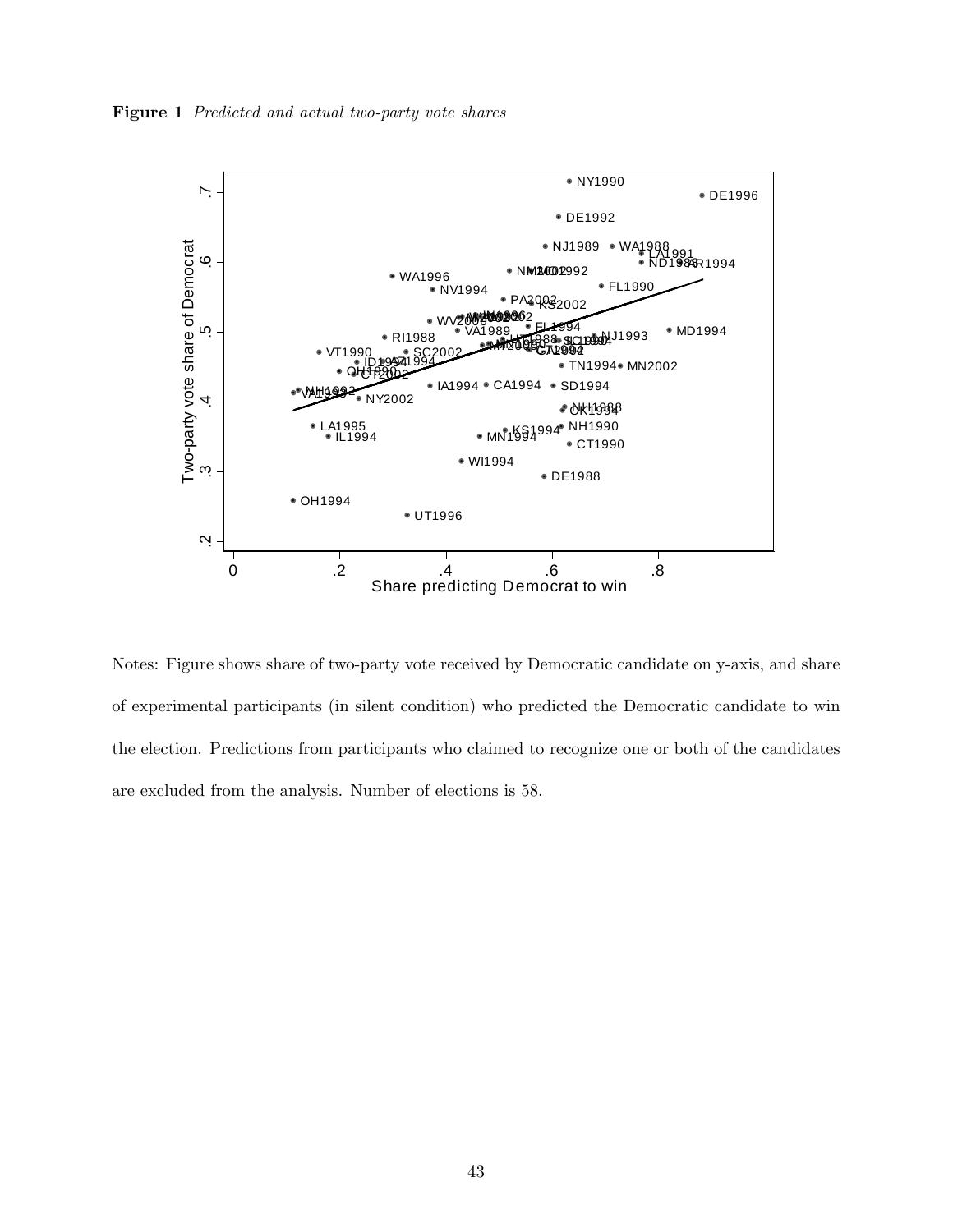



**Figure A: Ability to guess candidate party by sound condition**

**Figure B: Ability to guess winner of contest by sound condition**



Notes: Error bars are  $\pm 1$  standard error. Data are from the first (May 2005) round of the study. Number of elections (for accuracy measures) is 33. Number of participants (for confidence measures)